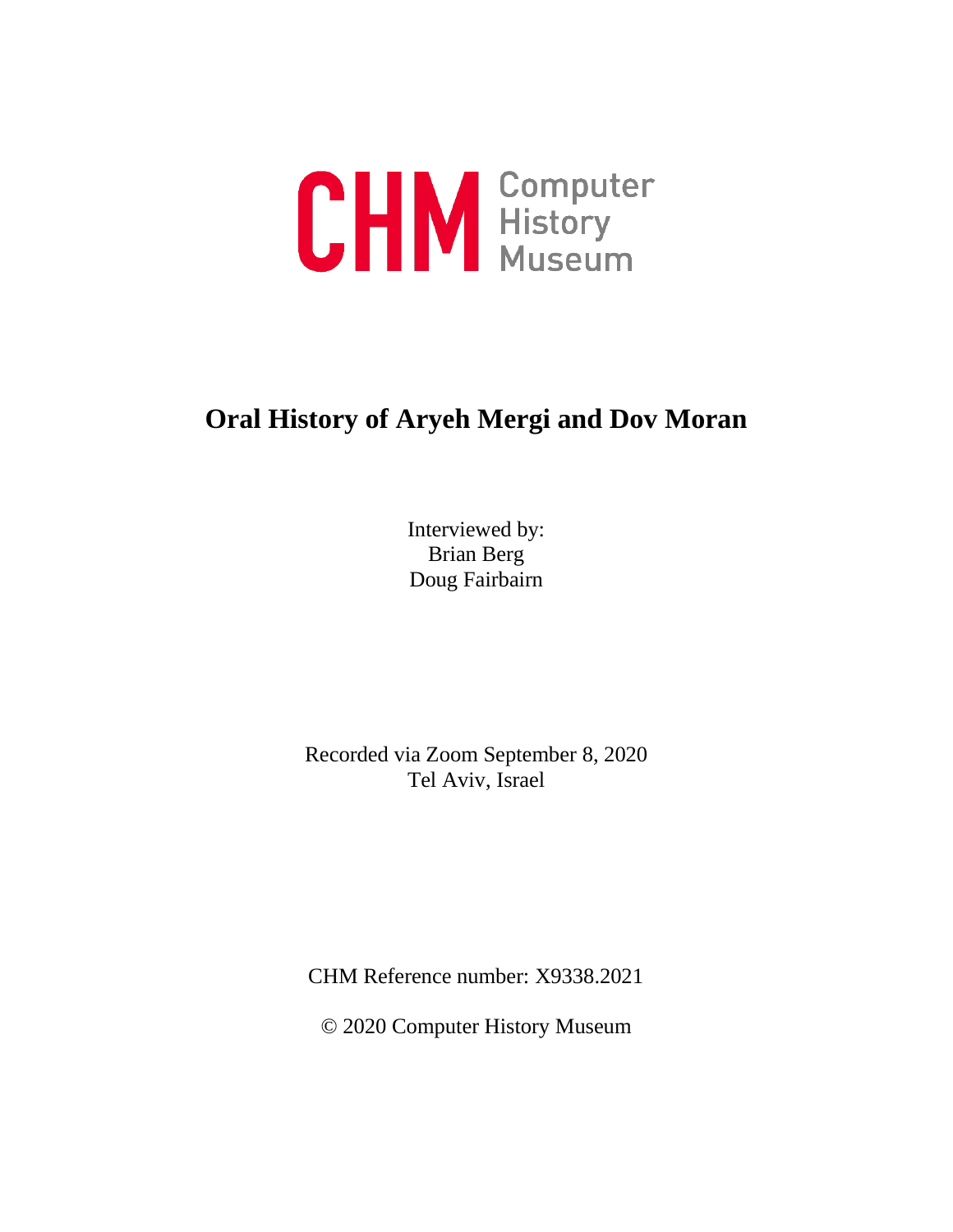**Fairbairn:** Okay. Well, welcome. This is an oral history recording of Aryeh Mergi and Dov Moran who are located in Israel. I'll let them give you specific locations. My name is Doug Fairbairn with the Computer History Museum and I'm joined by Brian Berg who is a friend of and very knowledgeable of the work that our two interviewees have done, and that we'll be talking about today. Today is September 8, 2020 and we're glad to have you both here, record your respective stories and perhaps most importantly your joint work together in the area of flash memory. So welcome and thank you for joining us.

What I would like to do is to begin is have each of you give a short, you know, five-minute-plus little history of yourselves, where you were born, when you were born, a little bit about your family life, people who might have been important in influencing you in the direction you took, university you attended and working up to the time in which you started working together. So Dov, if you could begin, please give us a little bit of your personal background.

**Moran:** Sure. So first, great seeing you. I'm Israeli. I was born in Israel. My parents actually were immigrants to Israel from Poland, survivors from the Holocaust. The biggest influencer in my life was probably my grandfather. There were seven brothers and sisters in my father's family, and he was the only one who actually survived and went to Israel with his son, my father. So, my grandfather left the War without six out of his seven children. He lost his wife. He lost his property including all of the factories, that he built in Poland. He was a true entrepreneur, my grandfather. And they put it all behind them, but they survived; and they came to Israel. And for many years I lived together with my grandfather, actually at the same home, same room. And until the age of 18, exactly one week before I was supposed to join the Army, he passed away. But he was an entrepreneur and I learnt a lot from him. I do believe that he gave me this entrepreneurial spirit. He taught me how to become an entrepreneur. I still have many of his words, you know, going in my mind.

And I went to Technion to study engineering because for me it was very obvious that I have to be an engineer. I studied in Technion before joining the Israeli Navy. In Israel, everybody goes to serve. Everybody needs to serve three years at the Army, Air Force or Navy but you can study before actually joining, as engineers in this case. I had a very, very interesting service at the Army. While my date of joining to the Army was October 16, 1973, and if you can take it backward, yeah, this was the middle of the Yom Kippur War. Did a very, very fast training for tanks. I was a tank driver. I was at the Syria area, which we conquered in the war for about six months. A very interesting time of my life. Left the tanks, went to study. Finished Technion. Did an artillery course. I was now an artillery officer as well, and then went into the Navy to do my service as computer engineer. My first job at the Navy was running the computer department first at the communications group of the Navy, then at the computer center of the navy. There, I became the head of the microprocessor department of the Navy. This is where we actually got to know each other, Aryeh and me. I will be happy to hear Aryeh's story of how we got to know each other.

#### <laughter>

**Moran:** When Aryeh will tell his story…. We didn't discuss it actually. I hope our stories are in sync…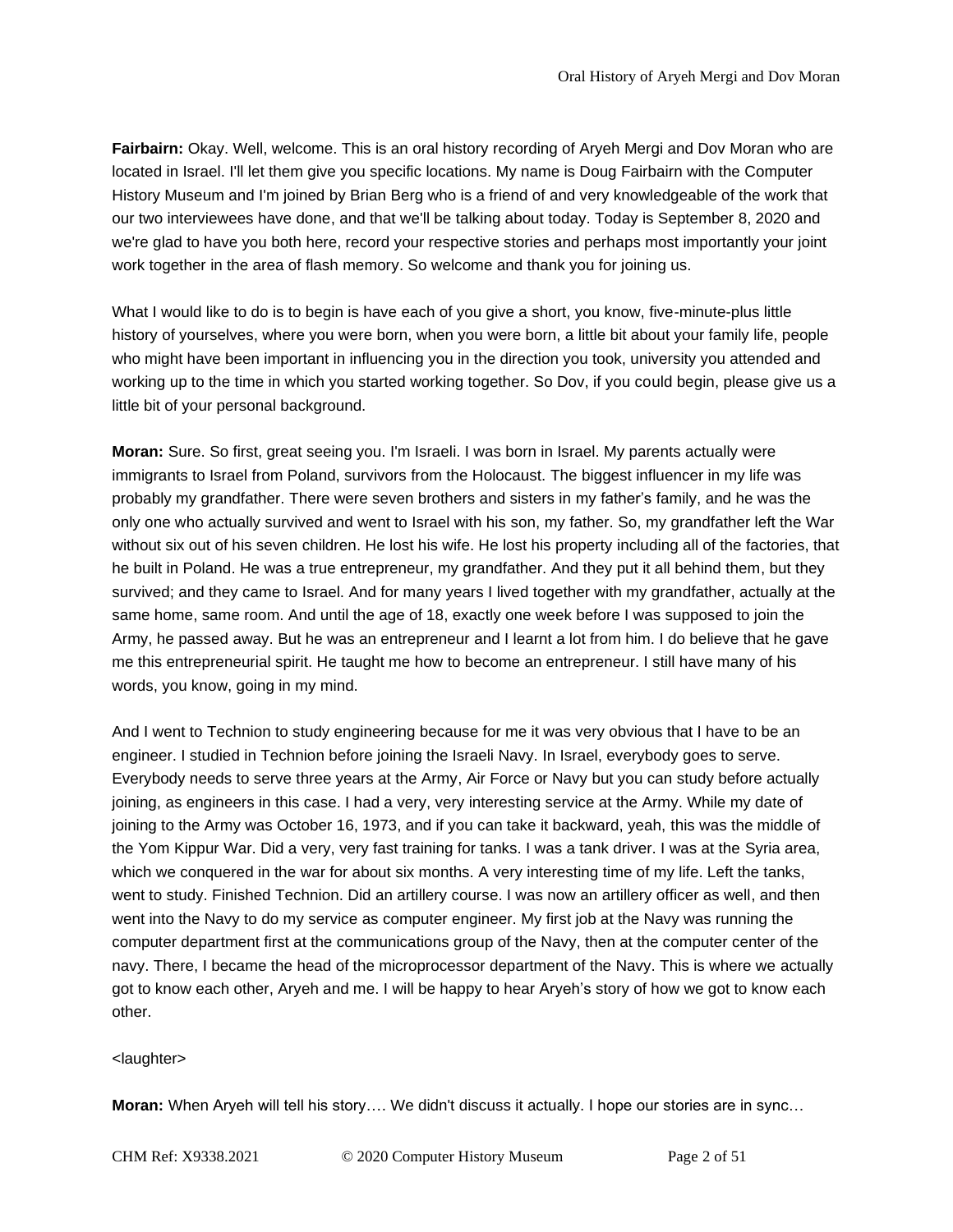**Mergi:** Yeah. That's the first thing in my memory. Our first meeting was when you interviewed us to join the Navy labs.

**Moran:** <laughs> I have a great memory… flash memory. I don't forget anything. Maybe the number of write cycles is a bit limited, but I don't forget. When I left the Navy, I served 8-1/2 years overall. Most of the people are serving 3 years, some are doing it 5 or 6 years because of their work at their specific unique job. I enjoyed very much what I was doing so I was ready to extend.

Maybe one of the most fascinating things when I was these years at the Navy microprocessor department: we had almost zero projects with microprocessors. But through the time there were more and more projects, When I finished my service, I do remember that my small department in the Navy became very large one -- 23 projects at the same time. All of them built with microprocessors, and I was like a king. You know, I was going to CDRs, Critical Design Reviews… And then decide this, this approved this, make this guy go there, this guy joining this activity, activate programmers at our center, etc. Like a big boss at the age of 26-28. So, I left the Navy I said, "Of course I'm going to establish my own company. Shall I really go to work for Tadiran, Elbit, ELTA, these Israeli companies who worked for the Navy. I can be better. And of course I was very, very stupid, yeah. I don't-- I do admit.

So established my first company without any clue about how to establish companies, any direction, no funding. In Israel these days, you could not actually raise money, and raising money seems to me it's a very strange thing. Because my father used to tell me that "Money's not growing on trees. How can you raise money? You know, you raise tomatoes. You raise flowers. But raising money? What's that?"

And then I gathered people who worked for me, and my story about Aryeh…. So anyway, I gathered around me good people and by the way, good people is really the formula for success. And I was successful in as much as I was successful only because my capabilities to go and find the right people. Not because of anything else. I wasn't smart in electronics or the smartest guy around… I, probably I'm a bit more innovative than others. Many of the products came out of my head. And I do understand what I'm doing, and I do have logic. But what stands behind my success is people. And so, I began to gather the people around me. In some stage I went to the U.S. and truly, it wasn't related to flash yet. But as a company we needed to survive. Otherwise, you know, I didn't have money to live. So we had to do projects. We began to do projects for other companies. So we developed our own products. Educat, remember that, Aryeh?. We were talking about it just before the call.

**Fairbairn:** This is-- Just for clarification, you're talking about M-Systems or some previous company?

**Moran:** Well, this is prior to M-Systems. I left the Navy about 1986 and this is three years where I was a company, Moran Systems, which I made later on M-Systems. And through this process, I didn't have-- I knew one thing. I want to run my own company. I want to do our products. I want to create value. I want to do-- to work with amazing people. And I understood that some time that in order to succeed I really have to go out of the Israeli ecosystem and live in America.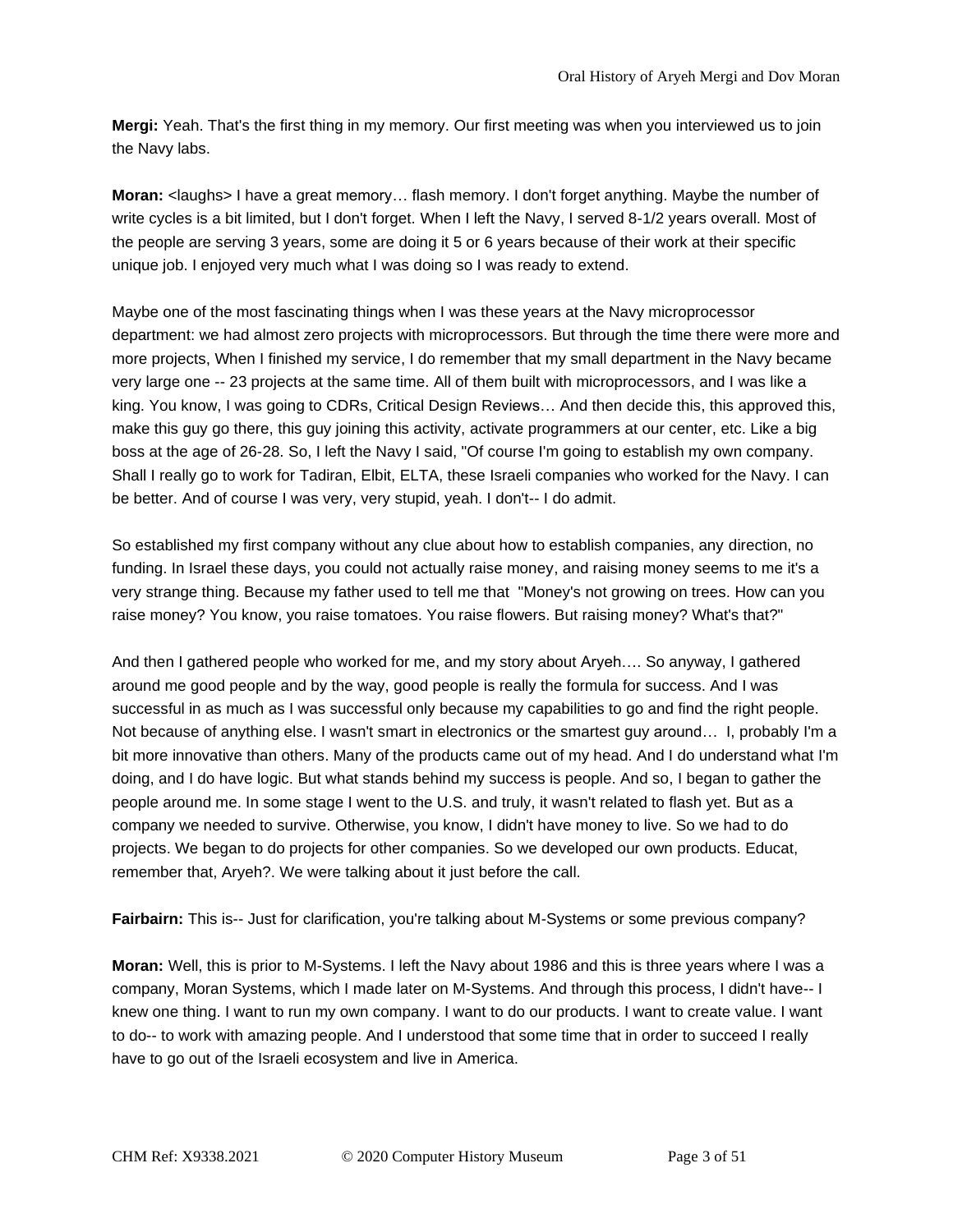And I had the chance to go actually through a project that we have done for an Israeli company called Tadiran. Shortly about the story. This project -- I had good relations with Tadiran and I got to know these people from my service. So, one day I went to see them. I had to Initiate my own project, so I couldn't just wait for projects to come. I went to them and said, "Guys, how about making a computer terminal to talk one ship to another using a regular PC?" And they said, "Mmm, no, it's a bad idea because hey, it's on the ships, it has to be rugged, but we do have an idea. How about making a rugged PC?" I said, "Of course we could do it. What's the problem?" Clearly, I had no clue how to do it.

The story is that there were two great guys I worked with in the Navy. Tadiran was ready to give me this project. So I called Aryeh and Alex, these two guys who worked for me at the Navy. And they came to see me in Ramat Gan. It's a city nearby Tel Aviv. I said, "Guys, we have this project and we have limited time to perform. Can you do it?" I learnt from them that both of them were still in the Navy or Technion, these guys. Navy?

**Mergi:** Yeah. Yes, still in the Navy.

**Moran:** At the end of their days of the Navy.

**Mergi:** Yeah.

**Moran:** I said, "it doesn't matter. Come on. Work in the evenings. We'll do something." And we did this for Tadiran and at this device actually, Aryeh came up with an amazing idea. This is a PC. It's a rugged PC. Not easy to make something like that because in those days there were no screens, not all the displays [we have today]. You had to find solution of an LCD that could be rugged and things like that and adapt them, but how do you put solid state drive into that? There is no space. The ruggedness doesn't fit. So Aryeh, and excuse me for talking for you here. So Aryeh said, "I can actually put a RAM disk into this PC." This is 1987, '86-87. "I can put a RAM into this PC and put in a battery, so this will serve like a hard disk. And whenever you turn off the power, the data will be kept because hey, there's battery! Let's do it." We did it. It works amazingly!

It worked so well that when Tadiran won a project for the U.S. Marines called HTU-- SHTU. S stands for what? HTU was Handheld Terminal Unit. They said, "Guys, can you actually take this PC and make it smaller for us?" We said, "Of course." Aryeh! <laughs> and actually Aryeh and the other guys worked on that and did an amazing job! Then we brought this project which was-- became a huge success. This was the standard, "S" stands for standard. Standard Handheld Terminal Unit. And this became a great success and that's actually the way I went to the States because they needed the support, my support for halftime at the company called Miltope at the Long Island. Miltope was the Tadiran representative. And I said, "Okay, it's a good opportunity for me to understand the U.S. market. I'll work half time at this company Miltope [to support this project], half time I'll look for other projects [for my own company]. I'll learn the market. I'll see what is this place, the United States of America… What the hell is it? [and how can I build products that would fit it needs?]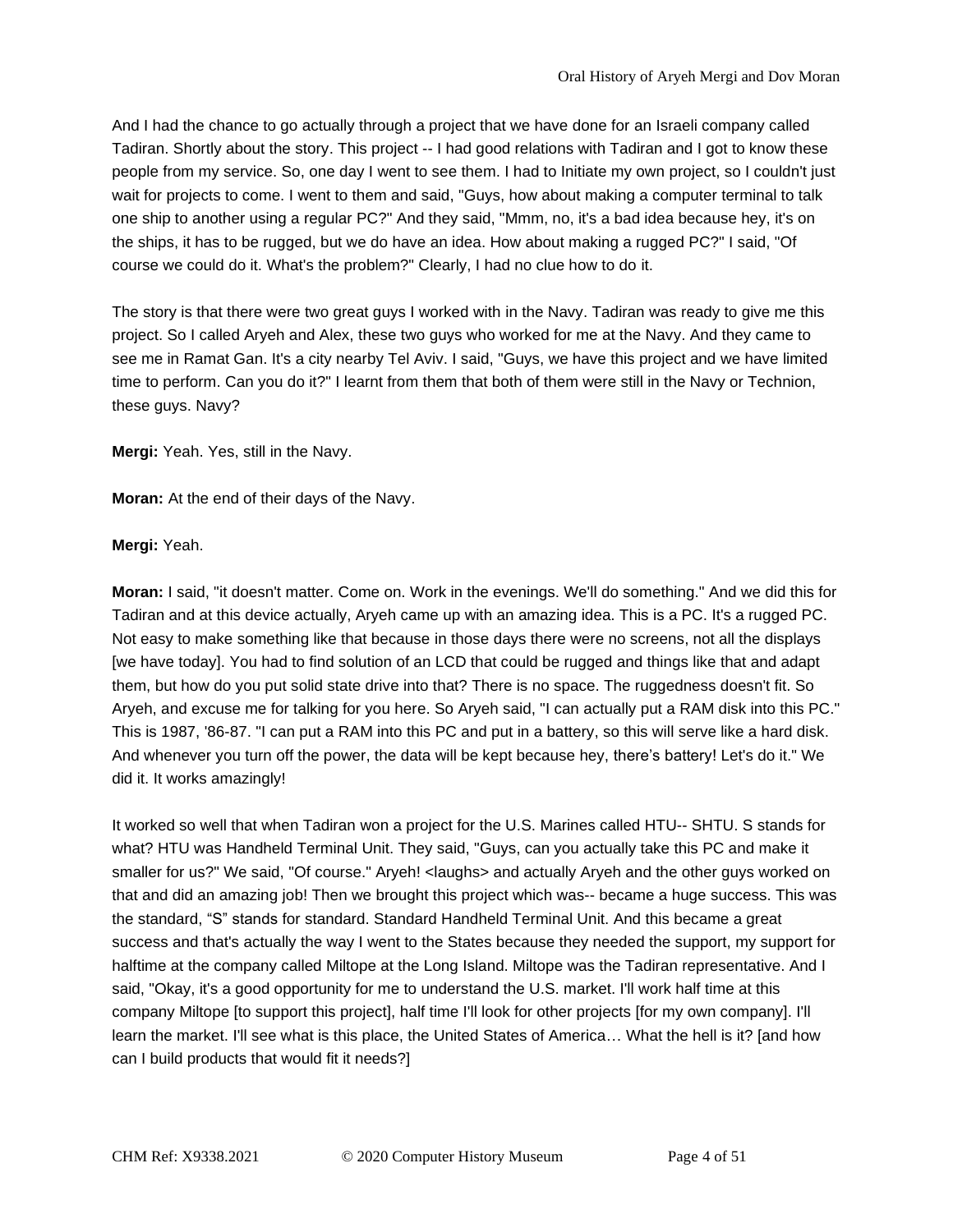And sitting there at Miltope, these guys used to do military tapes and hard drives which actually worked very bad. So I said, "Guys, maybe you should do RAM disk. We can do for you RAM disk because and it works very well. Look at this HTU. Internally, there is a RAM disk with the battery backup." And they said, "Wow. You really can do it?" I said, "Yes." They said, "Okay. But the battery is bad." I went to the CEO. He said, "Wonderful idea. But the battery for military purposes, it's a big problem." This was actually the beginning of getting to flash, getting to M-Systems but I'm stuck here. I'll let Aryeh tell his story and then we go back to the, maybe to the story of the-- of M-Systems.

**Fairbairn:** Okay. Before, Aryeh, before you begin, Dov, would you just fill in a couple of details. When you were born? What year were you born?

**Moran:** I was born in Israel in 1955, so I am 65-years-old now.

**Fairbairn:** Okay. When did you enter the university, Technion?

**Moran:** I began at Technion when I was 18-1/2 and I finished after 3-1/2 years actually.

**Fairbairn:** And what years were you in the military service?

**Moran:** Let me see. I joined the service at 19-- just a second-- '73 I finished my high school studies, '74, I began at Technion, finished at '77. And I, yeah, '77 I began the service at the Army and I left at the end of 1985-86. I served 8-1/2 years.

**Fairbairn:** And that's when you started Moran Systems?

**Moran:** And this is when I started Moran Systems. Well, the first thing was Dikla and then it became Moran Systems which later on became M-Systems, yeah.

**Fairbairn:** Okay. All right, great. Thanks for filling in that reference. So Aryeh, he has turned it over to you. Tell us a little bit about your background, where you were born, when you were born and so forth. And then later on.

**Mergi:** Okay, great. I was born in 1961 in Morocco, actually. And my parents came to Israel together with me when I was at the age of 3. It was 1964. For the first years in Israel were very difficult. Israel was in its early days and they weren't economically strong as it is today. And they actually worked their way up and they became merchants. They have stores that they built on their own and they built actually their own business. And in time, they became financially stable. Now looking back I think that those years gave me, like, the strength, the internal strength to do things on my own and be able to cope with the uncertainties of starting a business. You know, when we started, we just didn't know if we'd have money for the next day on some of the days, right.

**Moran:** Yeah.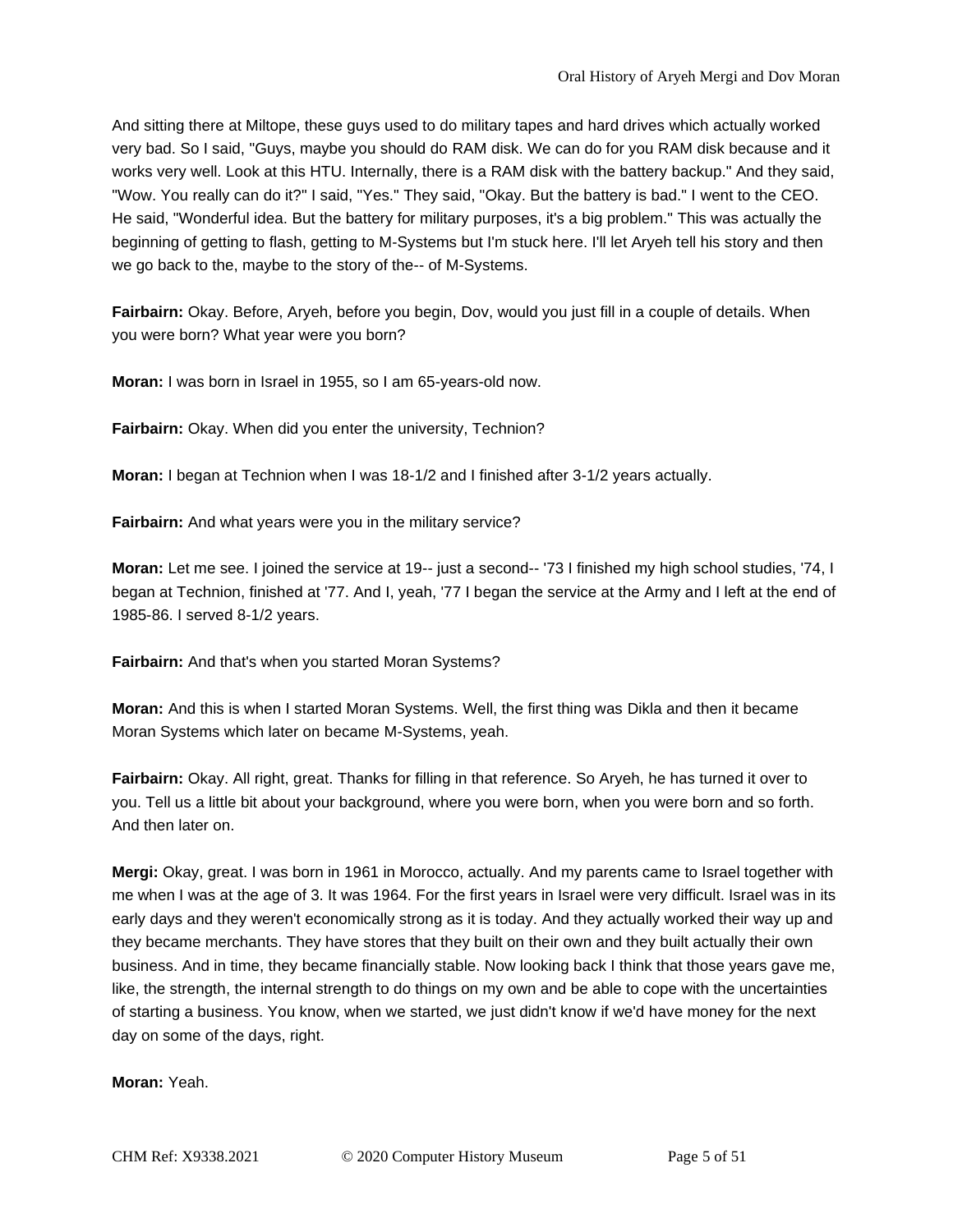**Mergi:** And when I was a kid I was really attracted to electronics and then what became as computers. And in the early days I remember that my parents bought me as a present an SDK-80, which was like an Intel's first SDK for the 8080 CPUs at that time. Then I upgraded to SDK-85 and I remember spending my time like learning how to program it. It had the keypad, a 16-key keypad that you could program byte by byte in binary code. And I knew the Intel CPU assembler by heart. You know, the numbers not just instructions.

**Fairbairn:** You know, by hex or octal, huh?

**Mergi:** Exactly, yes.

<laughter>

**Mergi:** Yeah, yeah. And from that, I moved on to build computer games and selling them door to door where I grew up, when I was like 16-years-old or something like that. And then I joined the Army ... the Navy …. and I also was responsible for a computer system. Actually, it was a computer that was built in the U.K. actually for some reason. And the Israeli Navy is actually very, very small, so we were, like, in our unit we were like one person that was responsible on this system at the time. So we did everything. And one of the projects that was really relevant to what we did later without knowing that, right. And the storage of this computer was by a company called Ferranti that I think doesn't exist anymore.

**Moran:** No.

**Mergi:** It was a bubble memory with 24 kilobyte bubble memory.

<laughter>

**Mergi:** And the Navy had a really hard time getting the replacement parts of it at some point. So, one of the projects that we did was we built a replacement unit based on SRAM with battery that had significantly more memory. We built it and it actually worked for many years until that this computer or until this computer was replaced at some point.

In the Army as Dov said, we met actually.

**Moran:** How did we meet in the Army? In the Navy. Let me see if you remember.

**Mergi:** Yeah. So actually, I don't remember the actual meeting, so you'll remind me.

#### **Moran:** <laughs>

**Mergi:** But what I do remember is that we didn't serve in the same department. We served in different departments. And I was also always hearing about this Dubi, right, that--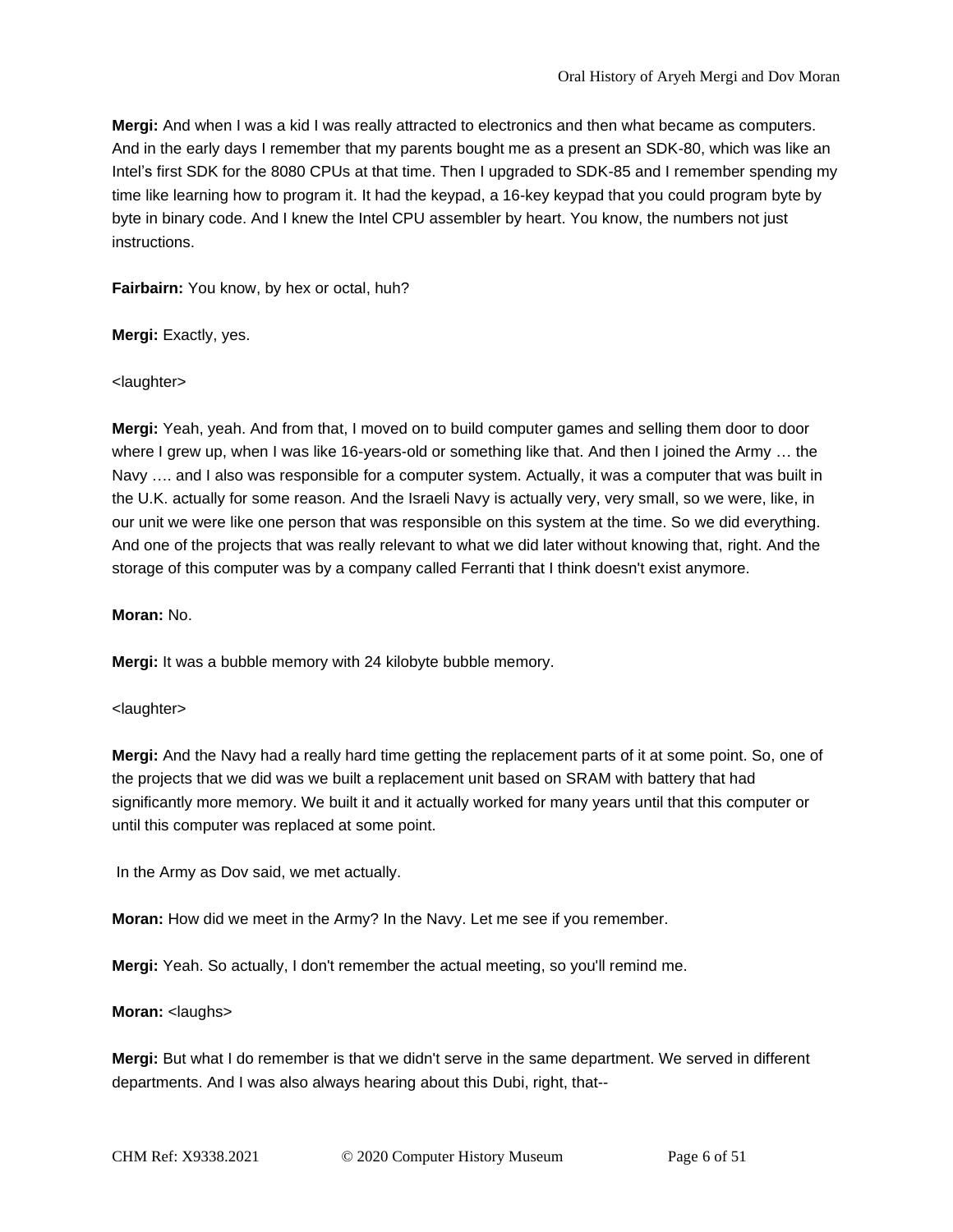**Moran:** That's my nickname.

**Mergi:** That's his nickname in Hebrew-- that is interested in PCs and new technologies and he's always bringing new technologies to the Army. And in a way I was the same in my department, so I was looking for him. And then when I found him, I think that we found each other, and we found many joint interests. I don't think that we did anything together in the Army, right? We just became friends.

**Moran:** Okay. And let me give you the story.

**Mergi:** <laughs>

**Moran:** Okay, so the story is that when Aryeh joined the Navy couple of years after I was there already and I was an officer, I left this I think I served as a captain.

**Mergi:** Yeah, mm-hmm.

**Moran:** Okay. And at some time, they gave me the job to pick the right people among the new engineers- -

**Mergi:** Yeah--

**Moran:** How did they call it?

**Mergi:** Technicians.

**Moran:** Technicians, yeah. It's somewhere between technician and engineer. Actually, he spent one more year after his high school to become this kind of-- it's a level between technician and engineer. So they gave me the job to screen those people, and that's the first time we met. And I do remember I got amazing people from Ha-Reaali. It's a very good school, maybe one of the best schools these days in Israel. And I picked him, and I picked Alex and I picked another guy.

In general, the technical systems were divided among microprocessors and minicomputers. So, Aryeh was taken to the minicomputers but I did remember him and the other guy as brilliant guys. So, whenever we had a chance, we'd chat. We'd talk here and there, yeah. We didn't really work together, but it was clear to me that, you know, when this guy is going to leave the Navy, I want to work with him. And that's what actually happened.

**Mergi:** Yeah. In a way--

**Fairbairn:** So Aryeh, did you go to the university afterwards at all? Or did you go directly into work?

**Mergi:** Whereas Dov said, he finished the Army a few years before me and he started this early company, Dikla. We kept in contact and at some point they had this project for Tadiran to do those …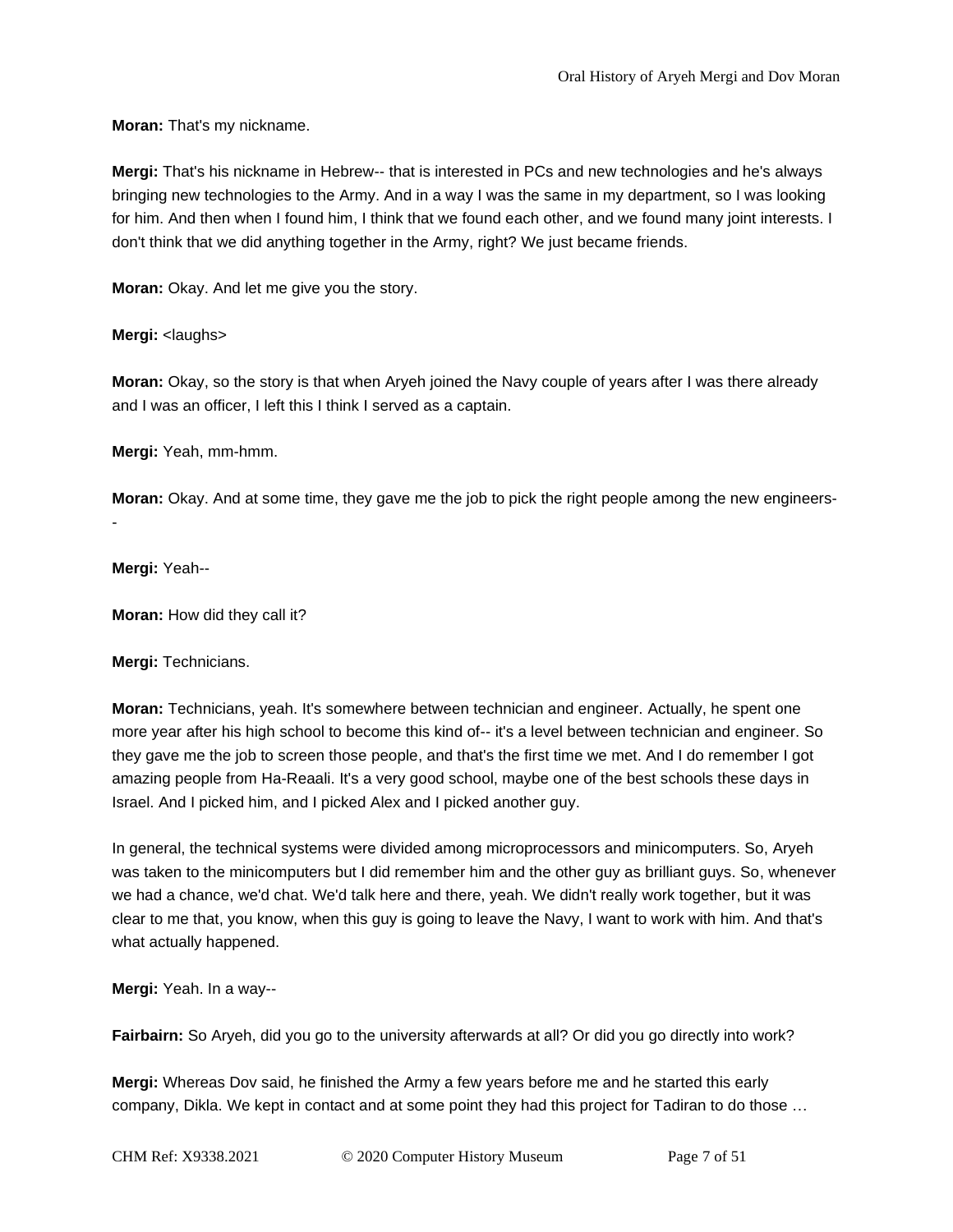when we were still in the Army. And he came and asked us for help there. And we helped in the evening to build this project. That continued for many other follow-on projects that we did.

And when I finished the Army, I think Dikla got into some issues that some of the partners didn't want it to continue.

**Moran:** Yeah.

**Mergi:** And I decided that when I finish the Army, I want to go to the Technion. And Dov came to me and told me, "Why do you need to go to the Technion? You know everything."

**Moran:** "Join me. Come on."

**Mergi:** "Join-- Join me."

**Moran:** You're amazing!

**Mergi:** And my answer was, "Well, first I want to go to the Technion. And second, I want to build my own company."

<laughter>

**Moran:** I do remember.

**Mergi:** And we had some exchange around this, and Dov in his smart way, which was like I think I saw again and again through the years of our partnership, he told me, "Okay. If you want to go to Technion, okay, go to the Technion. But still you can join." <laughs>

**Moran:** Hey, Technion is easy! You know, you can be there two days a week and that's enough.

**Mergi:** Yeah. <laughs>

**Moran:** Yeah.

**Mergi:** "And if you want to build your company, you know, it's better to do it with partners and there is an opportunity. My partners just left. Join as my partner."

**Moran:** Yeah.

**Mergi:** And then we joined together and actually in the first years it was I think 1986 or 1985, something like that, in the first year we didn't do flash, we tried to invent our own products.

**Moran:** Yeah.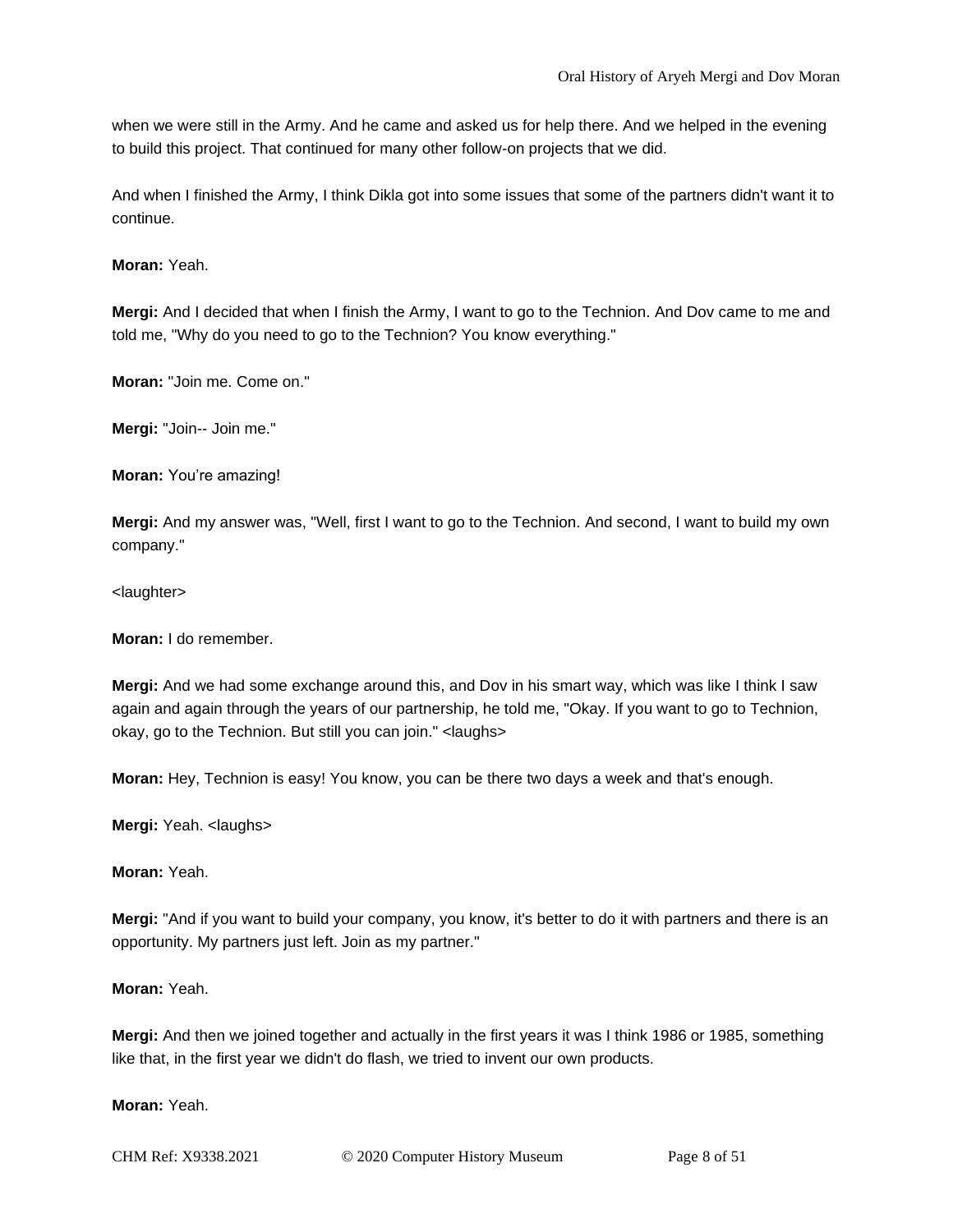**Mergi:** Right. And we had, like, many ideas that some of them became really great ideas by other companies.

<laughter>

**Moran:** Yeah.

**Fairbairn:** So it wasn't clear to me, you never actually raised any venture investment money? You did everything bootstrapped, is that right?

**Moran:** Yeah. Actually, let me just to clarify the history here. That's important. When I left the Navy, I joined the other two guys that left even before me. One is Menachem Lasser that actually works with me until today on and off. You see, he didn't continue with me, but he came back later to M-Systems. And the late guy, amazing guy, again, great friend until he unfortunately died recently called Ronnie Konitz and both Ronnie and Menachem and me, we didn't raise money. There was no way to raise money. We had to do projects for others.

So the idea was we'll do our own products during the day, and we had all kinds of ideas, and we'll do projects-- Sorry, the opposite. We'll do projects more for others, subcontracting, during the day and we'll do our own products at night. The only problem is that you need to sleep sometime. And I think we didn't take it into consideration. So, it was very, very tough, you know, to do products for the small Israeli market … didn't make any sense.

So that's the reason that I took a decision that I will go to the states and I'll try to understand what is the meaning of America, selling in America, distribution, whatever it is. I really lacked any sort of management experience, management and business experience. Now one thing more, what happened with Menachem and Ronnie, they actually, left. And both of them are amazing people, just we didn't have enough money to share between us. Actually, I didn't have enough money after that even more myself. And they had children, or they just got married and they wanted to feel more secured. I couldn't give them the security that they required. Aryeh, hey, he went to Technion. He had money from his parents, whatever. He could live even without security. Actually, I offered both Aryeh and Alex to join and Alex said, "Can we discuss the salary?" I said, "Salary? Hey, every month we look at how much money we have, and we divide if we have enough, you know…" I don't know what's going to be the salary. There is no defined salary. And so that's the real story. But the first time we met actually was when I was interviewing you.

**Mergi:** Yeah.

**Moran:** Do you remember it?

**Mergi:** I didn't. I remember-- Never mind. We'll-- <laughs>

**Moran:** Okay, okay.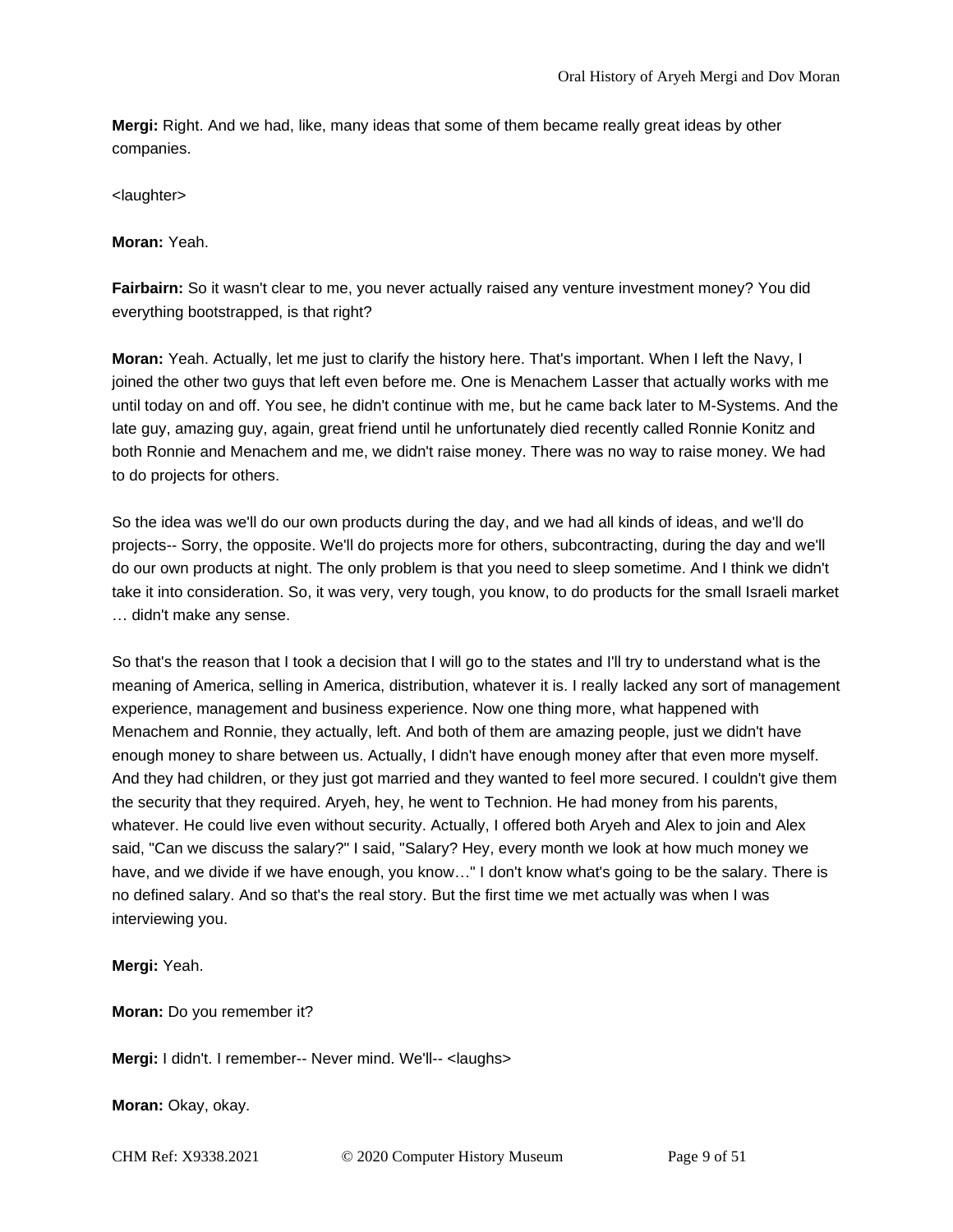**Fairbairn:** Then when the two of you became partners, then is that when you changed the name?

**Moran:** Yeah.

**Fairbairn:** Or tell me what the name was at that time.

**Moran:** So I'm going to New York and my name, the name of my company, is Moran Systems. And I go to visit my, uncle and aunt in the Long Island. And I tell them about my great company. We had amazing ideas, and I tell them about one of them. And then after some time, you know, they said, "Wow. That's amazing. Sounds great. What's the name of the company?" I said, "It's Moran Systems." They said, "What? You said Moron Systems? It's not a good name." <laughs> "It's not a good name."

# **Fairbairn:** <laughs>

**Moran:** Hey, I already have business cards and you know and envelopes printed with Moran Systems. So I took a Tipp-Ex and I had a meeting with somebody, so I used the Tipp-Ex and erased the O-R-A-N and that's the new name, M-Systems. Anyway, it took us some time to change the name officially because there was another company called M--

# **Mergi:** M-Something, yeah.

**Moran:** M-Something, yeah, whatever. We succeed to get to the name finally. But that's the story of the name, so this doesn't relate to our working together, but we actually settled on the name about 1989. This is actually the official date of establishing the company as M-Systems. Until 1989, I think January 1<sup>st</sup> in 1989, M-Systems was not a company. Everybody worked on my personal account. So I would pay my electricity at homeand pay the employees their salaries from the same account. You can ask me why. Because I went to my friend the CPA and I said, "You know, I want to establish a company." He said, "You have two ways, two directions. One is to open a company official, a limited company. Or you can do it on your own account." I said, "What's the difference?" He said, "Oh, the first one would cost you 5,000 shekels as annual fees. And the second one would cost you 2,000 shekels." So, I went with the second approach, of course. Why should I waste the money?

# **Fairbairn:** <laughs>

**Moran:** So I just didn't open a company until January 1, 1989. One more thing to complete the story. You may ask yourself how come Aryeh while he was in the Navy was working for others, and for me in the evenings. I was doing it as well. Because in the Navy, we actually were more developing not ourselves but we developed there were using other companies working for us. We were more monitoring or being project managers and do some programming here and there. But I wanted to work on PC. And PC came to the world, it was wow.

And so, I was working very hard in the Navy, probably every day from 8:00 till 6:00, 7:00. At 7:00, I would take off my Army shirt, change the shirt and go and work as subcontractor to do programming on actual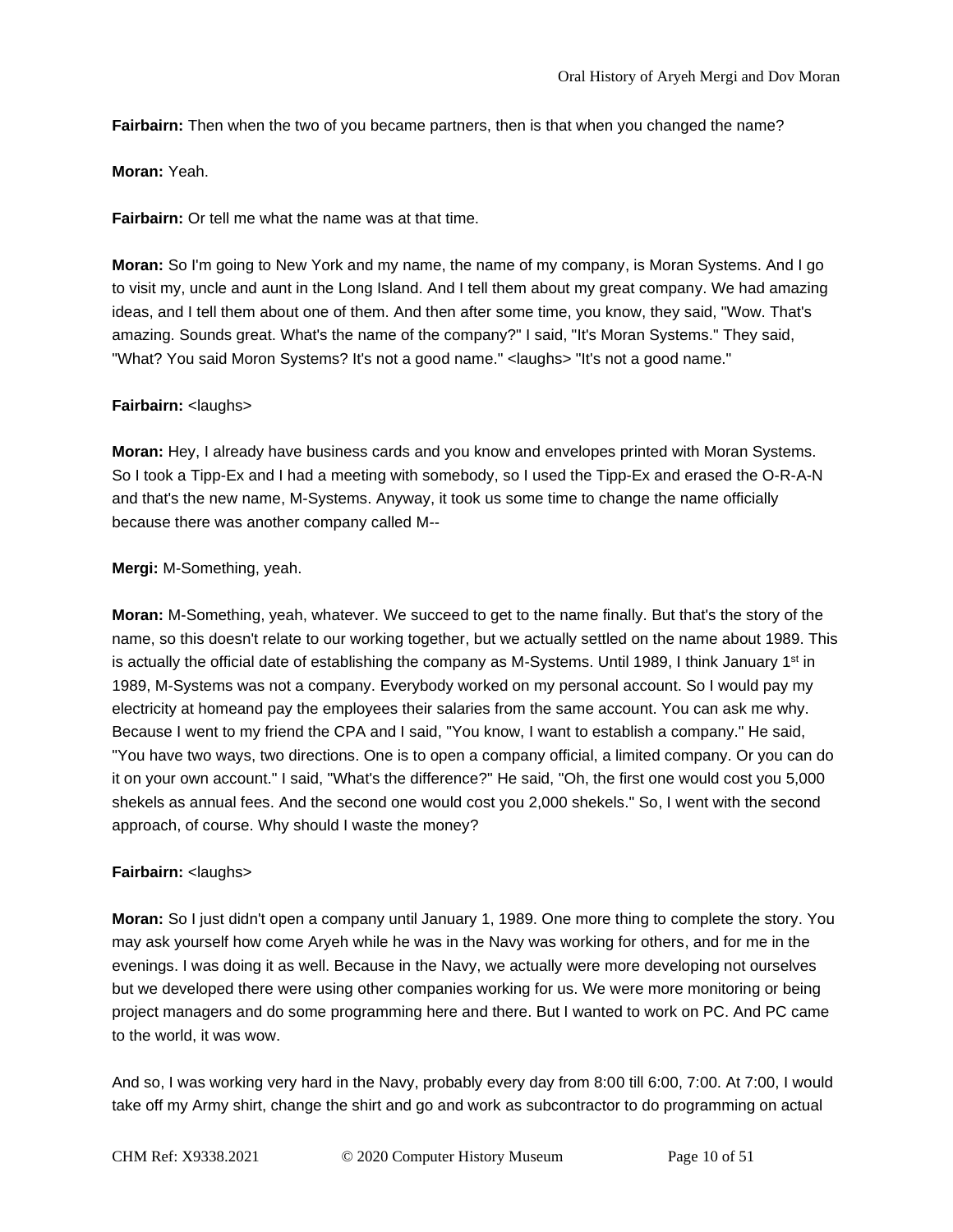computers, on PCs, on a variety of projects just because I wanted to understand this media of PC. I did a lot of software and had many ideas. And actually, regarding the establishment of M-Systems, that's the story of M-Systems birth. I had amazing idea of doing a keyboard for children and the name was Edu-cat. Edu-cat stands for education, and the shape of it was the shape of a cat. So, you could actually press buttons. Buttons could be the mustache, the legs, the ears, the tail of the-- And in addition to it,- remember that--?

**Mergi:** No, I forgot.

**Moran:** Edu-cat.

**Mergi:** Uh-huh. <laughs>

**Moran:** This was one of your most amazing ideas, Aryeh.

**Mergi:** Really? Okay. <laughs>

**Moran:** You did a project in Technion of doing, recognizing four words. You can talk to the computer and it would understand up, down, right, left.

**Mergi:** Awesome. <laughs>

**Moran:** You do. So anyway, he had this idea which I thought it's an amazing idea. Maybe he didn't think so, but I thought it's a-- And when I went to the States I was trying to raise for that money, because when I came to the States people told me that hey, you can raise money from people. They give you real money. You know, not for jobs but for equity in a company. So I went to raise money and there was a guy which was highly interested in this project in Manhattan. I lived in Long Island. And Aryeh and all the guys were working, of course, in Ramat Gan in Tel Aviv.

So, I went to the guy two or three times and he said, "Hey, this Edu-cat sounds to me like a great idea." And I had a whole idea of how do we sell software to work with that. And people buy the hardware once and then we can continue to sell them software with a variety of games and you can control things by saying "up, down, right, left" or "fast, slow, jump, walk"…. So, all the operation will be verbal for children. And this wealthy guy in Mnahattan said, "Listen, it's a great idea. Sounds to me wonderful. I want to invest. But before I invest, can you bring me a business plan?" And guys, I know it sounds stupid and it was really stupid and my-- I had no clue what is a business plan.

# **Fairbairn:** <laughs>

**Moran:** So my answer to him was, "Of course. No problems. I will give you a business plan within two weeks. Is that okay?" He said, "Fine. Wonderful. Come to me once again and I'll look at the business plan. I'll evaluate and I'll give you money for this company." And then before that, before that I told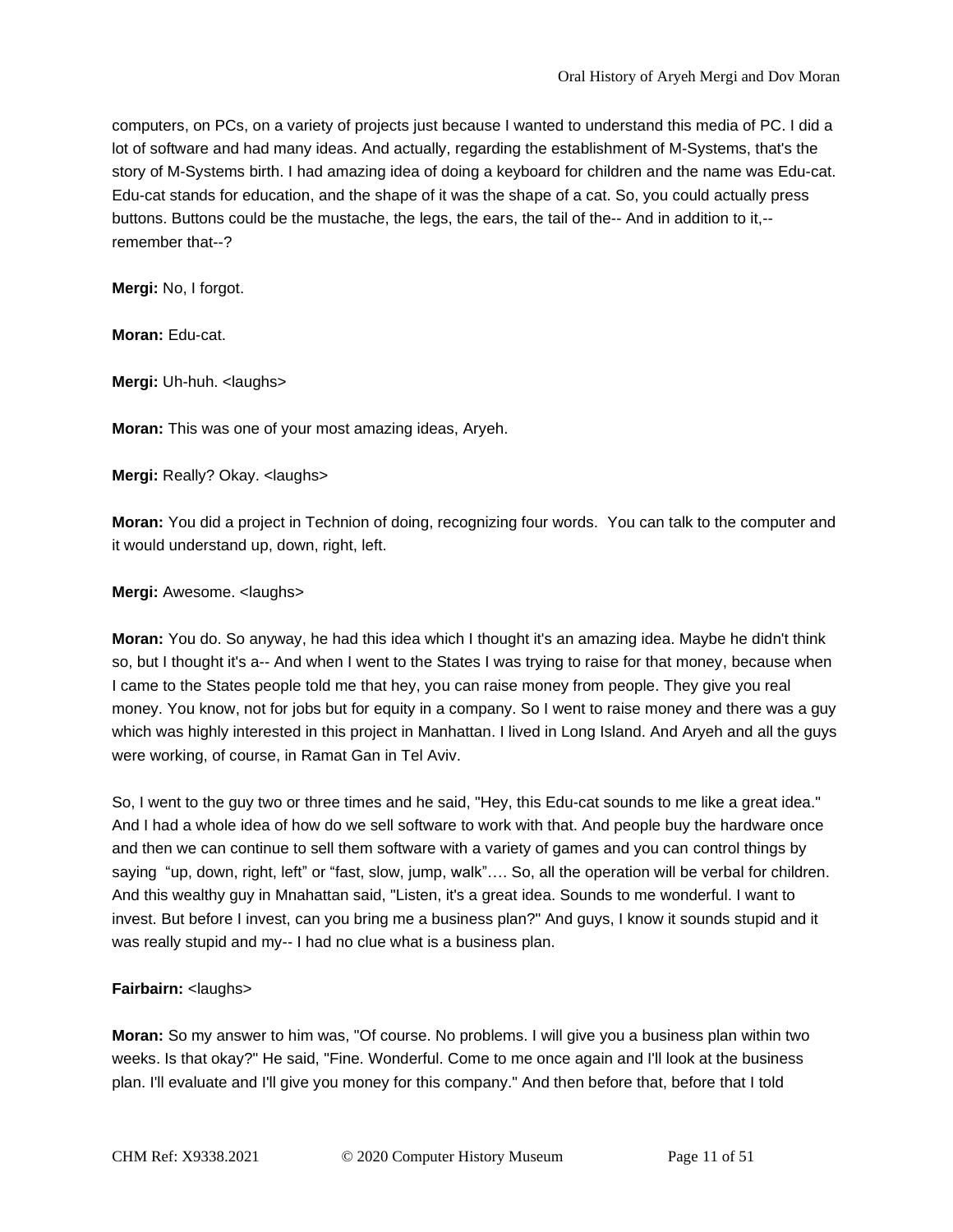Miltope, the CEO of Miltope about our RAM disk. And his response was, "It's great, but you know, battery is bad." That's the story.

Now I came back to my office at Miltope and I tried to work on this business plan asking people what is it, can you show me a sample? No internet these days. You can't see samples. There is no-- I even set up a meeting with somebody. I was told, he once a long time ago, years ago, he wrote a business plan. You have to go to him. Talk to him.

And meanwhile, I see in the papers, *Electronic Engineering Times*, this is September, 1988. September, 1988, *Electronic Engineering Times* are publishing an article about a new component, flash memory from Intel, non-volatile. You write, you turn off the power and the data will be kept there. So, I am very happy. I meet the CEO of Miltope. I became a very good friend of him. And I tell him, "Hey, Dick--" His name was Richard Pandolfi. Amazing guy. I said, "Richard-- or Dick-- take a look. There is new memory like static RAM, but you can write to it and if you turn off the power it stays there. It's non-volatile. We can make this solid-state disk, this RAM disk, without the battery." He said, "Really? Can you do that?" I said, "Of course." He said, "Okay. You know what, guys? You do that. We will be very happy to sell it for you as Miltope. So go ahead and do it." This is the a head of the-- So I listened to him.

I wrote to Aryeh and Aryeh said, "Yeah, —i will see if we can do it." And I am still running and doing my Edu-cat, which was really exciting. I had a daughter one-years-old these days and I really wanted to do it for her. Edu-cat, education. Games. Funny. PC. That's great. So, I come back from this gentleman in Manhattan, and it's the second or third day trying to find my way [to write a business plan], and this Richard Pandolfi comes to me when I'm eating my French fries at the dining room. And you know, he just puts himself in front of me and says, "Dov. What happened to-- What's going on with your project? You know, the non-volatile project?" I said, "I remember he said: "The no needing battery project." I was busy with my French fries, so I said with my mouth full of French fries, "Oh, I'm just working on the business plan for that." He said, "Wow. How much money do you want to raise?" If I was asked then if I want to do a solid-state drive, the answer would be no. I hated anything related to military. I had 8-1/2 years of military stuff. And when I quit the navy I said, "I'm not going through [doing this stuff]," and then Tadiran came with the militarized PC. I want to do PC. Games. Education. Fun." So I said, "I'll give him such a big number that he'll say, "Okay. Forget about it." And I really forced myself to give him a very, very large number. This day this was large in my, you know, in my understanding these days. How much money? Can you guess? Douglas, Brian? Give me a number. How much do you think I tell him?

**Fairbairn:** A million dollars. One million dollars.

**Moran:** \$300,000 dollars.

#### <laughter>

**Moran:** \$300,000 dollars. He said, "No, no, no. This is too-- I give you half this in equity and half as a loan which you have to bring me as product." I said, "Okay." He said, "Okay, finish your French fries. Come to my office and I'll give you a check." He wanted to give us a check. This is September. And I have a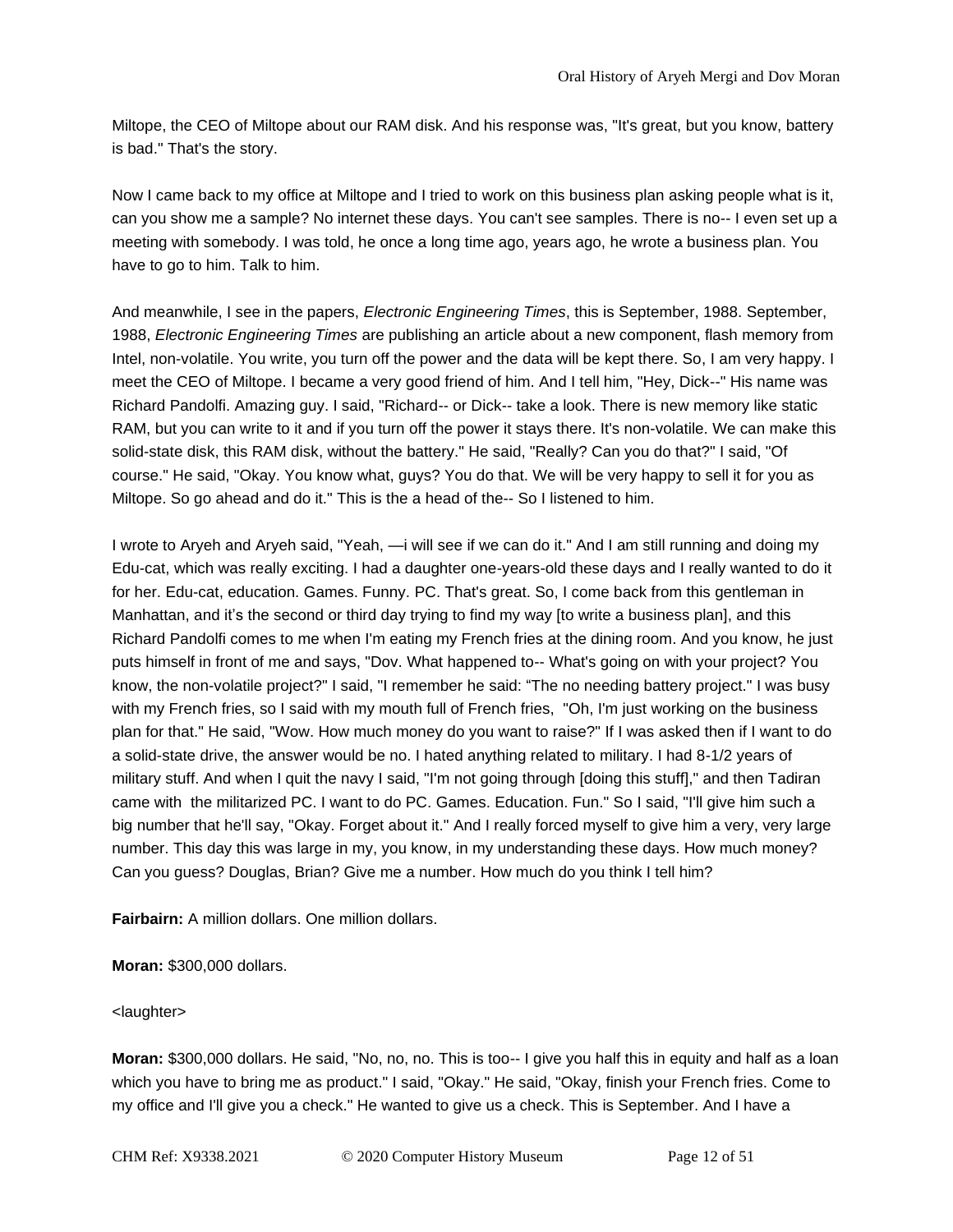problem. He needs to give a check to a company, there is no company. So, I had to open a company at this, you know, January 1st, 1989. This is the official date of the company establishment, actually. That's my story of M-Systems. I'm sorry to disappoint you because you probably thought we had huge of smartness and cleverness and we saw the market and the strategy and we had wonderful vision. We did have many of those, but not at the beginning. We began as practically a couple of immature guys, no idea what they are doing. By the way we added more, two more partners later on, one which was I was in the States so there was one guy running the company, Amir Friedman, and three years later, we added another very smart guy called Amir Ban, which actually was our first-- the VP of Software of the company. But this is the story and I'm sorry it's not a hilarious story and everything was smart,. No. We weren't.

**Fairbairn:** All right. I think it's a wonderful story. < laughs>

**Berg:** Yes, I do, too. And Dov, if I could ask you a couple of questions now, please.

**Moran:** Obviously. We've all just--

**Berg:** Yeah, just to back up just a little bit. First of all, I think that is a great story. You belittle it but I think it's for the reason that you are attempting to belittle it, it makes it a really great story, frankly. But anyway, to catch up on a couple of details, is it my correct interpretation of the looking at the Moran Systems as not being a good name because Moran is similar to the word "moron?" Is that--?

**Moran:** Yeah. That's the point. Yes.

**Berg:** Yes. I thought so. I thought so. Because I hadn't flashed on it until she said that and I said, "Oh. It had to have been the fact that the American word moron, <laughs> you don't want to have a name like that. Also, just for clarity, I know that both of you are at the offices of your company, Dov, Grove Ventures. Could you let us know what town in Israel you're actually located at right now?

**Moran:** Yeah. This is Tel Aviv. We are now in Tel Aviv.

**Berg:** Okay. You're in Tel Aviv, Israel. Great. Just wanted to clear that up. Also you had mentioned earlier about the rugged PC that you folks created when you were in either the Army or the Navy. I think it was the Army.

**Moran:** The Navy.

**Berg:** The Navy. The Navy, okay. Then were you aware of Grid Systems which started in 1979 and was also making rugged computers for the military in the United States?

**Moran:** Which one?

**Berg:** Grid, G-R-I-D--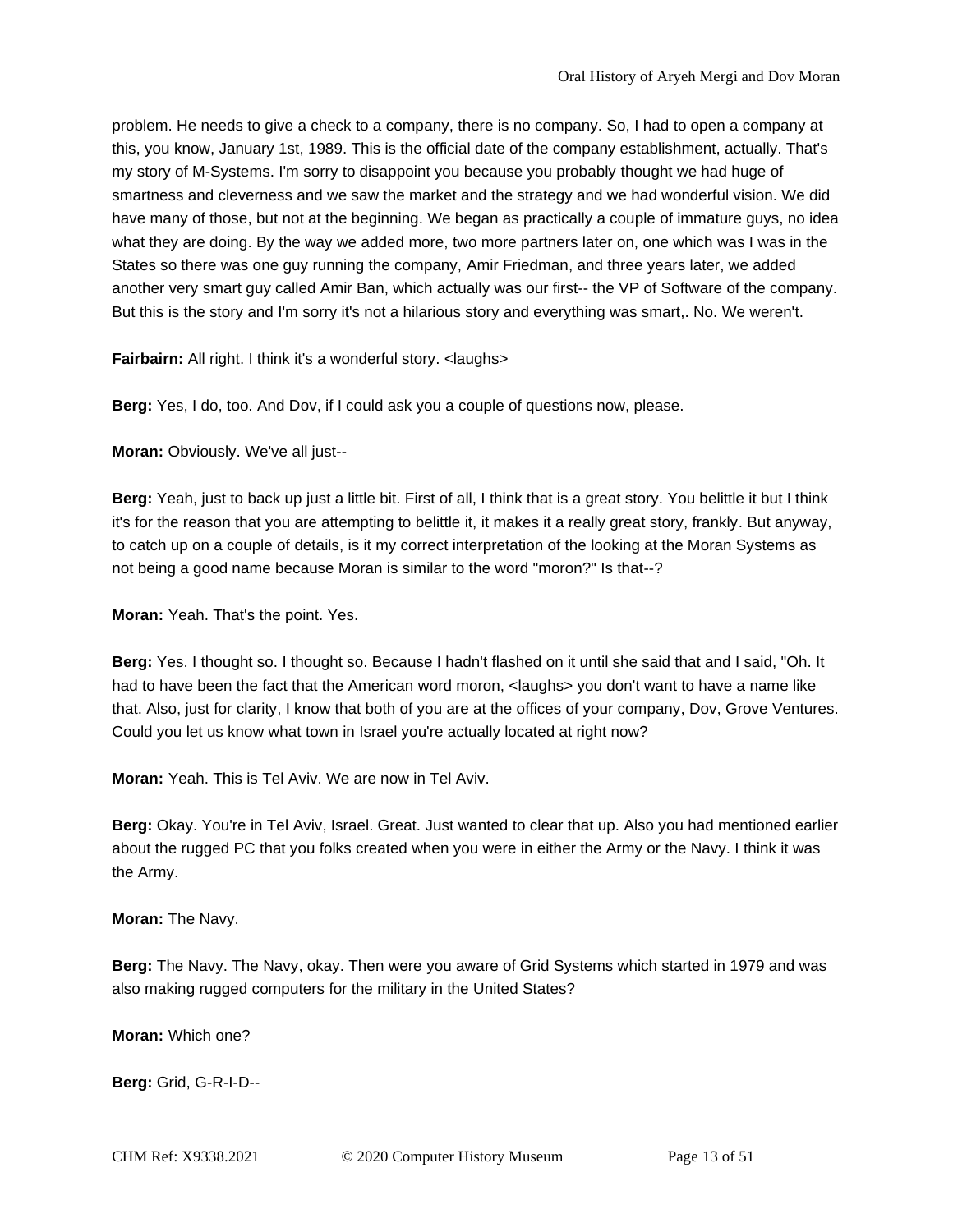**Mergi:** Yes.

**Moran:** Yeah, of course. Of course we knew Grid.

**Mergi:** Of course.

**Moran:** Of course, yeah. There was Grid in the United States. There was another company, Kontron, in Germany that did the military computers. But of course, ours was much better and we were a PC from the first day because we said, "Hey, everything is PC. We knew-- By the way, mostly Aryeh knew, understood the architecture of the PC really from the BIOS of the software up to any component within the PC. So, we could actually do something which emulated the PC, which could be constructed from other components and things like that. Yeah.

**Fairbairn:** Well, were you actually familiar with the Grid systems? I mean, was it truly superior? I mean, based on your first knowledge or what are you basing that on?

**Moran:** I don't remember. We thought that this is, right, this is the way that we have a superior solution. But everybody thinks so. But I could tell you something which is quite-- I think it's amazing. When Tadiran came to us to do the smaller version, they said actually, we need a small hand-held terminal. This is what the Marines wanted. But it had to be something that you can hold in your hand. It cannot be a real PC it should be terminal for communication. And by the way, they said we are going on a bid and we have four months from now to present the product. And if you can't do it in four months, there is no project because we are late. We have to show a real working project. So I remember meeting Aryeh and saying, "Hey, can we do this project building a full terminal with software, with messaging, sending messages, even getting approvals on the messaging, with a list of contacts? Can we do all of it in four months?" And Aryeh said, "We can do it if we do it on a PC because we can develop the PC, the software in parallel. And if we make this terminal actually as a handheld PC, we can just make it work with-- by the way we had many, many tools to develop software quite fast. So, we practically developed a handheld PC back in 1987. This was the first handheld PC in the market, with a full system of communication, emails, approvals--

**Mergi:** Yeah, with all application software.

**Moran:** All application. We made an effort of four months. By the way, can you guess how much money we got from it from Tadiran? How much money do you think we got?

**Fairbairn:** For the development of the project?

**Moran:** The whole project.

**Berg:** \$75,000 dollars.

**Moran:** You're good. You're f\*\*cking good. The truth, we do, we charge \$32,000 dollars and the idea was that we will get \$16,000 dollars for the project and if we succeed to bring it exactly in four months, we get

CHM Ref: X9338.2021 © 2020 Computer History Museum Page 14 of 51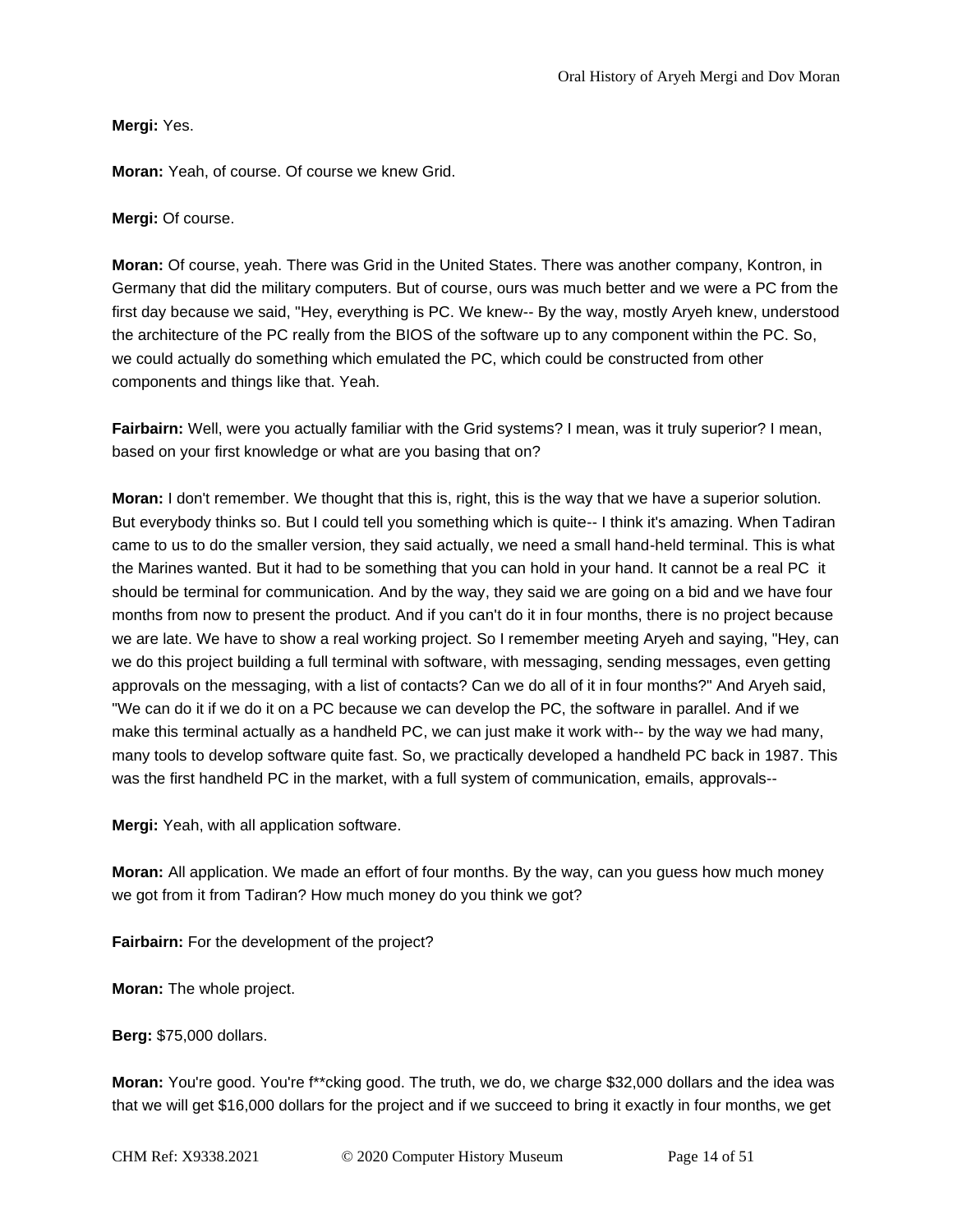a bonus of \$16,000 dollars. And, yeah, we worked very much, we got the whole \$32,000 dollars for making the first handheld PC terminal. We were so stupid that we didn't think that we can take this market to commercial, that there will be other people that will be interested. For nothing; it didn't occur in our mind. I know it sounds to you, hey, these guys were really stupid and you are correct. We were. Business-wise, we had no clue about our capabilities, intentions, ideas and how good they are. We wanted to survive practically.

**Berg:** Now was this-- Was this actually an IBM PC compatible computer?

**Moran:** Yeah.

**Berg:** Or just a personal computer of your own design?

**Moran:** Oh, no. This was a PC compatible terminal, clearly small screen, not a full screen. Keys that you could hit. With communication capabilities. You could connect it to a radio. You could connect it so to wire. Remember?

**Mergi:** Mm-hmm.

**Berg:** So you could boot-- You could boot MS-DOS on that computer?

**Moran:** Yeah, of course. MS-DOS.

**Mergi:** It was running MS--

**Berg:** And here's another question because with the Grid computers, you could throw them out of a helicopter and they would survive.

**Moran:** That's the point. Right to the point. Yeah, these--

**Berg:** So you could actually throw them out of a helicopter?

**Moran:** Yeah. Absolutely. Yes.

**Berg:** Ah. Okay. Well, that's kind of the test that they had.

**Mergi:** <laughs>

**Berg:** Very good. So, did you have something you wanted to enter in there, right, Doug?

**Fairbairn:** Yeah. So, this was the first product that M-Systems developed, is that correct?

**Mergi:** It actually was pre- the M-Systems day, right?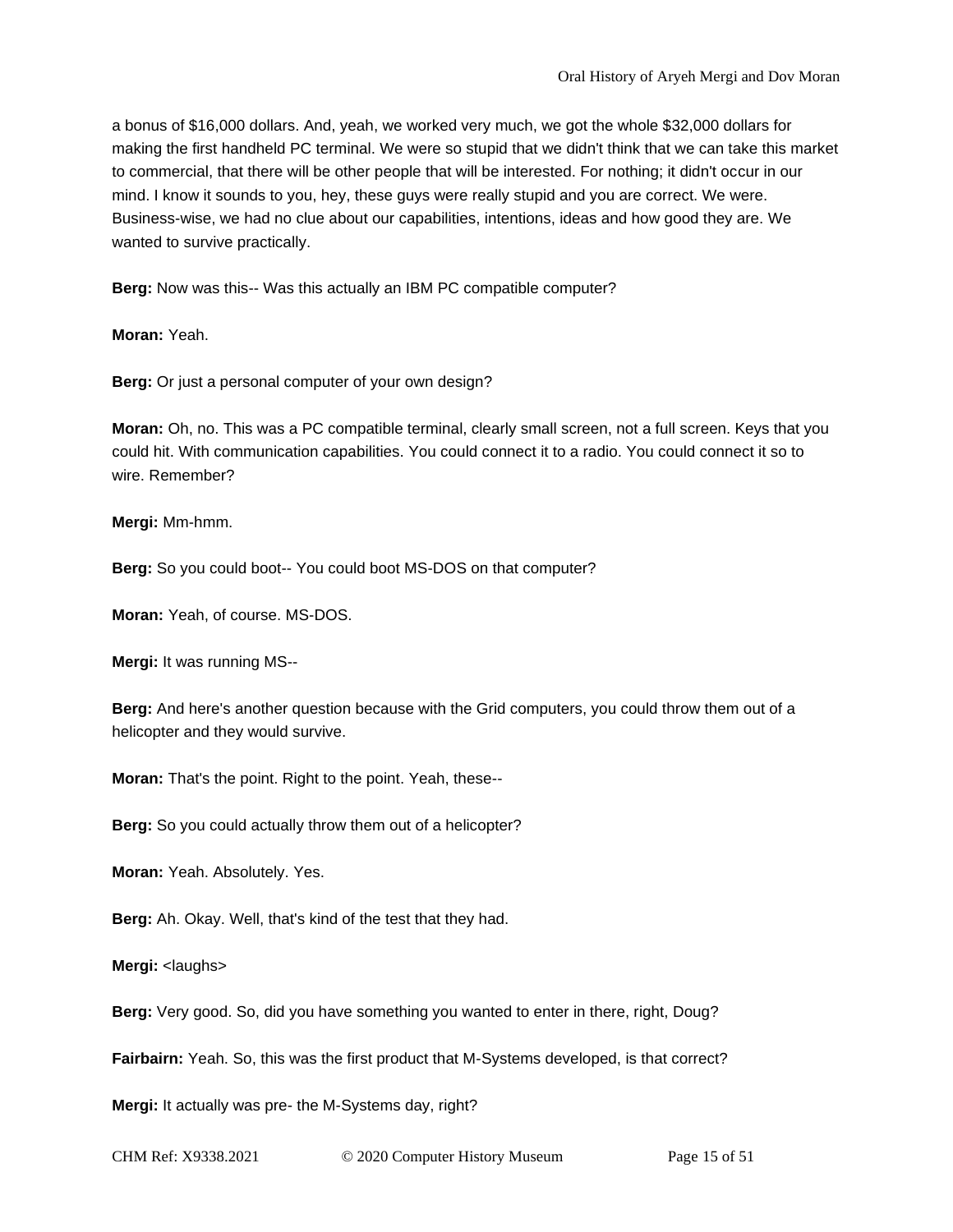**Moran:** This was pre- M-Systems. So before M-Systems was established. The idea is that we got this project from Miltope and Miltope said, "We want you to develop Solid State Devices for us. We will sell it of course as your distributor.. And it has to be actually a replacement to militarized tape that they wanted us to emulate using flash."

**Berg:** Wait a minute. Yeah, hold on. I think I'm a little bit mixed up. So 1987, you're working on-- with the Navy developing this compatible IBM compatible computer.

**Moran:** Yeah.

**Berg:** Now you've switched to what led up to the formation of M-Systems. So I think we just--

**Moran:** That's right. So until 1986 till January 1989, I'm doing projects. We are doing projects. We are developing this handheld terminal. End of 1987, I fly to New York. I meet Miltope. A year later, the CEO of Miltope says, "Take money. \$300,000 dollars. Make us a-- Bring to us this product you are talking about of the solid-state drives with--" Initially I was talking about RAM with batteries and then flash, flash memory-based product. This was, again, end of 1988 while the company practically was established on the papers officially on January 1, 1989. That's the history.

**Berg:** Is there anything you want-- Did you want to catch up? Go ahead, Doug.

**Fairbairn:** When did you develop this portable PC, this handheld PC?

**Mergi:** 1987 probably.

**Moran:** 1987. 1987, yeah.

**Fairbairn:** Okay.

**Mergi:** Well, we developed actually a PC-- a militarized PC in 19--

**Moran:** '86.

**Mergi:** I think before, even.

**Moran:** '85-'86.

**Mergi:** Yeah, '85.

**Moran:** '85 I just left the Navy in the middle of '85.

**Mergi:** Yeah. I think it was, like, in parallel to, you know, if you remember at the time Compaq started building PC compatible devices.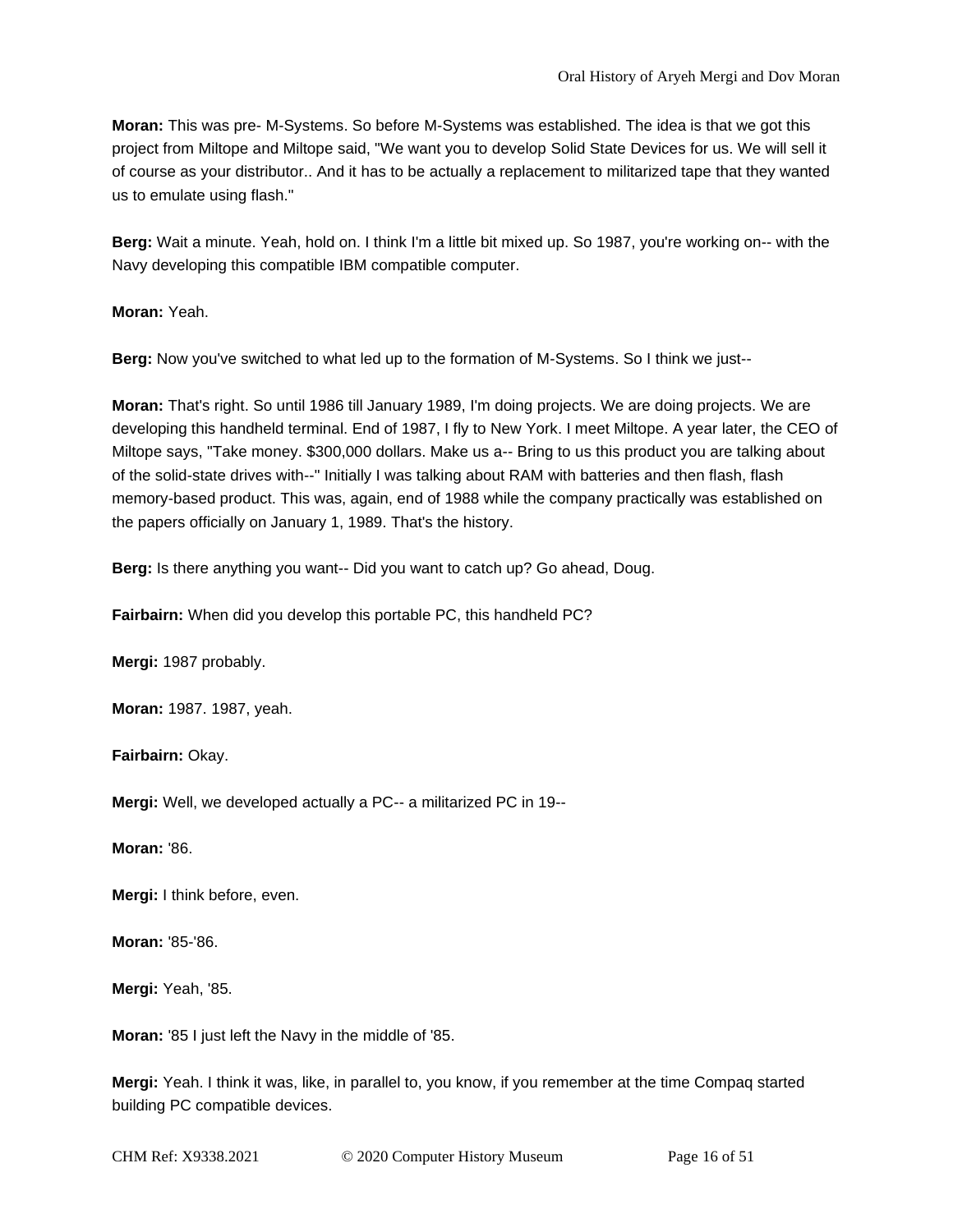## **Fairbairn:** Yes, yes.

**Mergi:** IBM actually published the reference book for the PC.

**Berg:** Right.

**Mergi:** Which included the circuitry and everything and companies started copying it. But in trying to do military computers with it, you couldn't use standard screens. So, we actually took a plasma screen and emulated the way that the screens worked.

# **Moran:** Right.

**Mergi:** We did the same for hard disks, initially with static RAM and then with E<sup>2</sup>, static RAM with the battery and then E<sup>2</sup>PROM that were at the time. So we had a lot of projects around it at the time.

**Berg:** Did you write any BIOS code? Did you write your own BIOS code?

**Moran:** Yeah.

**Mergi:** Oh, we actually rewrote the BIOS.

**Moran:** We rewrote the BIOS.

**Mergi:** We rewrote the BIOS—

**Moran:** Guys, all of it an effort of less than 10 people with unfunded company. At some time, I had a loan. I mean, I paid the salaries from my own account as I told you. And clearly, I wasn't rich. I didn't have money. So, the bank gave me loans and lucky for me, the bank, I had to put something against the loan and I put my apartment. And at some time, the size of the loan was several times larger than the value of my apartment. I was living in an apartment, not even a house. And luckily, no one at the bank paid attention to that so we could actually survive until we got this money from Miltope. Yeah. But this was the story.

**Fairbairn:** So once you had completed, you had the non-volatile drive. You had the portable PC or the yeah, the handheld PC, what was the next major development or product?

**Berg:** So the handheld was with this earlier entity and now we have switched gears to M-Systems with--

**Mergi:** At this time, yeah.

**Moran:** January 1, 1989.

**Fairbairn:** Yeah.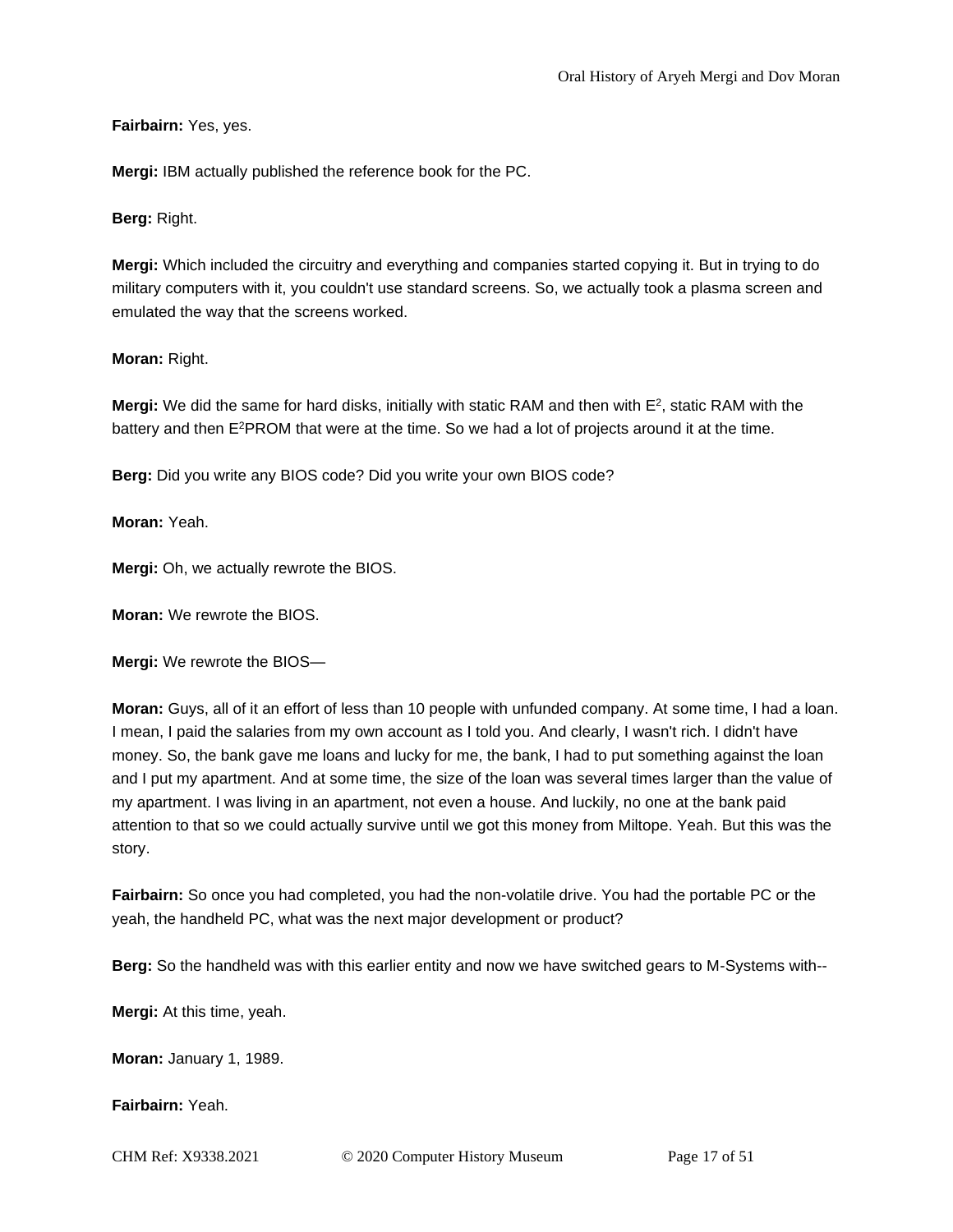**Mergi:** So at that time we had some commitment to Miltope, and the initial product that they wanted was, like, a tape emulation type of SSD and SSD that would replace tape devices that they had many customers in the U.S. Army for. And we told them, we will do that, but we feel that there is an advantage doing something similar with SCSi interface because this will give us a broader market. And with the serial interface that they also had some need for that. So that like was our initial commitment to them.

**Moran:** Three projects.

**Mergi:** Three projects and we had this \$300,000 dollars that Dov talked about. By the way, a few years after I read that SanDisk raised in their initial days, \$50 million dollars. Yeah.

**Moran:** Five-zero.

**Mergi:** Five-zero million, yeah.

**Moran:** Oh, \$25, I think.

**Mergi:** \$25 million dollars, okay.

**Moran:** Yeah.

**Mergi:** So \$25 was after.

**Moran:** <laughs>

**Berg:** So the fact that it was initially a tape emulation, that actually made it much, much simpler than a disk emulation because you could write serially.

**Mergi:** That's right.

**Moran**: Yes and no….

**Berg:** And not have to worry about the flash wearing out.

**Mergi:** You're right.

**Berg:** Right. So that's actually-- It's actually a great start because that allowed you to get that working before you entered into the complexities of emulating a disk drive.

**Mergi:** That's right. That's right and that's--

**Moran:** Right. But we developed all these projects, actually in parallel.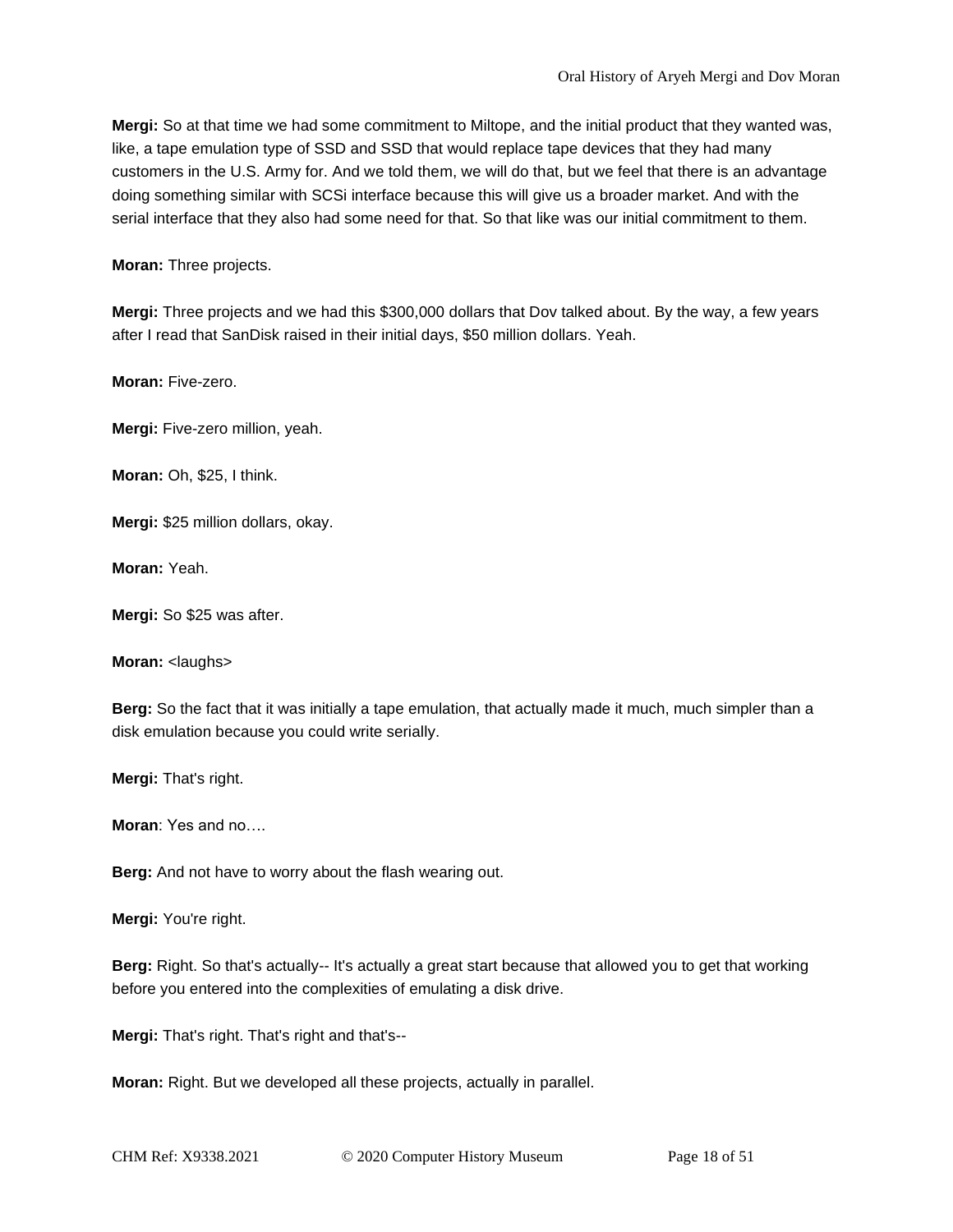**Mergi:** Yeah. We had to be seeking--

**Moran:** We did all the tape and then we were struggling with all these three at the same time.

**Mergi:** Yeah. But I think that Brian is right in regard to when we arrived to delivering the SCSI drive.

#### **Fairbairn:** Yeah.

**Mergi:** We saw that our algorithms are not perfect, are not optimal. And we tried to find a solution and we couldn't find a solution, actually. And at that point, Dov told me that he has this friend from the Technion, this genius friend that has, like, grades of A-plus. He really, really was a genius and we should bring him. And I said okay and we brought him. And actually, Amir was the one that came up with the TrueFFS solution which eventually became FTL that is the basis of flash management even today. <laughs>

**Moran:** Even today, funny. I must tell you a story. So we are talking about Intel components and we are developing our hard disk based on-- or disk emulation based on flash from Intel. And there's a story that Eli Harari, which I love and adore and he's an amazing person and an amazing friend. Eli these days established his company, and Eli came from silicon. As a silicon guy, he said, "I want to develop the flash. And, yeah, I'll take flash components and I'll make out of them a full hard disk." And Eli because he knew how to make flash, we didn't know how to make flash, Eli said, "I am going to make a hard disk where every sector of the disk…. A disk works on sectors. So, I'll make a flash where every block will be one sector." Now a sector is small, 512 bytes. So, the meaning is having very, very small blocks, many of them. Now clearly, every block has overhead. You go there, you create, you need a huge extra of hardware and there are many, many other issues related to that.

And the funny story of Eli is that about this time he is negotiating getting a nice check from Sequoia and Intel comes with the announcement of "we have flash." So Eli goes to a meeting at Sequoia and Sequoia are telling him, "Hey, why do you have to develop flash? There is flash from Intel." But his heart is with silicon, with developing the flash. The system is something else. He wants to develop flash memory. So he goes, he tells them, "Listen, it's impossible to make a hard drive emulation using the regular Intel flash." And they say, "Go and check it." He goes home. He writes a document of 20 pages, goes back to Sequoia and in his document that he presents to them, it says it is impossible to make a solid-state drive using Intel flash. Very, very good arguments, whatever. And they are convinced. He convinced them. He's' an amazing convincer, Eli. And they give him a check.

And he begins his company. And per his story, a few months later he hears about these stupid guys from Israel that are actually buying regular flash component from Intel and create from them flash memory- sorry, solid state drive. So Eli's story was, you know: "when I saw, when I learned about you and what you are doing, I was very concerned that my board, my investors would come to me with this paper that I proved that it's impossible and say, "Hey, what's that? What this company's doing?"", He said, "Luckily you were so quiet no one heard about you for several years and when they heard about you it was already too late, yeah. And we were on our way and we did fine."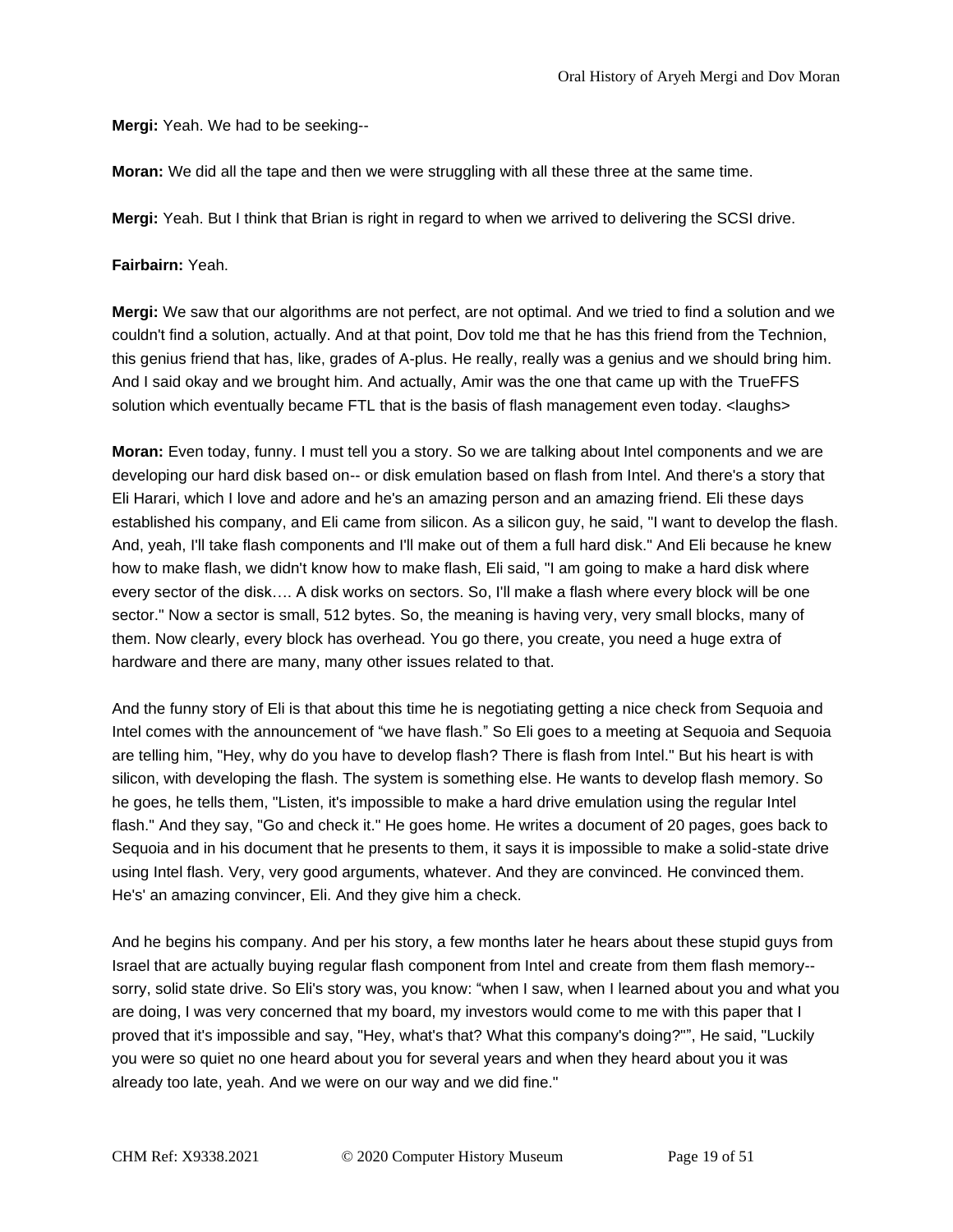But yeah, we were, we came with the idea, we used regular flash to do solid state drives, and we were very, very quiet and very, very, you know, we truly were very bad in publishing, in marketing, raising money, whatever.

**Berg:** Yeah. I think a key differentiator that we should bring up indeed between what Intel had and what Eli Harari was developing at SanDisk was the fact that he put metadata on board his flash memory and that metadata would allow for the management of the flash to know how many times it's been erased and to allow the remapping so that when the flash wears out, it's easy based on the on-board metadata to manage it. What you did it--

**Moran:** I have a big smile on my face.

**Mergi:** Okay.

**Berg:** Yeah. What you did is--

**Berg:** Right. Is you were aware of indeed, the shortcomings of the Intel flash. Because it was basically meant to be a code storage medium.

**Moran:** That's right. Yeah.

**Berg:** They were so in bed with the idea of the EPROM that had been so successful with, Dov, Frohman's invention of 1971, that they had this mindset of code storage. But Eli had the mindset of data storage like you did. But he was able to get the money to develop new flash to perform that most easily. What you had to do is you had to write a "kludge" to allow the Intel flash to be able to do the same functionality by way of your flash file system, which was additional software to manage the flash.

**Mergi:** Interestingly enough, I don't know if this was intentional or not, but Intel flash was really efficient in the cell size, because it had large blocks and it had, it didn't have a lot of overhead. And SanDisk or Eli when they developed their flash, they tried to build this to very small blocks and to actually emulate the way that hard disks worked.

# **Moran:** Physical.

**Mergi:** Yeah, the physical structure of a hard disk. So they had an area for metadata the same way that hard disk had, right. And this made their flash less efficient. And they thought that the Intel flash couldn't have been made to work as an SSD. And I think that the TrueFFS proved differently and that was, you know, the algorithms that Amir Ban developed.

**Berg:** Right. So you're kind of the happy medium between the two. You were able to take advantage of the efficiency of the large block size, with the additional overhead of the software to manage it. And he had to end up rearchitecting his system to increase the block size for efficiency at a later time.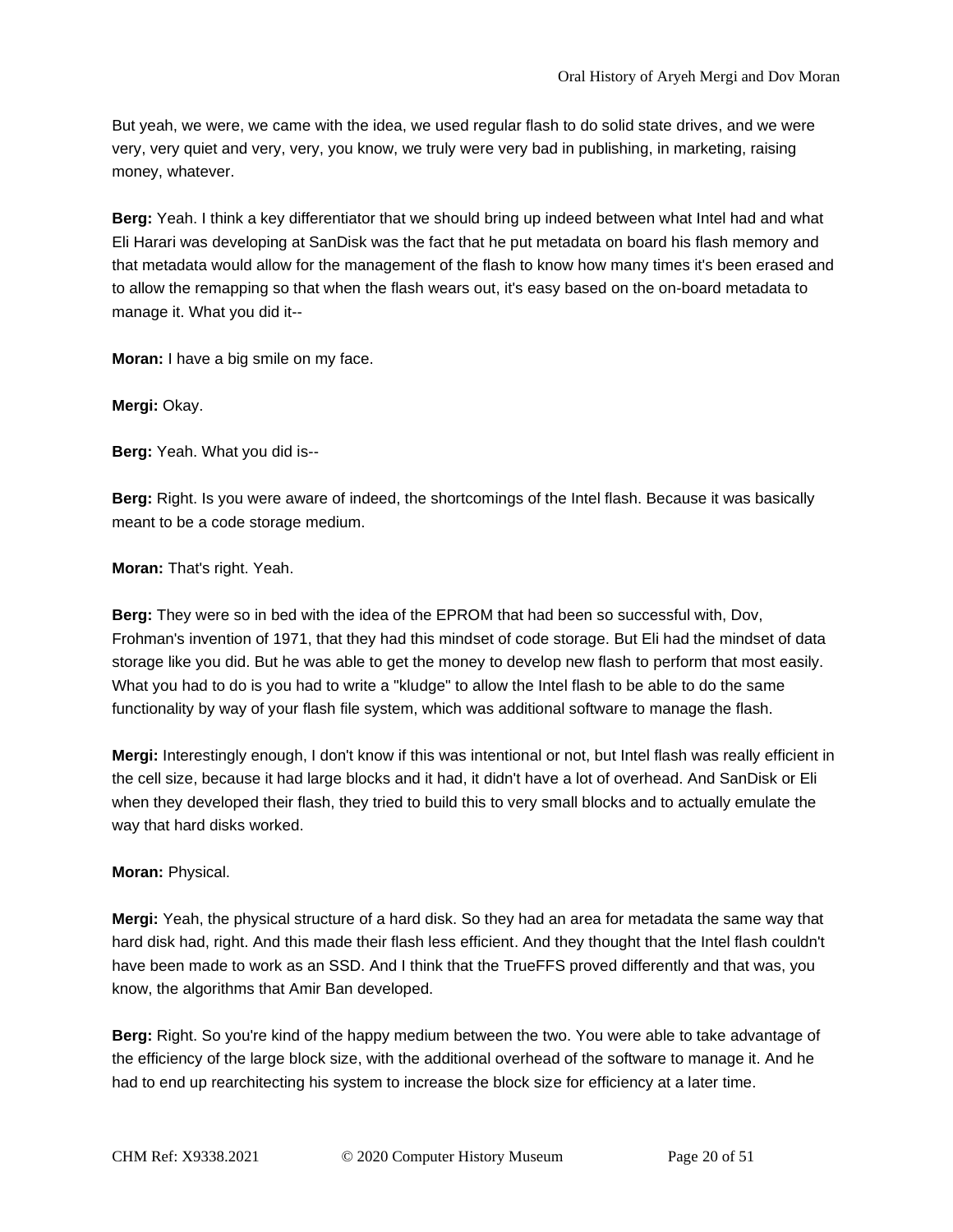**Moran:** And at some time he did a very, very smart thing.

**Mergi:** Yeah, he moved--

**Moran:** He moved to Toshiba component. Which by the way, it's part of his greatness. And really, I'm talking about greatness because he put so much money into developing his own flash, NOR flash. And, you know, he did something which very, very few people that I know would do. He said, "Okay. There is a good solution for me from Toshiba. I'll throw away my development or part of it, the flash part of it, and I'll move to actually partnership with Toshiba to make-- to use the Toshiba NAND component and make out of them a SSD--" And this was several years after we did this move from NOR flash from Intel into the NAND flash of Toshiba/Samsung.

I still accuse myself; I do remember one time I went to California and I met Eli and he took-- I remember he took me in his car to meet somewhere and on the way he says, "Hey, Dov. How are you doing?" And I said, "Hey, we are doing great. You know, we use actually these components from Toshiba. Unbelievable! Fifty times faster than Intel in write. Maybe a bit slow in read, but it doesn't matter. It's still very, very fast in read." And he said, "Yeah, but, you know, how is working with Toshiba?" I said, "Great. Wonderful guys." I really loved the guys. And I accuse myself as one of the guys that really pushed him to move into Toshiba. I'm joking, yeah. But yeah, Eli did the shift from their NOR flash into NAND-- We just didn't have the choice. We could not build our own flash. We didn't have the money. We didn't have the knowledge to do that.

## **Mergi:** Yeah.

**Moran:** And by the way, one more thing. If you look at the names of the companies, SanDisk, SanDisk came from sand-- sand. Silicon components. We were the M-Systems. We were the systems guys. We truly understood very, very well the systems. Well, this is the PC in the first days of M-Systems dealing with disk emulations or later on when we talk about mobile with our mobile DiskOnChip, which created huge success at this market. So we were the system guys and SanDisk were more at the silicon side.

**Fairbairn:** So, given these two paths to a similar solution, is it the case that either one could replace the other or one was strong in one area and the other was strong in the other area?

**Moran:** Yes, of course. PCMCIA cards! That's a PCMCIA card! [Holds Flash cards up to camera] And then this one has the TrueFFS in it. We actually at some time moved to do PCMCIA cards. Now this is another story related to flash and standards. So we came up with TrueFFS. Why is it TrueFFS? FFS stands for flash file system. Now practically, we didn't do a flash file system, we did a disk emulation, not at the file level but at the sector level.

But in these days, Intel and Microsoft came together to bring software to enable the emulation. And they called the software FFS1 then came second generation which was FFS2. And this was actually emulation at the file level. I'm not talking about sector or record, I'm talking file. You could actually write a file, erase a file. You could not open a file of contacts and just change the contact. You could erase the previous file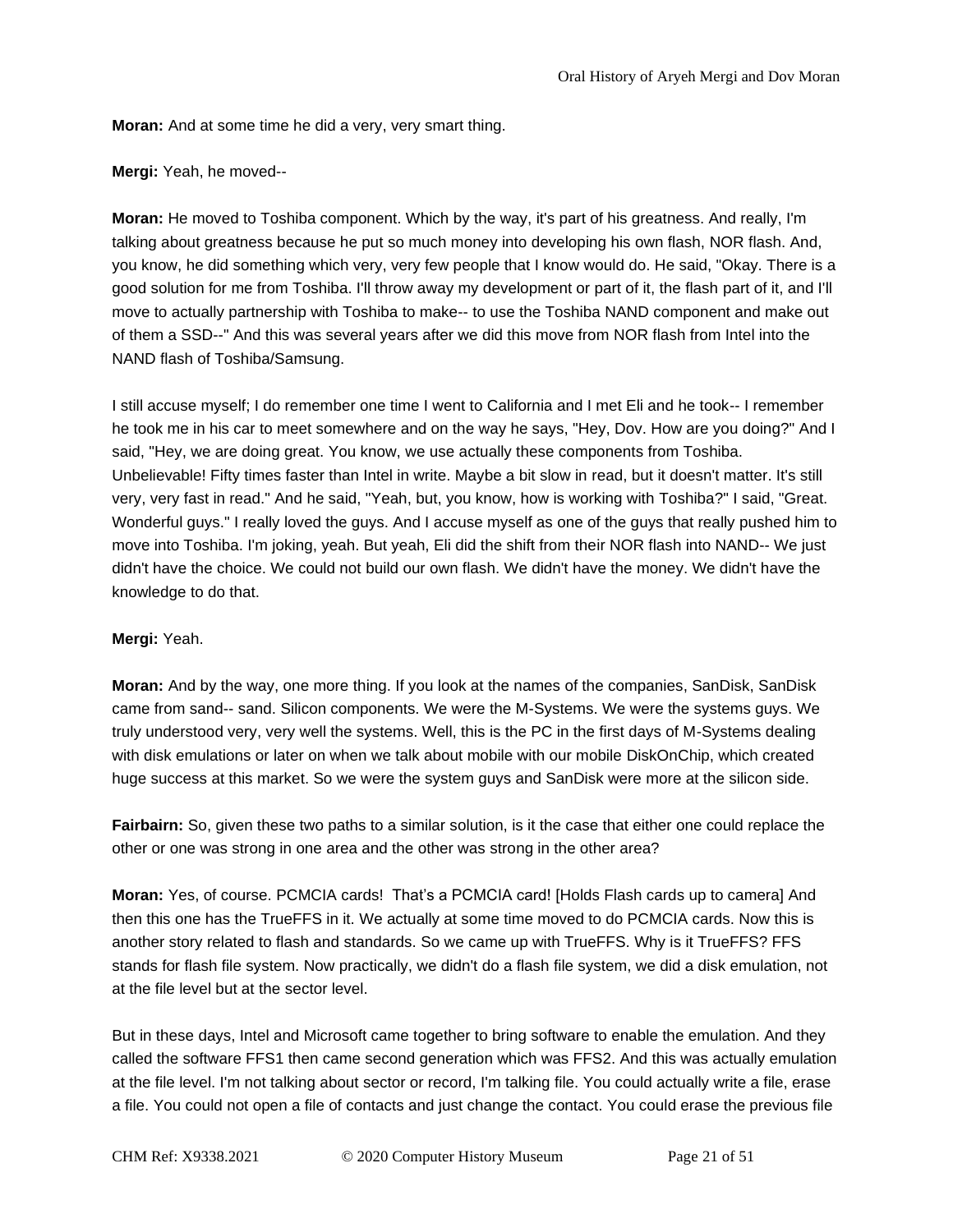and write a new one, but that's the level of emulation they have done which we thought this is very, very bad.

We did a true emulation of a hard disk at the sector level. So first we gave our software a name, which was a terrible name, TrueFFS, means they have FFS, hey, we have a true one. Very stupid, I do admit as well. But clearly, we had a much, much better solution compared to Intel Microsoft, and we began to promote actually what we offered, this new standard to the PCMCIA Committee. And one of the things which I think was done very well by us, I sent Aryeh to California for one year to establish our TrueFFS or FTL [Flash Translation Layer, the official name of the PCMCIA committee] as the standard versus the flash file system. By the way, if we hadn't done that, I do believe that the whole industry of flash emulation using flash as a disk or storage would go-- would be very different because if Intel Microsoft solution would become a standard, this would be bad. It's like the 64 kilobytes of the PC that if you remember, we suffered many, many years from the fact that DOS recognized only 64 kilobytes [and SW requiring more than 64K needed virtualization and swapping and many other limitations].

So Aryeh went to California and he did a I would say a miracle of-- And can I say it? It's okay? It's a miracle of convincing the committee, the PCMCIA Committee, the IEEE Committee or PCMCIA Committee, to actually not to adopt the Intel Microsoft solution but to adopt ours. Hey, we were small guys, small company, non-funded company from Tel Aviv fighting, yes, Intel Microsoft and we are winning. You have no idea how big it was. It's like some stupid company would come today with solution against Facebook and Google and win it. And because WinTel, the Microsoft Intel combination was so strong these days you can't imagine winning against. We won. Almost won. But then came the extra counter that SanDisk had in their flash memory. What we have done in TrueFFS, we actually had a counter that every time we erased a block, we erased the counter, for leveling purposing.

And the night before we had to actually get the support of the Committee, the voting to support our standard, SanDisk, which by the way, it's not an accusation. I do think that they have done what they had to do business-wise and that's fine. They sent a letter to all the members of the Committee stating that this algorithm, the TrueFFS, is infringing their patent on a counter. Now it seems very, very strange. How can you file a patent on a counter? Hey, you didn't invent a counter—No! They claimed that they have a "patented counter". And by the way, it never went to court. I think that if they would go to court they may lose, but what happened in this suit then is that the Committee members said, "We're not going to vote. Guys, you solve the problem between you." We went back to SanDisk and said, "Guys, it's a counter. Everybody knows about counters. Why do you think you have a patent on a counter?" "Because we think so. That's good enough for us." This was their answer.

What we have done, we actually made a change in the algorithm and instead of doing a counter, we did something related to randomizing stuff so we'll get, wear leveling, maybe not optimize wear leveling but good enough to actually pass and we passed the standard.

**Berg:** Yeah.

**Moran:** But this took a year. And in this year, the PCMCIA cards of SanDisk with the IDE interface-- IDE?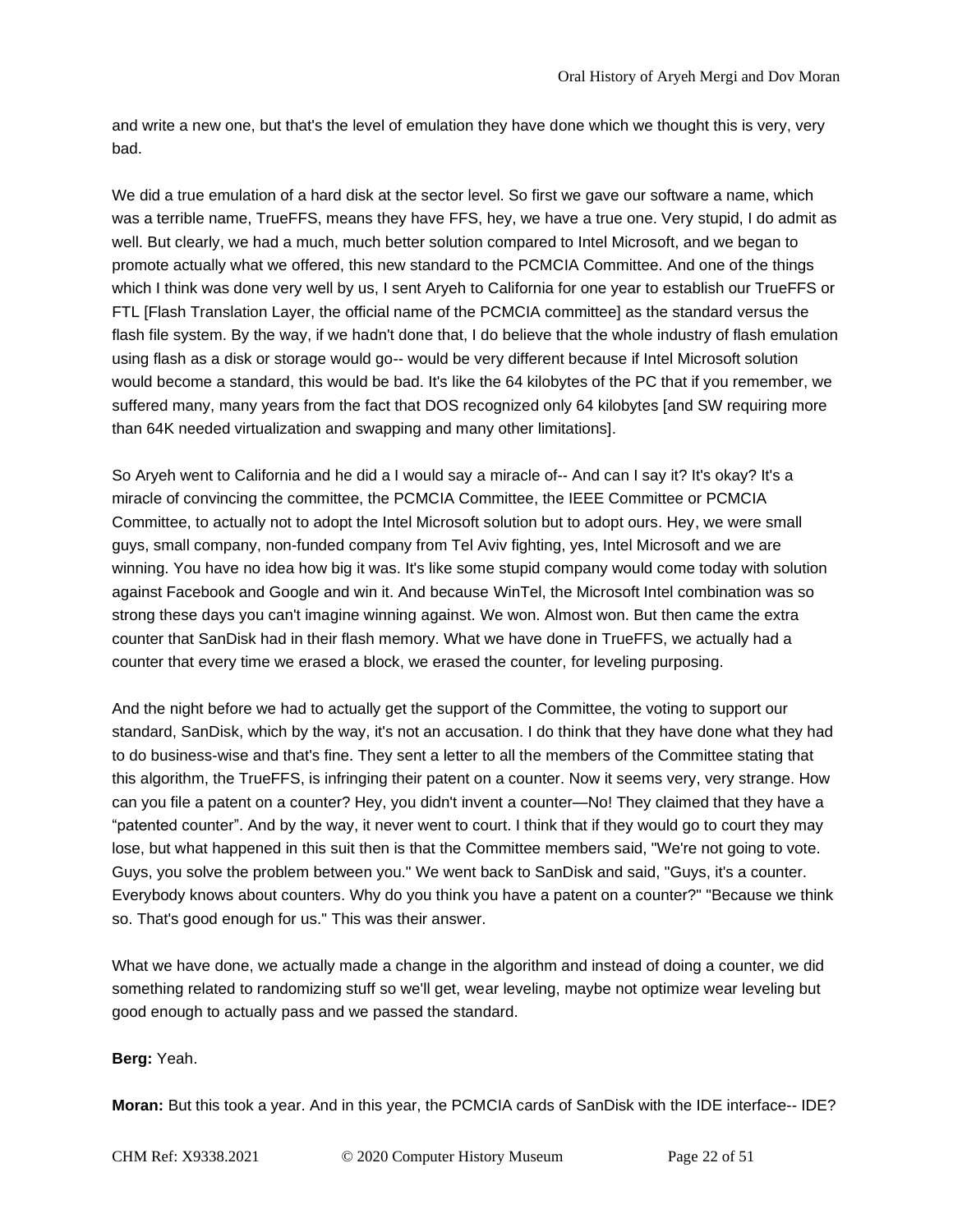**Berg:** Yeah.

# **Mergi:** ATA.

**Moran:** Actually, became very common, so they became with their solution THE standard and we, when we came and made this solution, full solution. We had the software without a need in a controller -- just memory, this was a solution with no CPU… no controller, just memory, the software is in the PC. Great solution but this was too late and SanDisk became, like, a standard in this market so they won this market of cards. And that's part of life.

**Berg:** So what years are we talking about here? You've identified some--

**Moran:** 1994.

**Mergi:** 1993-4.

**Moran:** Yeah, I think end of '93, maybe 1994. Maybe beginning of '95, even.

**Mergi:** Yeah.

**Moran:** That's-- And by the way, there is something in business, you know, sometimes you lose something, you gain out of the loss. Because the fact that we lost, so we lost the card race. We lost because SanDisk did an amazing job establishing themselves as standard. Then they went into smaller versions of their PCMCIA cards, they switched, and then they had the CompactFlash, and then they went to MMC together with Hitachi and Panasonic, I think. And then they went to SD together with-- Oh, no. This was Panasonic and Toshiba and then of course miniSD and the microSD and all the rest. And we lost this race. But sometimes losing in one place enforce you to become the winner at another place.

We worked with Intel. Intel guys, reality and, yeah, I'll say it, you know, if you ask for honesty. Intel was, these days, of course, was very full of themselves. They looked at us as "who are these guys?", you know-- Initially when we came with the idea of the solid-state drive based on flash, I do remember going to meet Intel guys, even Dov Frohman, and they said, "Guys, totally mistake. Forget about it. Our flash is good. It's not data. Forget it. We have a solution for data we can't tell you about." Yeah. And then, you know, PCMCIA cards, we were their partners because of our SW support, they had cards. We bought components from them. We built our own cards. The bastards-- excuse me for the word-- sold us the components for a higher price than the price of the PCMCIA cards. We said, "How come?" They said, "That's another division and they buy in large quantities."

So it was very difficult for us to team with Intel. And I think that Intel made a huge mistake not really working with us helping us. And, yeah, at some time we had some closer cooperation when they tried to make the smaller cards-- what was the name? Miniature Card?

**Mergi:** Yeah. Miniature Card or MiniCard or something like that.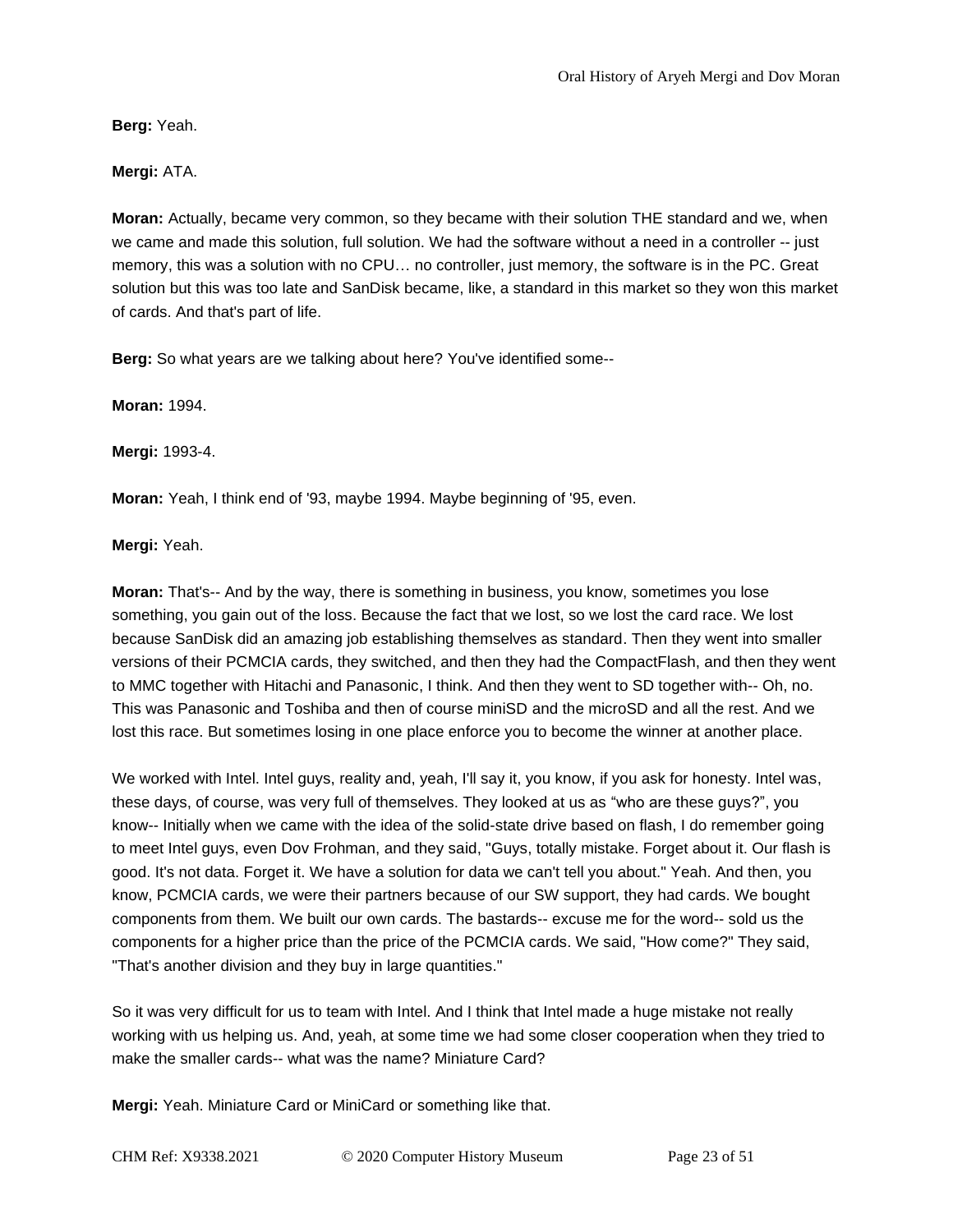**Moran:** Miniature Card. MiniCard. Miniature Card for the officially named, they called it. They only said, "Hey, guys, you do software. You do amazing software. Let's work together." But even working together then, we clearly want to work together, this took us about four years to do that. It was too late. We lost the card business. Said, okay, we are not good in cards. Let's move ahead. Where can we go? We can do embedded. We have a solution that actually for embedded can be very, very good. And that's going to--

**Berg:** If I could interrupt for a second here. You've covered a lot of ground. And I actually want to help answer the question that Doug asked a few minutes ago. So which was better, the Intel approach or the SanDisk approach? And I think actually you came up with a really good example of that difference and how the SanDisk approach ended up being superior. And that was by virtue of the fact that you had developed this software that would allow the PCMCIA card to operate, but it required software that would be loaded first in the computer to make it work. But what SanDisk did is they developed their version that was able to use this metadata embedded in the flash so that they could plug their card in without needing an extra driver in the host. So I think that the bottom line showing the superiority of the SanDisk approach and what it took to make the Intel approach work. But we also covered a whole lot of ground there. So I think what it came down to is PCMCIA cards that are disk emulation devices, the ones that were not officially sanctioned by the PCMCIA organization, maybe you can correct me on this, but they didn't require extra software so they became at least the de facto standard because you could just plug them in and they'd work.

**Mergi:** Well, our solution actually because many of the systems had their own software. It wasn't like standard PC that you just buy at the store. The software issue wasn't such a big issue. It was, but every customer that we had, and we had many customers at the time, could install our software because it was systems that they were selling and they in any way installed their software inside. It wasn't like standard general-purpose devices. And the whole intention of the PCMCIA Committee was to standardize on it and then to have the TrueFFS driver or the FFS driver shipped together with the Microsoft Operating Systems. And when Microsoft and Intel actually lost to us in the standard battle, then they came to us and said, "Okay, let's do a partnership and let's work together with you." And then our partnership started and we did I think it I think was a few years of partnership together with Intel. But as Dov said, I think that Intel was not fully--

## **Moran:** Committed.

**Mergi:** Committed to this partnership. And I think that this caused both Intel and us to lose the first wave of cards in the market. I think the main design there was, like, for the camera of the future and I think that SanDisk won Kodak and Canon, I think it was. And when they won Kodak and Canon, we came back and we said, "Okay, we have revenues, but we are not succeeding in cards." We had Maxtor as a partner to distribute our cards and so on, but it wasn't enough. And then we decided to focus on the embedded market. That was very different. It was a smaller market, less flashy in a way, but it was really a good market and this is the market that took us to the next step in a way.

**Fairbairn:** Tell me about the products and the applications that you describe in the embedded market. What exactly are you referring to?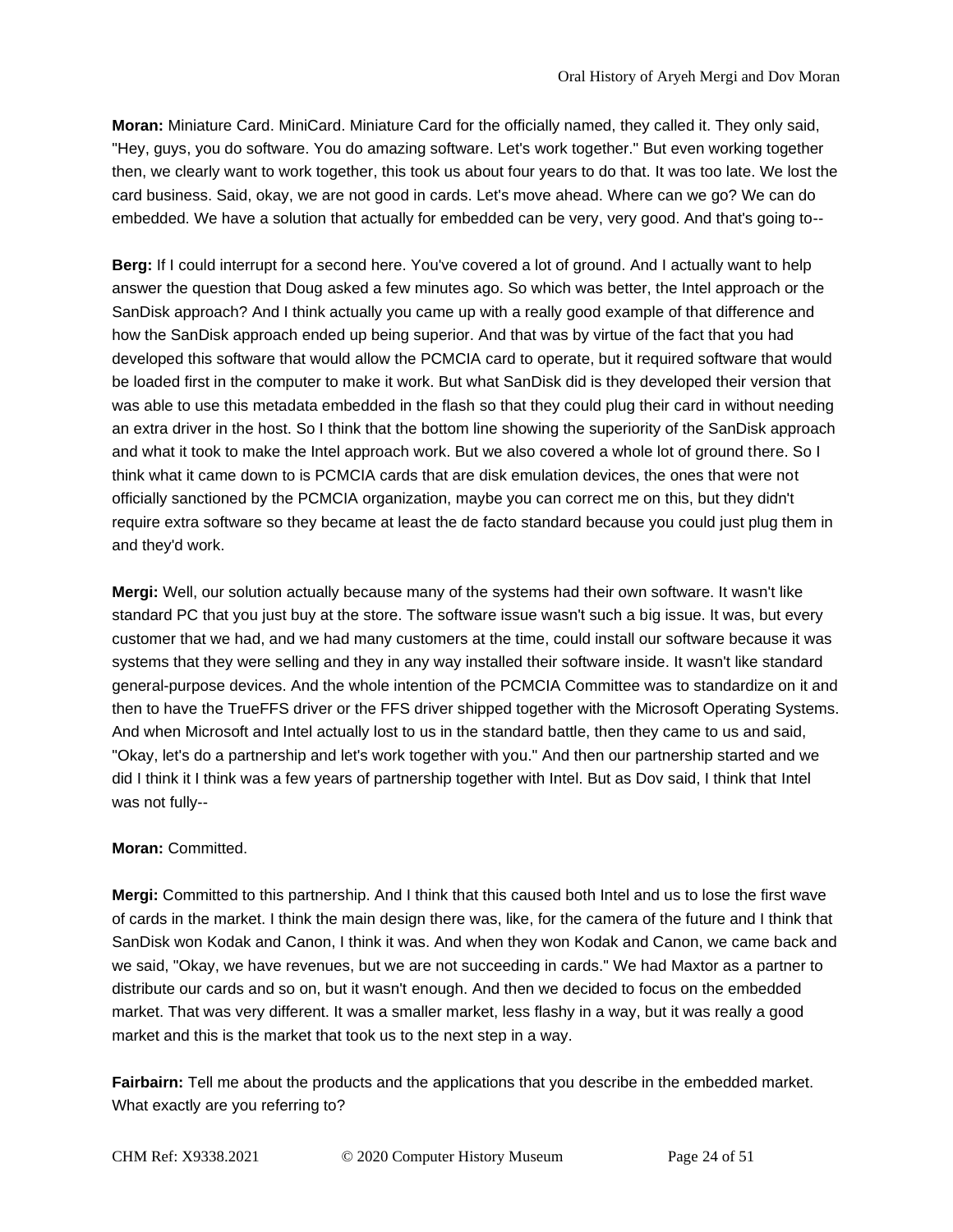**Mergi:** Well, at the time Dov had a meeting I think with a customer and he came back with the idea because this customer didn't have a PCMCIA slot, but they did have the BIOS in their system. It was, what's the name of the company? Amper… or something like this.

**Moran:** Ample--?

**Mergi:** Ampro, right.

**Berg:** Ampro, yes.

**Moran:** Great guys, yeah.

**Mergi:** And he came, and he said, "What if we'll do like an SSD that will replace the BIOS, we'll combine the BIOS and the SSD." And we said, "Yeah, we can do that. That's a great idea." And we said, "Yeah and we can call this the DiskOnChip."

**Moran:** Somebody came to me and he asked me, "can you do it." I said, "Of course we can do it." You know, and then I went to Aryeh because I knew Aryeh can do everything, yes. This was very simple. I said, "yes, we can do it," DiskOnChip.

**Fairbairn:** It contained BIOS and data storage?

**Moran:** Yeah.

**Mergi:** Yeah.

**Moran:** The same chip.

**Berg:** Right. And of course, when you're in an embedded environment you have the luxury of being able to define everything you need. Integrate capabilities that you needed right into the BIOS of an embedded system and that would allow everybody else who is developing on top of that platform to not worry about other drivers or other things. So, you know, they could be more easily integrated. So, it's interesting to go back to the Miltope days because that was a military application, and so could you describe how much the military applications helped you over the years?

**Moran:** Well, initially we began doing this SCSI hard disk because that's what the customer, the partner wanted us to do. Clearly, we learned a lot by doing the devices. We even had a great project with-- By the way, the first product we sold was to submarines, cartridges of how much was it?

**Mergi:** I think 640K bytes, like.

**Moran:** 600 and how much? 640 kilobytes, yeah.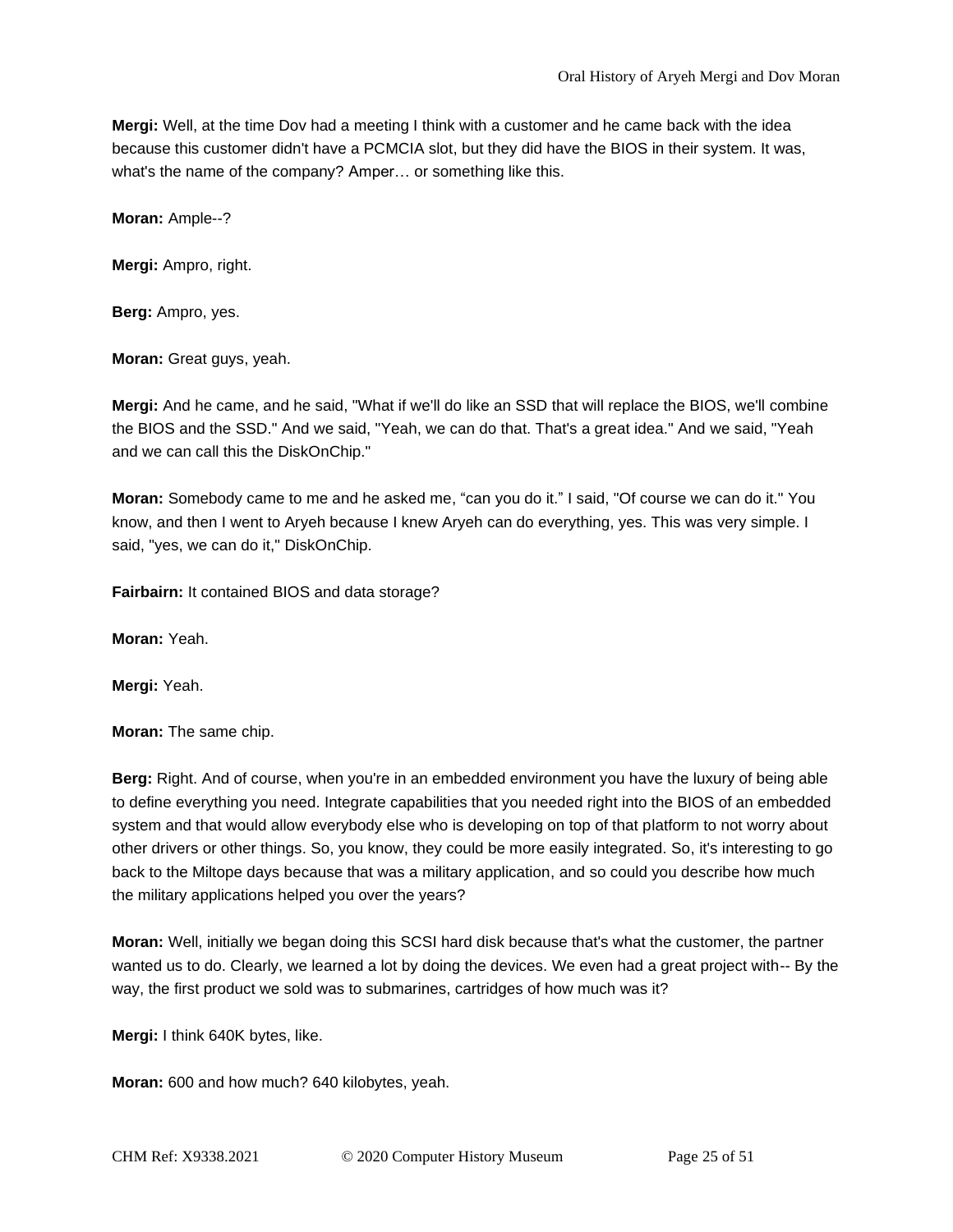**Mergi:** Right, yeah.

**Moran:** 640 kilobytes. And it was, wow, an amazing project. And we had later on a project, a military project supplying SCSI hard drives, hard drives to a project for helicopters.

**Mergi:** Yeah.

**Moran:** Remember? What was the name?

#### **Mergi:** I forget.

**Moran:** But, yeah, we learned. This was our way to learn. We did all these projects. We did that-- We went deeply into the flash, the capabilities, what can be done system-wise, and practically played many, many games and clearly understood whatever we had to understand. Until one day, we got to see, there was an announcement of the NAND flash by Samsung and Toshiba, and this was a breakthrough. We tested these components. They were wow. So much faster. So more density. And by the way, this was from people who wanted to sell and not by people giving us, making us a favor if they allocate for us 10,000 components, which was the Intel treatment these days. By the way, if you want to hear one of the great stories about how the history could be changed, shall I tell you the history of flash?

#### **Fairbairn:** Yes.

**Moran:** I think it's the biggest story of flash ever and I take the blame of the-- of me, of this for not to happen. So, the story is that actually Toshiba was the one who invented flash in general and they were working on NAND flash and Samsung actually did a license from them, and came to the market. And what happened is that they bought, they went to the States and there was a player in the States, SanDisk. And SanDisk claimed that Samsung with their components are infringing their patent.

**Berg:** What year was this now?

**Moran:** I'm talking 1995.

**Mergi:** 1996, I think. '95?

**Moran:** 1995. Yeah. 1995. I know. And okay, by the way, you should ask yourself which kind of patents? Because remember, SanDisk is developing NOR flash, okay. Controller in the-- By the way, we didn't have controller here, only flash. Software is controlling everything. And SanDisk it's a NOR flash, very complex, as NOR is, small blocks and Samsung comes with NAND and SanDisk comes with the claim.

And the ITC in the States actually is ruling against Samsung and telling Samsung that they cannot actually sell their components in the States. Now these days Toshiba was not really still, not active yet selling. I tried to go to Toshiba, too early for them. We converted our products to NAND from Samsung. And I built very good relations with Samsung. And one day they tell us, "Guys, we can't sell you any more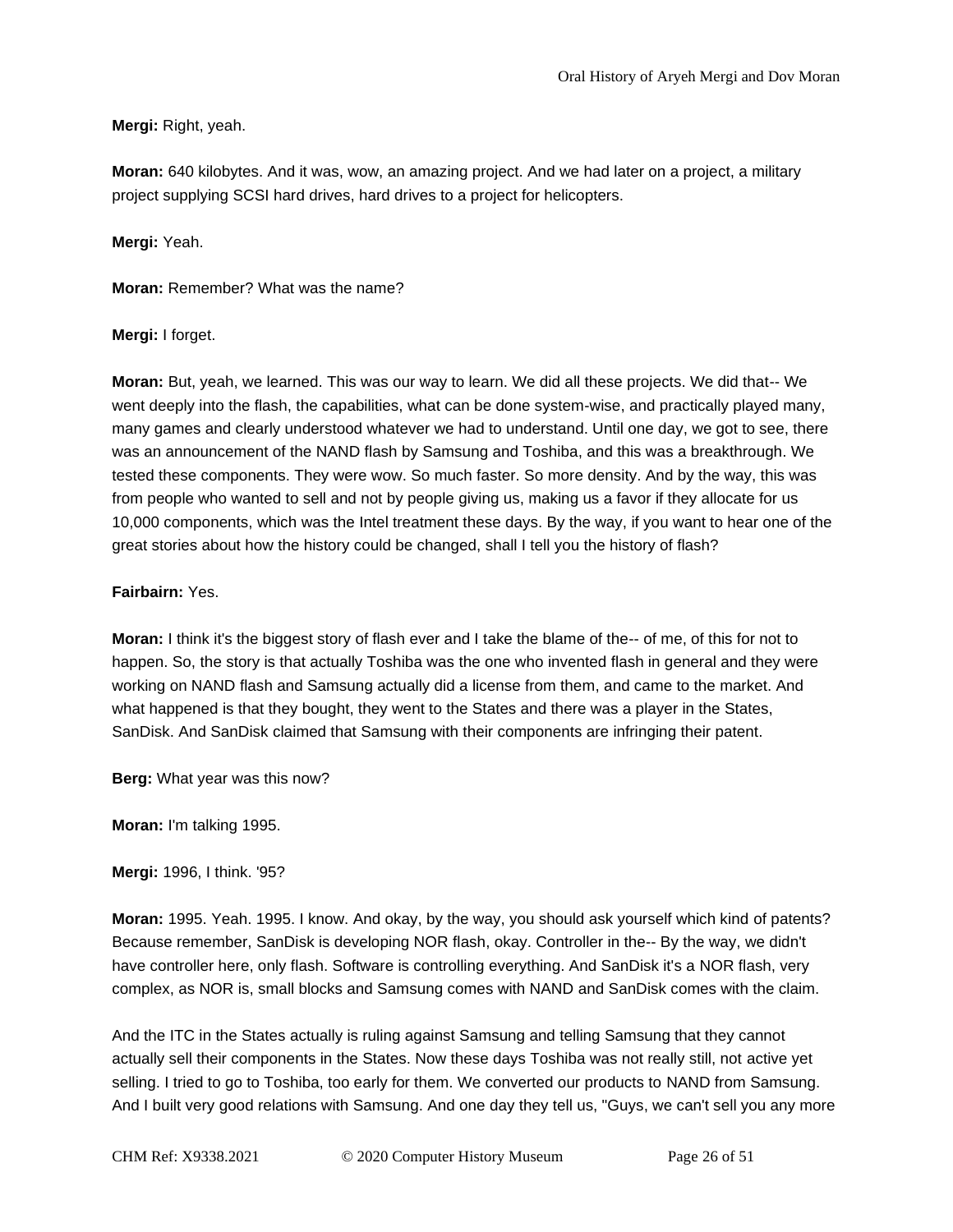of the flash because you cannot sell anything in the States based on our flash. We are not allowed to sell in the States. You are not allowed as well." Hey. We just moved all of our product line, the DiskOnChip and, you know, PC/SSD.

#### **Mergi:** Yeah.

**Moran:** We had a board sitting on a PC that functioned like a hard disk based on flash [This was the PC/SSD]. We moved everything to NAND. We are very eager to get it to the market. Amazing performance. Everything is great. I go to Korea to meet with Samsung. Now if you remember, in 1995, Samsung went through a very, very severe business issue. They almost went bankruptcy. Go back to the days of 1995, Samsung as a whole company goes through-- except for electronics-- goes almost to bankruptcy. And I go to meet the guys there and I say, "Guys, what can I do?" They say, "Listen, you should try buy fro Toshiba" but I know they're not selling, and they won't be able to sell as well. I said, "Maybe you can sell us components. We'll put them with no name, you know" They said, "No, no, no. This is cheating." We are not cheating. Of course, we are not cheating. They are not cheating. We can't do that.

So, then I had an idea and these days, Intel and SanDisk had cross-license. That's the reason that the Intel that SanDisk never sued Intel and vice versa. So, I said, "Listen, I have an idea. Your parts are much, much better than the Intel NOR flash. How about Intel buys the flash division of Samsung and then they don't have any restriction because they have cross-licensed with SanDisk. So, then they can sell NAND flash easily in the States anywhere." They said it's a good idea. I said, "Okay. I know the guy running Intel Flash, Bill Howe, and I can talk to him." They said, "Okay." "So, in order to go and talk to him, I need to hear how much would you like to charge for that?" And they said, "Oh, we need some time. Anyway, wait for us here few hours. We'll go to a discussion. We'll come back to you with a number of selling the Flash Division, Samsung Flash Division. All of it, yes, all business. Sell it to Intel." I wait. I wait a few hours, they came back to me.

Hey, Brian, you are great in guessing numbers. How much money did they want for the NAND flash?

**Fairbairn:** No idea.

**Berg:** \$40 million?

**Moran:** No. This was too low.

**Berg:** No. \$550 million?

**Moran:** \$200 million. This was the number. Okay, I said, "Guys, next week I'm going to the States. I'm going to ask to meet Bill Howe. I'll ask for a meeting and I'll--" I went to the States. I went to meet Bill Howe. By the way, he is a very nice person, but it was maybe the culture of Intel these days and not Bill Howe per se. But I went to meet him, and I did a terrible job because I think that if I would know then what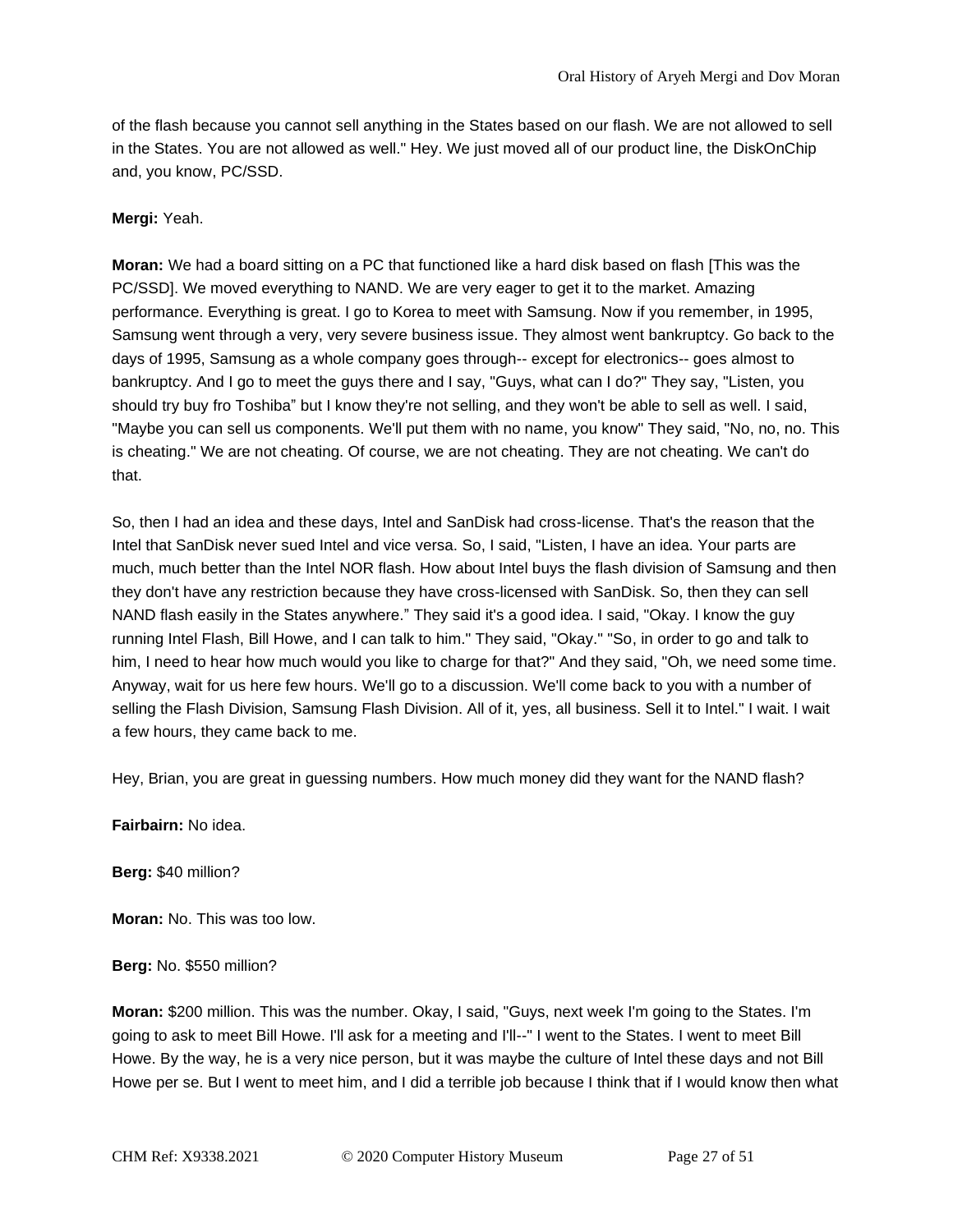I know today, I would prepare him ahead of time. I would make a presentation. I would come with data that showed that the NAND from Samsung is so much better than the NOR flash.

But I came very, very —immature, this was 1995. And I went to meet him, and I told him, "I have this opportunity for you really, it's amazing opportunity for Intel." And he said, "Hey. Why do you think it's so good?" I said, "Hey. Performance, 50 times faster in write." He said, "No, no, no, no. Listen. Most of the times flash is written once. It is used for read. Writing is rare. So what's really matter is the read speed. And we are faster by 10 percent." I said, "Hey. The price, much, much lower than your price per megabyte." He said, "Hey. You don't understand. Price is something we dictate. We are Intel. And if we want to lower the price, the next time we take it on to a lower geometry, our price is going to be lower or worst case equal to their price. That's not an issue."

But what he forgot is that when he takes it to the next geometry generation of a fab, then Samsung and Toshiba will do it as well. They always were in a very low price compared at cost per megabyte. So, I said what I said, and then he said, "Dov, go back to Israel. If you want a recommendation from me, go convert all your product back to NOR flash, and you do business in buying the Intel amazing flash components". Which, of course, it didn't happen. I could change history. I was stupid enough not to do that. But clearly, the whole-- if you see, today, what would happen if you-- 1995, Intel would buy the Flash business from Samsung, the whole history of Flash, mobile-- many industries could be very, very different. Didn't happen.

**Fairbairn:** Great story, thank you very much.

**Berg:** So, just to be clear, this came from an International Trade Commission exclusion order?

**Moran:** Yeah, after a year-- after less than a year, Samsung and SanDisk got into agreement, and Samsung actually--

**Mergi:** Paid SanDisk--

**Moran:** Paid a lot of money over the years as a licensee. And that resolved the whole issue.

**Berg:** Wait, so that situation was only existing for about a year, you're saying.

**Mergi:** Oh yeah, even less than a year, yes.

**Berg:** Got you. And so, what happened with your design for using the NAND flash? Did it just get delayed for your ability to sell it?

**Moran:** It was delayed, yeah, this was delayed. Unfortunately, yes. It was very painful, but it was delayed. We continued to sell products with NOR flash, but finally, they resolved it, and we could go to the market with our NAND-based solutions.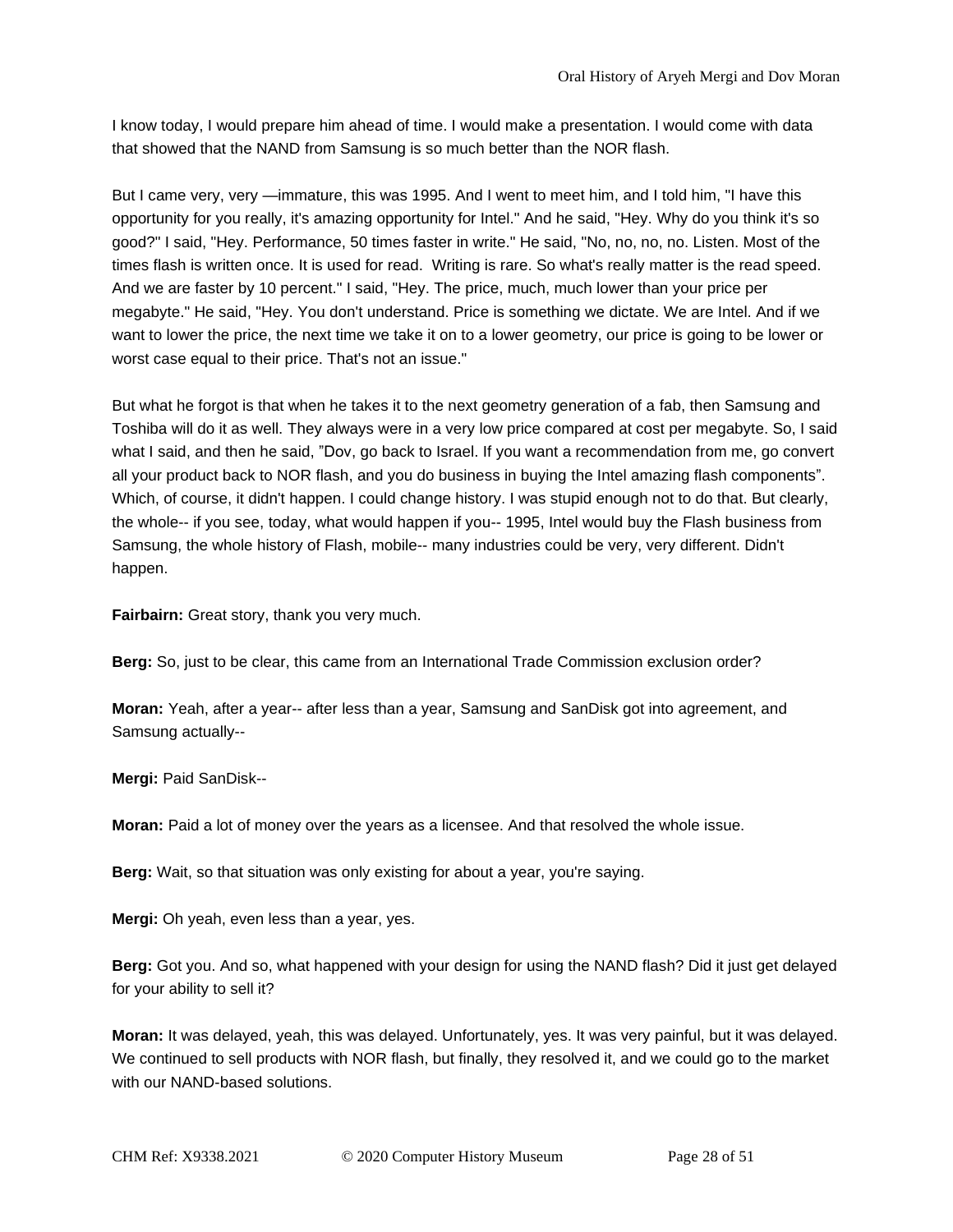**Berg:** And how good was that NAND flash, initially? Was it reliable?

**Moran:** Amazing.

**Mergi:** It was significantly better. It was significantly better. And, you know, you asked, what did the army and the army militarized project gave us. I think, at the time, it gave us the sense of the reliability that is needed from those components. And the only problem that NAND flash had, at the time, it was less reliable on the device level than NOR component. So this is where we got in with our technology, we solved the reliability problems of NAND both in software and the error detection and correction codes, and some other technologies there. And we implemented-- I think the first project was on a PCMCIA- was on the DiskOnChip?

**Moran:** DiskOnChip, yeah, DiskOnChip was the first one. Yeah.

**Berg:** So the first one was, can you repeat that again?

**Mergi:** Was the DiskOnChip.

**Berg:** The DiskOnChip.

**Mergi:** The first product that we converted from NOR to NAND -- we had already few generations of NOR, DiskOnChip. And then, at some point, we converted to NAND, and gave us huge advantages. It was significantly faster, significantly higher densities at a lower price than the NOR. So we just didn't look back. And once it worked in the first product, we converted all the other products to that one.

**Berg:** I remember seeing those devices at trade shows in the late-90s, early 2000s. I remember seeing a booth for M-Systems. No, actually, I think-- was it Miltope? [No, this was M-Systems]

**Fairbairn:** Let's move on. So, what was the next-- you talked about the DiskOnChip. Was the DiskOnKey the next product, or was that similar timeframe?

**Moran:** No, no, DiskOnKey came much later. DiskOnKey is an idea that came into my mind in 1998, and took us too much time to file a patent. We finally filed the patents at April of 1999. So, April of 1999. We brought the product to the market in 2000. So, the idea was, we have a DiskOnChip, which is the embedded solution, we have the DiskOnKey, which is the pluggable solution. No cards. Card is for-- is for SanDisk.

**Fairbairn:** And the DiskOnKey, is that similar to, or the same as, the USB product?

**Mergi:** Yeah. We gave it the name DiskOnKey. By the way this is one of our first-- those boxes... You can see DiskOnKey. [Holds it up to camera]

**Fairbairn:** Right, so out of focus there.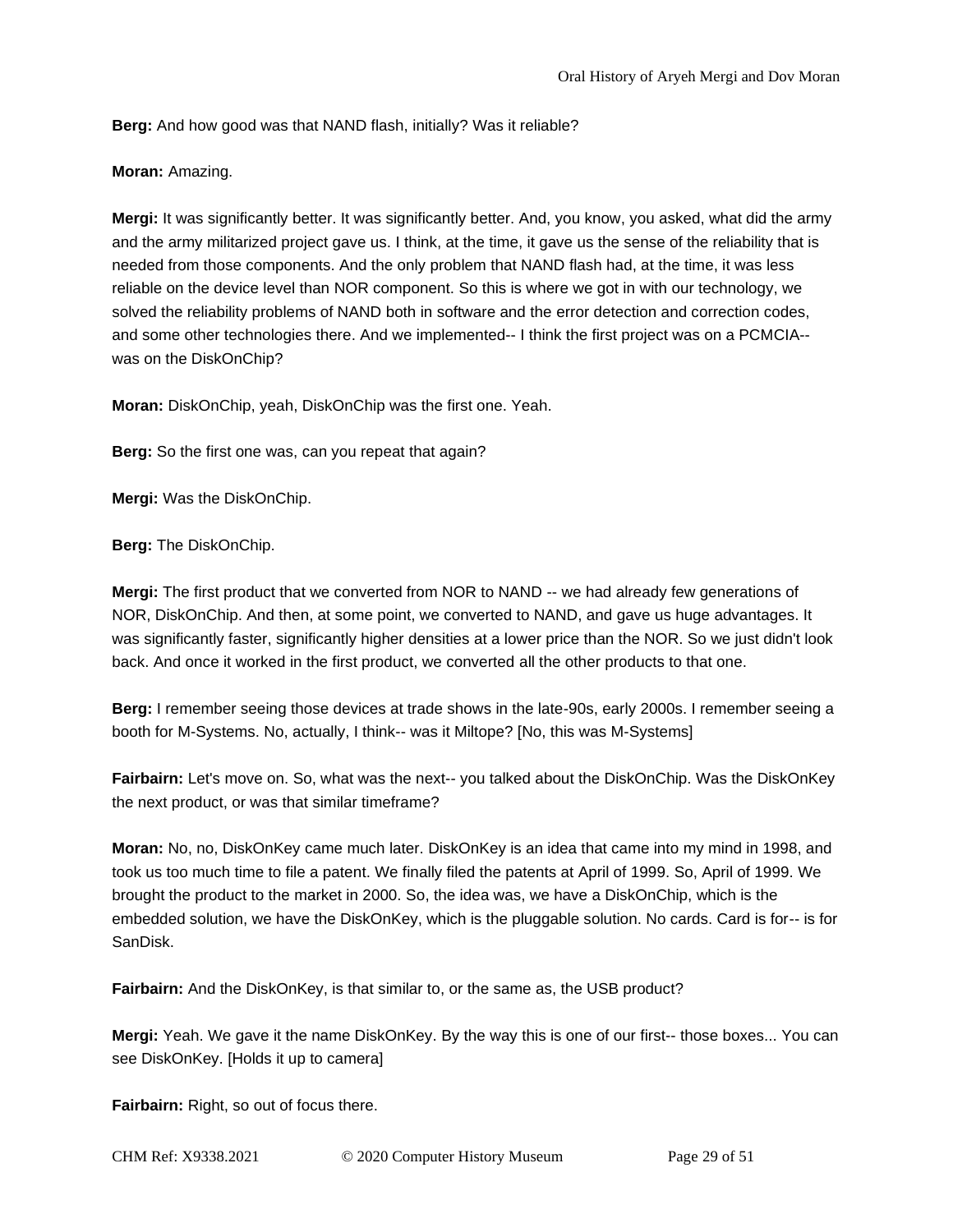**Moran:** Right, I'll try it later on. So, anyway, this was the name we gave it in Israel, but in a very short time, we took a decision that selling it in retail is not the right solution for us. And what we have done, we decided to be the brand behind the brands. That's it-- that's the strategy we adopted. We gave it a name. And actually, what happened in a very short time, we began to sell it to IBM, Dell, HP, Memorex, Verbatim, Fuji Film, I-O DATA, Buffalo, even sometimes Best Buy had their own brands, Squad Team, and many, many others. The idea was that when you came to the Best Buy store and stood in front of the shelf with the many, many USB flash drives: Sony, HP, Verbatim, you would pick a product, they were all from us. This was the issue, yeah? Kingston, by the way. A basic partner, great guys. Love these guys. David Sun, great man that we actually convinced to enter the flash business.

**Berg:** So, to be clear, this was your device but being rebranded by all these different companies, is that correct?

## **Mergi:** Yeah, exactly.

**Moran:** Yeah, we sell them the device that we built for them with their name. We made the design for them. Actually, one of the reasons there is no name-- and everybody calls it a different name -- Thumbdrive, memory drive, USB stick, USB flash drive, it's because we tried to let everybody have a differentiation. Different packages. Different structure, you know? Different sizes. For Kingston, for example, it always looked more rugged. It was always more ruggedized. Kingston's focus was selling to industry. And therefore, if you want a name, you want to call it memory stick, memory drive, call it whatever, that's fine. And so we are the guys to be blamed for the fact that there is no one, single name for USB flash drive in the market. We call it, generally, a USB flash drive. That's a general name.

**Fairbairn:** Did you-- SanDisk, of course, also has that product. Did you have a patent on it, or was there any restriction, or how did that happen, or what?

**Moran:** So, until 2000, or something like that--

**Mergi:** Right, took the--

**Moran:** The first few years of the company, we were so stupid. We filed very few patents. We began to file patents relatively late. We understood the patents are very, very important. I think not until 2000, overall, we had less than 20 patents. From 2000 to 2006, in six years, we filed over 200 patents, yeah? And yeah, we had a very, very strong patent for the USB flash drive, which went through courts and won.

And by the way, how do you file-- how do you really measure the strength of a patent? Only in one place. In the court. So we went through the courts several times, and we won in all of the courts except one place. We lost one case of the USB flash drive in a court taking place in Singapore with a company in Singapore-- doesn't matter the name. And they filed a patent four months after us. Their patent talks about the need for software in the computer. So, with the software they can read or write the content. We say no software, it's disk emulation. No one wants to install software. And they won in Singapore. But that's part of life. So, worldwide, I'm defined as the inventor of the USB flash drive. In Singapore, guys-- if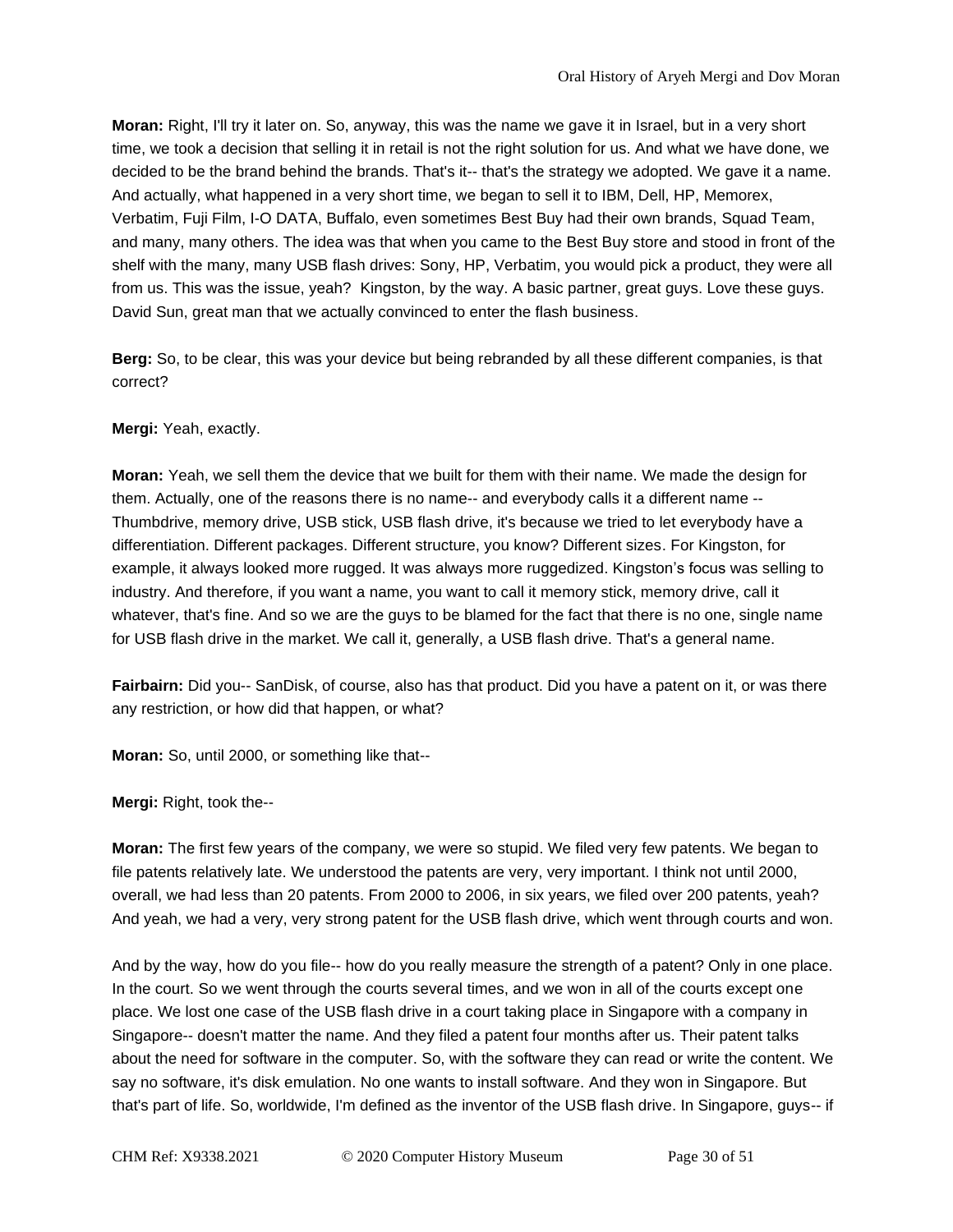you go to Singapore, don't say that Dov Moran is the inventor. They say, no, no, no. Mr. XYZ, he's the inventor. And they are correct, by the way, because officially, in court, he won in Singapore. He's the inventor in Singapore. I took the rest of the world.

**Fairbairn:** So did SanDisk and others have to license that from you? Is that what happened?

**Moran:** Well, clearly, I spoke with Eli a lot about that. They didn't license from us. But Eli said, listen. We do have-- we have so many patents, that I am sure that, if we go over your products, you infringe several of them. So, let's play this game that I don't sue you, you don't sue us. We didn't sign any license agreement. I think that we didn't sign officially.

**Mergi:** We didn't sign the license agreement, but we went on to do joint partnership--

**Moran:** Cross-license, yeah.

**Mergi:** Yeah, on development. And around this, we signed--

**Moran:** Yeah, at some time-- and sometimes we did it for a joint development of something called-- we tried to file it for something called U3. It would enable actually booting from the device and having specific applications, U3. But before signing this agreement, practically, we never sued them, they never sued us.

**Fairbairn:** Okay. Before we move on to the next product, then, can you tell me-- can you size the size of the company M-Systems? From the beginning of '89, you had a small investment until 2000. How large did the company grow, and--

**Moran:** So, we were-- we actually went public before SanDisk. We went public back in 1993. I ordered this-- this is the prospectus, yeah? Prospectus. I'm trying to put it here.

**Fairbairn:** Yeah, it just isn't focusing. I think it's focused on Aryeh.

**Moran:** You know, prospectus, yeah. You know how prospectus look, generally?

**Fairbairn:** Yeah.

**Moran:** So, we went public in 1993, and raised huge amount of money. \$4 million. Nice. \$4 million on a valuation of \$11 million, pre-money.

**Fairbairn:** And this was in the United States, on NASDAQ?

**Moran:** Yeah, in NASDAQ, in NASDAQ, yeah. Crazy? Yeah, that's what we have done. Very, very immature but we got money to survive. We got money that allows us to really go and develop. And then raise money once again, this is 1996, we raised, I think, \$6 million, \$12 million-- and then, raised money in 2000. And all these years, we grew up the revenues. We grew from zero 'til 2000, our revenues were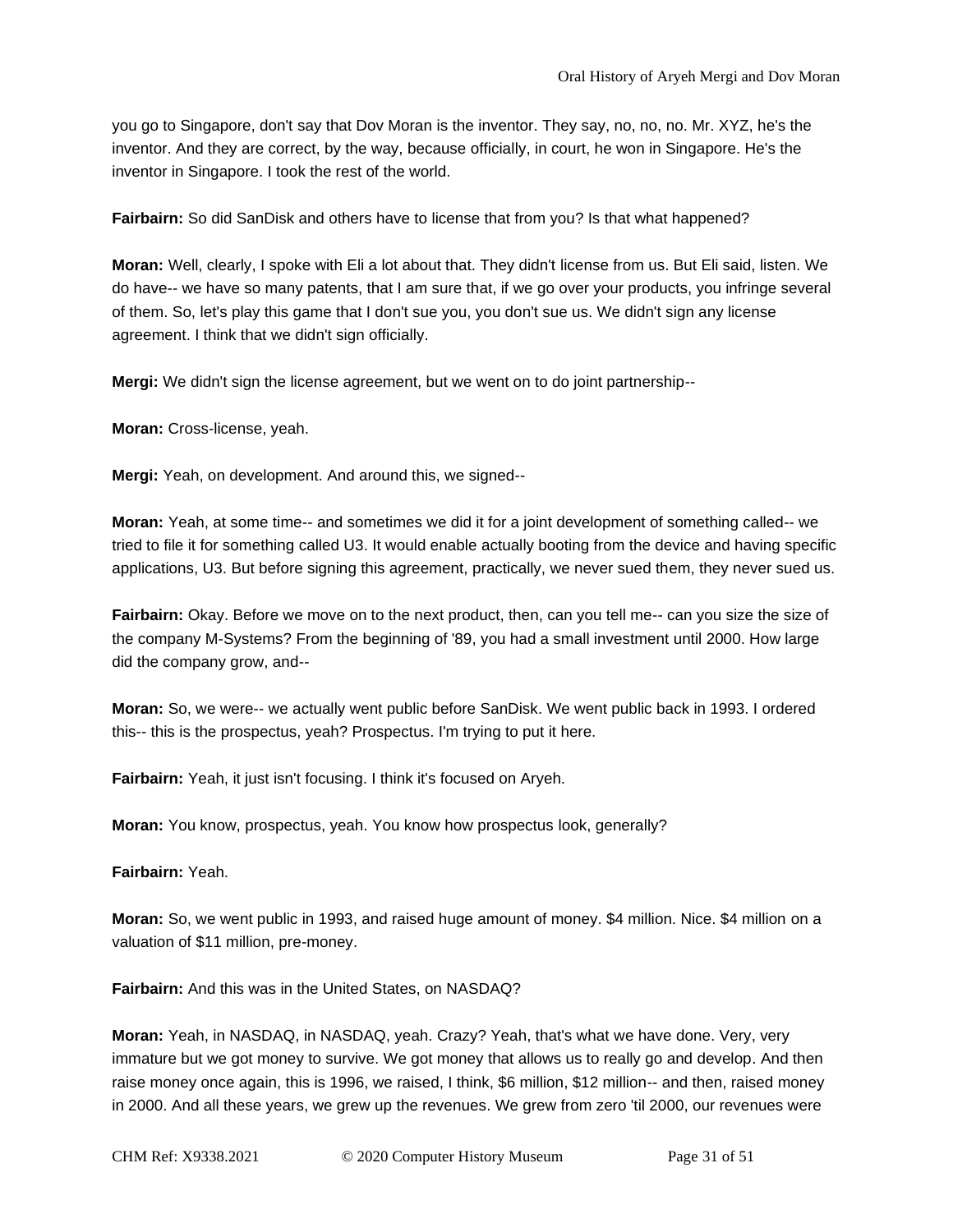\$90 million. And then came 2001. Boom. Everybody was crashing. We got our hit as well. \$45 million. But I think that, by then-- it took me a long time, but by then, we understood business. We understood how to raise money. We understood how to grow business. We understood B2B, and B2C, and B2B2C. And offices worldwide. And we grew the business from revenues of \$45 million in 2001-- this is 2001. It dropped from \$90 million to \$45 million. From \$45 million to over \$1 billion in the year 2006, when the company was acquired. If we would complete the full year of 2006-- as a company, we were acquired before the end of the year, we were reaching, according to the numbers we saw at the end, the level of \$1.08 billion. You know, who counts the 0.08? It's \$1 billion plus \$80 million, yeah? Which is an amazing growth, much higher, actually than SanDisk at this stage.

**Fairbairn:** So tell us about the major drivers in that period, 2000 to 2006. I believe you entered the cell phone market?

**Moran:** Yeah. So this counts-- we had the DiskOnChip, remember? Now, at some time, Aryeh and me looked at the market requirements. Now, in 1999, 2000, everybody was talking about Internet appliances. And I said that, I turned to Aryeh and say, I don't believe in this market. There is a lot of hype. And many are doing, you know, part of demos, and in small quantities, and some customers don't pay us. I hate it. And I don't really believe that Internet appliances is going to grow. We need to shift to mobile. And it wasn't easy, but I convinced Aryeh. And Aryeh, once he was convinced, said, okay, I'll take it upon myself. And he did an amazing job to actually find the first customer. Because we said, if you want to be there, we had to go with--

**Mergi:** Or before going-- okay, I want to really tell a story that is still coming from the DiskOnKey, the main two drivers that we had, during this amazing growth that Dov told about, was the DiskOnKey and the mobile DiskOnChip which was like our mobile product. But one of the stories that we had like in the early days. And I think that in every product, we had similar stories, is when we went and we tried to sell the DiskOnKey, the USB flash drive concept to the biggest PC vendors. And, initially, we had many hesitations, where some of them really liked the product, and some of them signed with us. The first one that signed was IBM, actually. We have a device from IBM on this. And-- but the story that I remember is pitching to one of the largest vendors in this market about the DiskOnKey, and seeing that he likes the product, and he likes us, and he's going to sign with us. And I was like pitching and saying-- you know, I was like getting away with myself, and saying, and this is going to replace the floppy drive, right? And if you remember that period, the floppy drive was like in every PC and every Notebook. And in Notebook, it was one of the biggest problems of Notebooks on reliability, on size, power consumptions. The density was very limited. So, for me, it was like an obvious statement. And it was like with the CEO of this company in the room. He stood up, and he came to me and tapped me on the shoulder, you know, you have a great product, and you are really nice people. But this will never replace the floppy disk drive. And I don't think that Apple was the first one to replace to the floppy drive-- and I think that two years after, this same company decided to remove floppy drives from all of their PCs. So it didn't take a long time for this to happen.

**Moran:** By the way, Doug, do you remember the name of the company who was the leading company in floppy drives?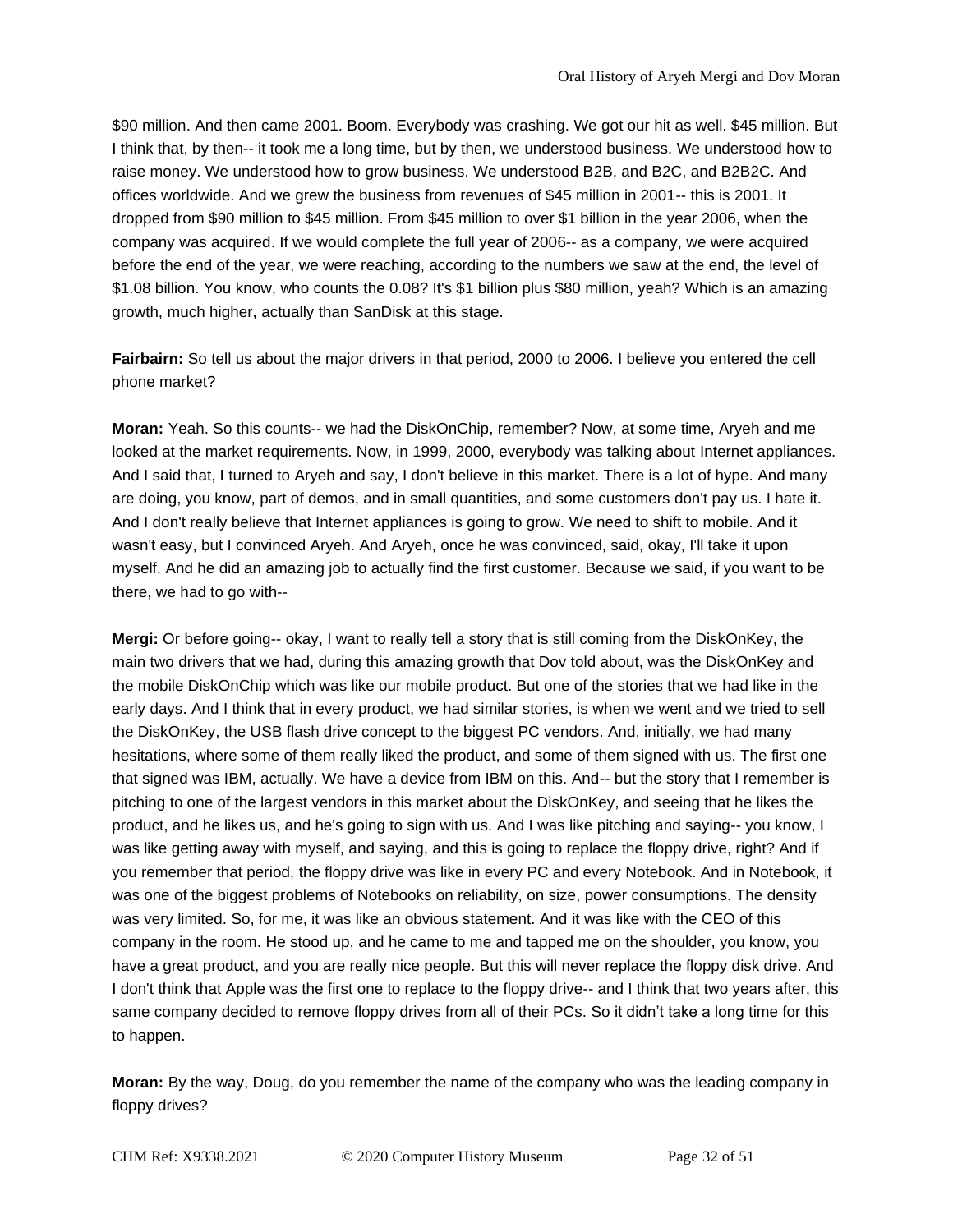## **Fairbairn:** MiniScribe?

**Moran:** No, hey, I'm testing you now, guys.

## **Berg:** Was it NEC?

**Moran:** TEAC, TEAC, T-E-A-C. Number one. The majority of the market was TEAC. Now-- TEAC. T-E-A-C. It's a Japanese company, nearby Tokyo somewhere. I tried to-- actually, since we were the floppy killers, I tried to go and have some cooperation with them. And I did go, actually, to meet the guy who was the CEO of the company. And we came, we sat about three hours, and everything they said went back to floppies. Okay, let's have a floppy with USB. Said, hey, it doesn't help. Let's have a-- okay, let's have a USB but a big connection to floppies. And after two-and-a-half hours where we couldn't find anything that we can do together.

I do remember it was in the evening, I went to the lobby with the CEO, and while we were waiting for the taxi to take us from there I spoke with him. He was very nice person, he looked at my eyes and said, "actually, Mr. Moran, Moran-san, I'm supposed to hate you, because my father established this company 70 years ago, and you are killing my company". I said, I was-- you know, I was suffering, because hey, I didn't come to kill anybody. I don't want to kill TEAC, and I do have amazing respect to these guys and to their technology and to their tradition. And I said, "Mr. CEO-San, I truly have no intention to kill your company, but you have to understand something. This is technology. And if you don't move forward with technology, you will find yourself with an obsolete product. And that's the situation". We didn't keep relations, but I see that they recovered. They still exist, by the way. I checked, not a long time ago. And I do hope that they are succeeding, or will succeed, finding their way.

**Mergi:** I think, getting back to Nokia and to the mobile DiskOnChip. As Dov said, we were focusing before on the Internet devices market. After the embedded market that we took over and actually led this market- - but the embedded market was limited in size. It was like-- I think that we reached a revenue level of about \$50 million, \$60 million there with headwind of the bubble, in that period of time. And we said, okay, we need to go to a bigger market. And there was like the bubble then, at the time, and Internet devices looked like there's an extension of embedded devices. But when the bubble collapsed, we saw that there is no market in internet devices. And we looked at the flash market, and mobile phones started to become a very big market for NOR flash, mainly for code execution. And we thought that it can be-- that it can be a great application for SSDs. We saw that mobile are starting to get cameras inside, music. We thought that it can get to videos and of course apps, and we thought that it can be like a huge market for-- next market for SSDs. And the SSD market grew by markets. SanDisk took the camera market, and it--

**Moran:** They did an amazing job.

**Mergi:** Yeah, and it let them grow significantly. We lost it. And we thought, okay, this is like-- it's in infancy, and we can win this market. And we established the mobile division, and our guys tried to get to customers there, but it was really difficult for a company like us, that had tens of millions of dollars of revenues, to go to companies that are really in the-- I don't remember the exact numbers, but--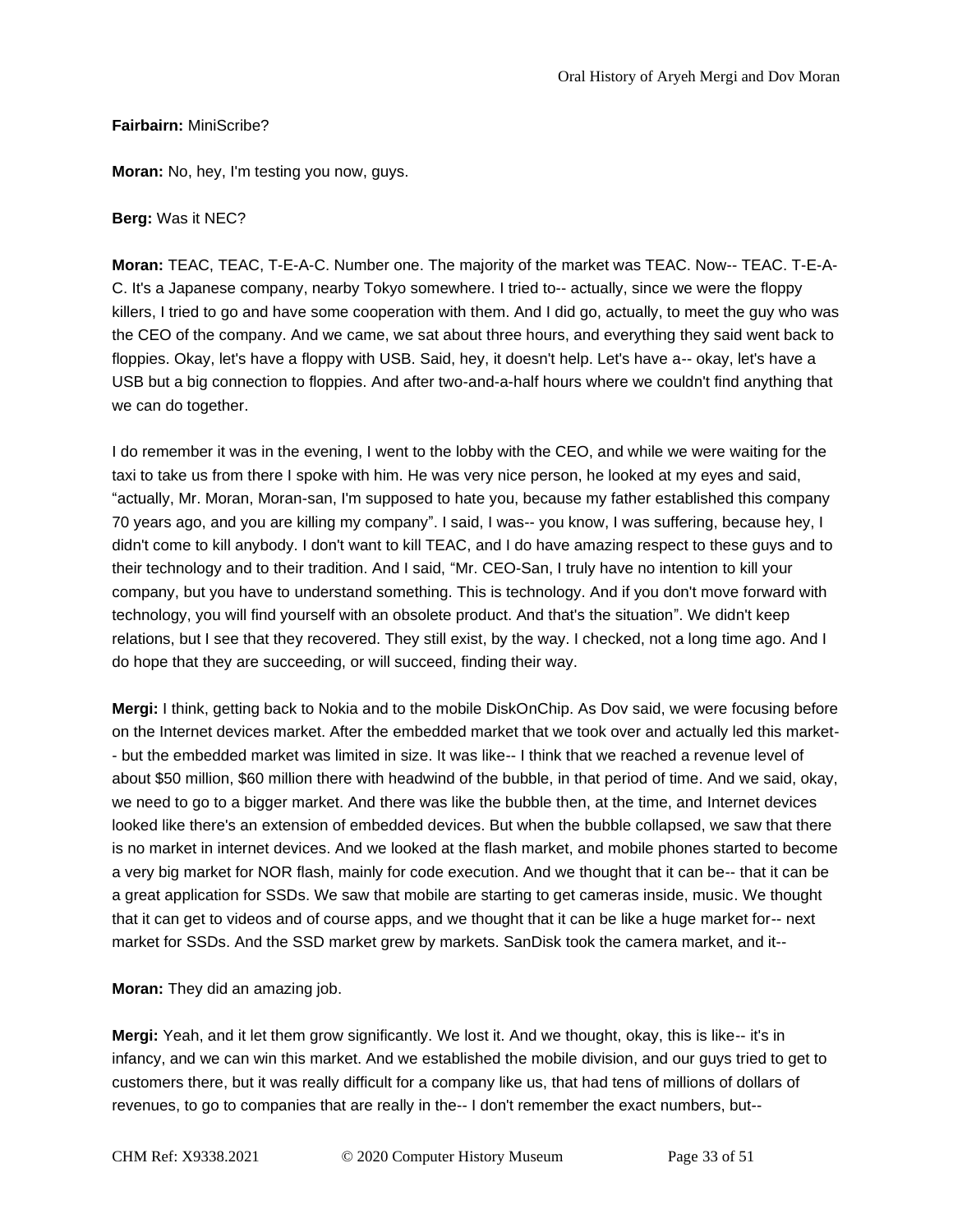**Moran:** Many, many billions--

**Mergi:** Many, many billions of dollars of revenue, and make them their products, that they have to ship every quarter, dependent on an Israeli company that is so small. And then, we looked, and I took upon myself to go to Nokia, which was the largest player in this market. And it was a really long, difficult process. I think it took us more than a year to really convince us-- to really convince them to move to us. And we had like really many challenges there, similar stories, you know, some senior managers are telling us, you know, why do you need hundreds of megabytes in a mobile phone, right? Today you have 512 gigabytes, and probably going to higher numbers in the coming years.

But at the time, some really senior people were telling us, why do you need so much memory in a phone? And they had like those cost formulas, and they didn't believe that we can bring something that is lower cost than Intel. They actually believed more to Intel, of course, we can understand this. But we succeeded to convince Nokia to choose us for the first product. And it required a few significant innovations. One of them was a business innovation, where we allowed Toshiba and Samsung to also-- for Samsung, we didn't exactly allow it. It was like-- it was Toshiba, but Samsung, we closed our eyes and later did a partnership, and they paid us for this. And I think that this was like the entrance of SSDs and NAND into mobile phones.

And there was another, very big fight that was between us and SanDisk, actually. And this was whether the flash need to be a card or embedded. SanDisk came with the MMC card, and later with the SD card- and that they tried to push to mobile phones. The SD card was too big, so they came with the micro SD. And then, in the early days, there was really a big debate, you know? Some companies had the slot, and some companies had the embedded flash. And in time, the companies that had the embedded flash grew more. And I think that it-- this was the right approach, you know? If you look at the future, at where we are now, things are developed-- there is no mobile phone that is shipping with a slot for memory cards.

**Moran:** They're shipping, but no one is putting any memory cards into them.

**Mergi:** Yeah, you know, the main one, Apple-- there is no slot.

**Moran:** But one more thing that I think was very, very important, you didn't mention, if I can--

**Mergi:** Yeah, sure.

**Moran:** One of the biggest advantages that we had in the DiskOnChip—actually. Intel was selling NOR flash. And the claim was, you need NOR flash, because you need to boot the phone. Otherwise, from where will you boot the system? And we came with, I believe, a very, very smart idea. By the way, very smart idea, which is not from me. This is Aryeh and these other guys, the other guys at M-Systems, really very smart guys, that actually say, we can do boot. We can boot from NAND. And how can we boot from NAND? We'll actually add into the flash, a little static RAM. And when the system goes on, we'll put the "Ready" signal down, so the CPU won't begin to boot, and then we'll copy very, very fast one block into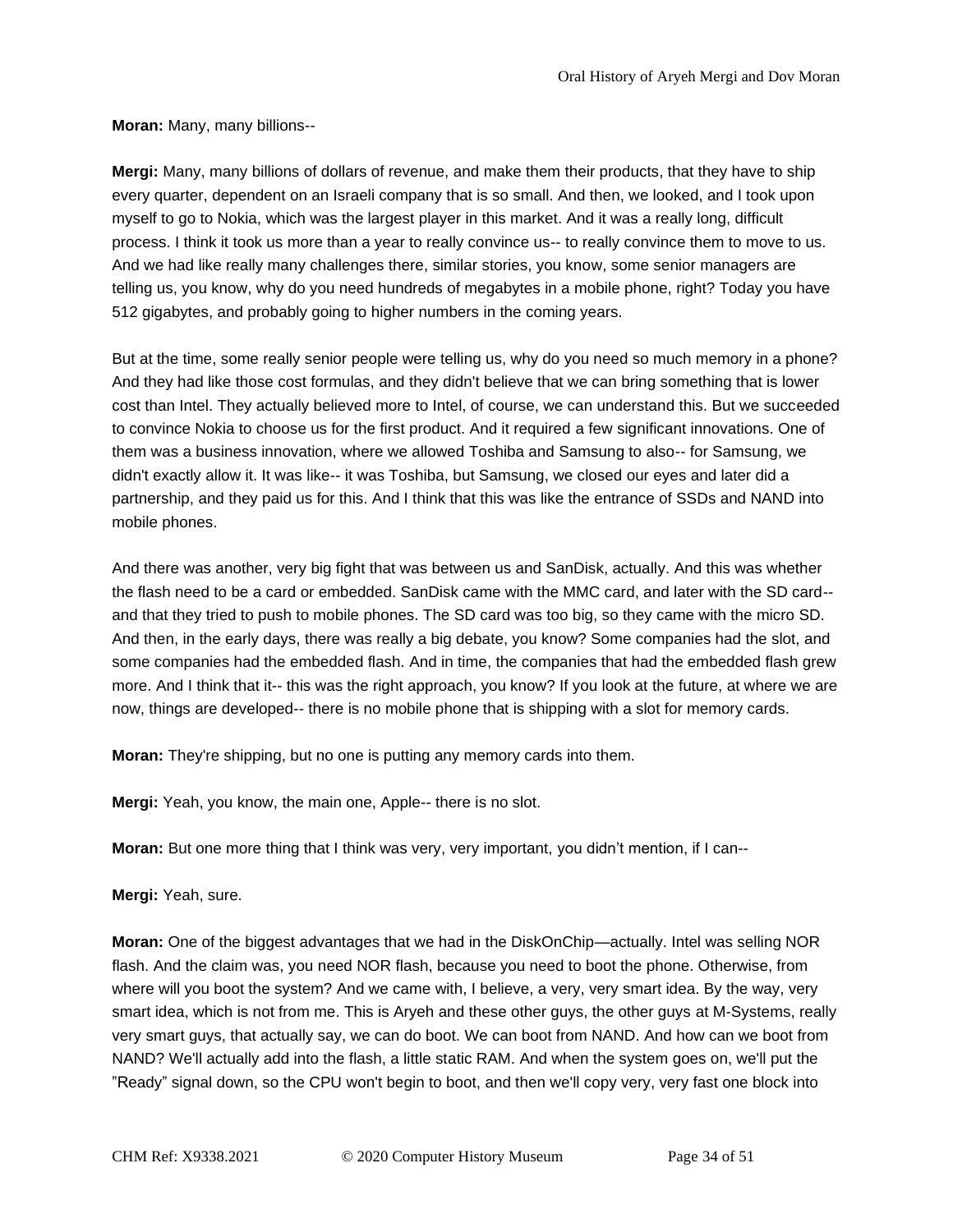this RAM, and then, we'll release the Ready signal, so then the system, the CPU, will actually look at this RAM as if this is a NOR flash, or whatever, and we boot from that.

And this was what enabled, actually, us to provide a component which could be, at the same time, the same component for the code and the data. You could eliminate NOR flash. I believe that we caused Intel, with this solution, a damage-- annual damage of many, many, many billions of dollars a year, because if Intel would continue to sell NOR flash into the phone industry…You know, it's a billion units a year, whatever number, multiplied by \$5, \$6, \$8 per chip. And with what we have done, actually, we showed that, hey, you can take NAND flash, DiskOnChip, in this case, and practically do a boot from this component. Hey, guys, yeah, I do feel-- Intel are very, very close friends. I have many, many friends at Intel, then and now. And it's an amazing company, which I truly adore for what they've done, but I'm very proud of the fact that we actually enabled every phone-- even the one that you're holding until now in your hands, to have a better solution. Eliminating excess of cost that is not really required, having much more flexibility, and many other benefits.

**Berg:** Wait, so a key point we can make here is the fact that NAND flash does not allow execute in place, while NOR flash does. So that was a key differentiator. So that was certainly Intel's argument for needing the NOR flash. But what you just described was pulling the first few sectors out of the NAND flash and executing it in RAM, is the key differentiator. An important thing to mention and put on the record here is I believe that the first Nokia phones that had your NAND flash in it was shipped in 2002? Is that accurate, time-wise?

**Mergi:** Yes.

**Moran:** Nokia 9000, no?

**Mergi:** Yes. 9000 series. I think it was--

**Moran:** 9000. This was the high end of Nokia phones, that you could open, actually, like a small notebook, yeah.

**Berg:** A flip phone?

**Mergi:** Yeah, yeah.

**Berg:** Flip phone. Right. But indeed, 2002 was the year?

**Mergi:** Yeah.

**Fairbairn:** So, it was this DiskOnChip application in the phone, and your DiskOnKey products, that really drove your revenue from \$45 million to \$1 billion in that 2000, 2006 timeframe? Is that correct?

**Moran:** Yeah.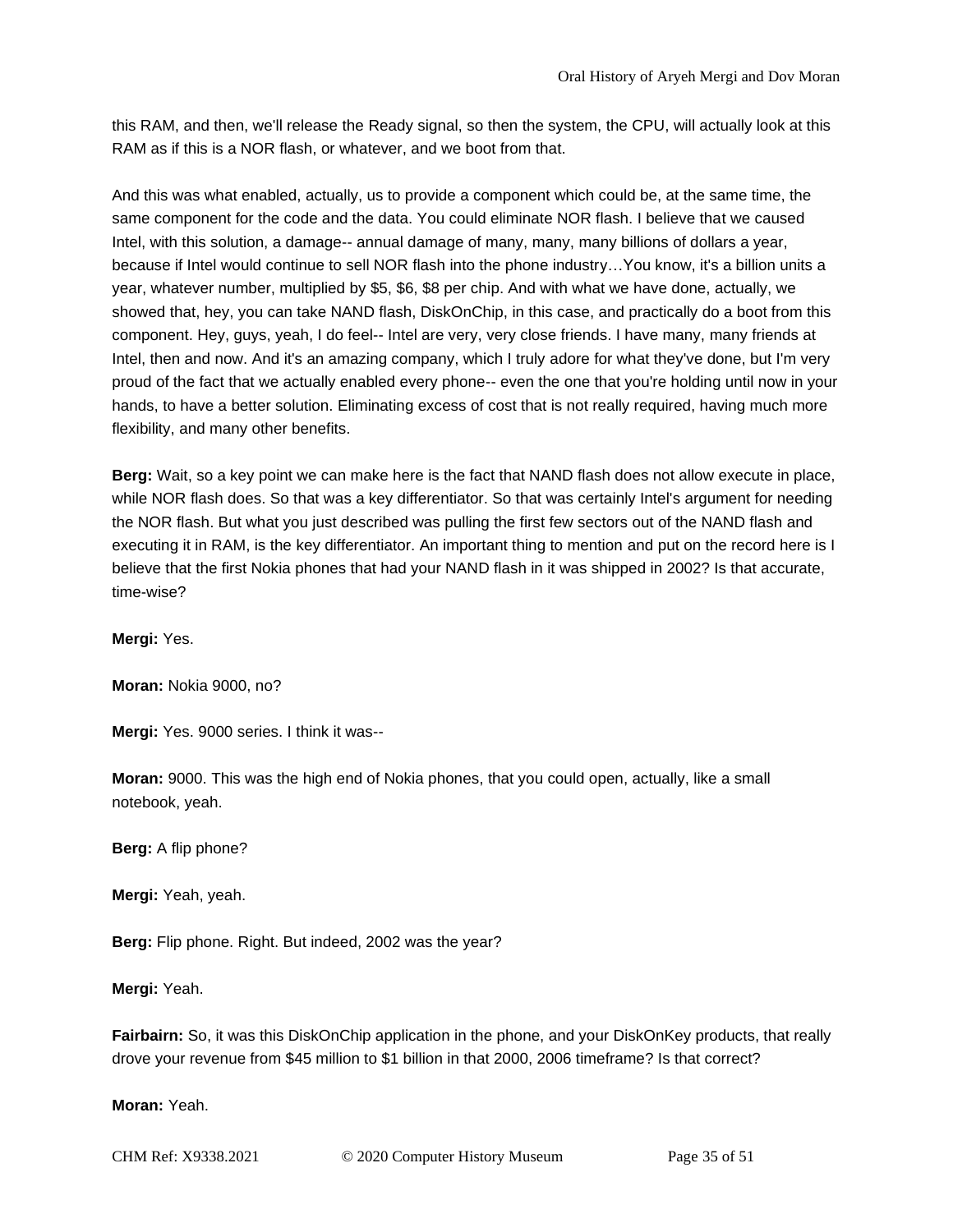**Mergi:** That's correct.

**Moran:** But what happened in the company, at least there is-- I did begin to understand much better how to run companies. I divided the company into four divisions. So we had four divisions. And every couple of years, I merged two divisions and I opened a new one. There was always, always a change. There was the thing we used to say that the only constant thing at M-Systems is the change. And when the company was acquired, there were four divisions. One dealing with the mobile market, DiskOnChip, mobile DiskOnChip, second one dealing with the USB flash drives. There was a third one which was dealing, actually, with, I believe, amazing idea that didn't really happen, but dealing with security. We said, hey, storage will require security. We opened, actually, a department that dealt with security. And these guys actually got into the idea that they can put flash into SIM card. And then, using the SIM, this would be a secured flash. And practically, this will eliminate the usage-- the need in cards, whatsoever, and even its memory inside.

So you can take the SIM card and move it from one phone to another. And then you move, actually, all the applications with you. Unfortunately, this didn't happen, because SanDisk acquired the company before we got the-- before the product was in the market. We did have agreement with a company called Gemalto, which is the leading company in SIM cards. But SanDisk was not interested to pursue it, because the claim was, hey, this is against our memory cards. They were right. We said it-- this was counter to memory cards of SanDisk. And they actually stopped this project, that actually died.

There was a fourth division. Both Aryeh and me were very high believers in solid-state drives. And we said, this is from the beginning, one day, solid-state drive will be there. Everything will be solid-state drive. Maybe, you know, very high capacities, servers, will use conventional disks, but solid-state drives are going to take the market of Notebooks and whatever. And this division, actually, when we were acquired in 2006, we weren't just the largest supplier of solid-state drives in the market. We were the majority of the market suppliers of solid-state drives, selling to Dell, IBM, HP. They were buying only from us, solidstate drives.

Unofficially-- SanDisk was not a great believer of solid-state drives. SanDisk began with solid-state drives, and they had their own bad experience of selling solid-state drives. And when the company was acquired, Eli told me "I don't think SSDs are going to be really a large business". And I said, "Eli, this is a large-- it's not a large business yet. It's only about \$100 million today, but this is going to grow". I do understand why Eli was thinking so. You buy a company, and there is a lot of complexity in the merger, and many activities, and mobile - which they were not in mobile; we were in mobile - the whole issue of the solidstate drives at SanDisk was pushed down. Pushed down in a way that they didn't really pay enough attention to that. And basically, the combination of M-Systems, SanDisk lost the leadership to other companies. Then when SanDisk tried to get back into the market of solid-state drives, it cost them a fortune, and they-- up to now, I'm not sure that they do have a leadership position in this market, while it could be theirs.

**Fairbairn:** So, tell us about how the acquisition came about. How did the conversation start, and what were the driving forces in leading up to 2006?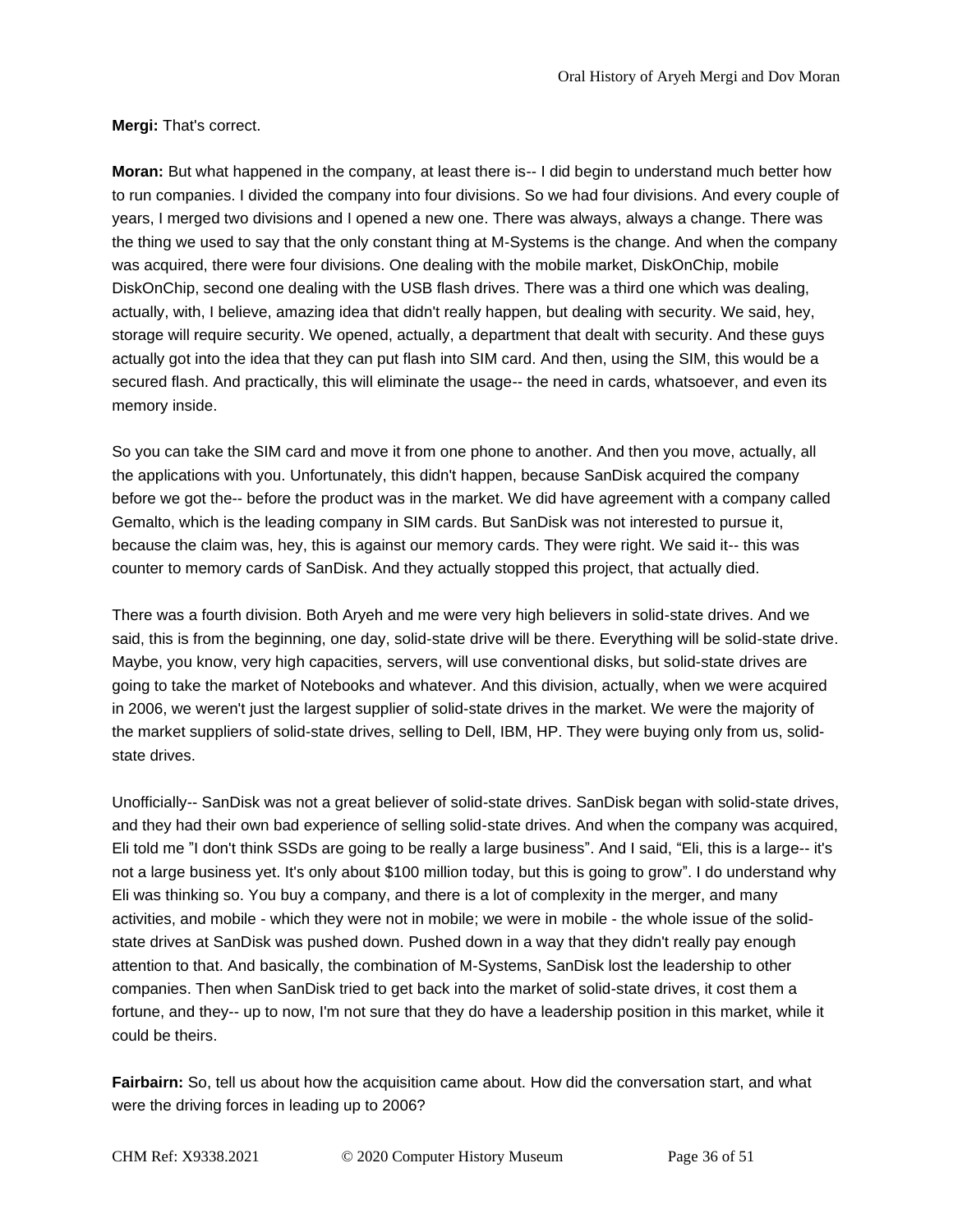**Moran:** So, over the years, the first time Eli and me met was the summer of 1993, around this time, yeah, when we tried to bring the PCMCIA standard, before Aryeh went to the States. We used to meet from time to time. Most of the time, when I went to the States, whenever he came to Israel-- he used to come to Israel quite often. We always used to meet when he came Israel, at the same place, Dan Hotel in Tel Aviv. We always ordered cheesecake, because he liked cheesecake, their cheesecake and I like it too. And from time to time, the issue of, how about we acquire you, came up from him, from Eli, which I said NO again and again. He's an amazing person. Until today, I see him as a great innovator, entrepreneur and mensch. And Eli said, Dov, you know, we are competing. How about merging? And I said, you know, Eli, I think that-- I truly believe in the potential of our company, and we're not really competing head to head. If you understand, over the years, they went to cards, we went to embedded. They went to micro SDs, we went to USB flash drive. They went to cameras, we belived in the mobile market. It wasn't really head to head. We didn't hate each other. We were competing. I think the competition was, most of the time, quite fair. Is that a good definition, Aryeh?

## **Mergi:** Possibly [laughing].

**Moran:** Yeah. They were larger. They used their power. They used the fact that they are in Silicon Valley. That's a fair treatment. And it's a fair business, by the way. And I said, no, one time after the other. In 2006, I took a decision to-- I wasn't happy with the board. It's a long story, which I won't go into all of it, but Eli that met me months before, understood that I'm not in a-- I'm not happy. And one day, he gave me a call and said, Dov, maybe that's the right time. And I said, okay, let's do it. And we had short negotiation about the price, and I sold the company to SanDisk for \$1.6 billion. And that's reality.

And you can ask what would happen if I won't sell-- I don't know. You never know. Could do amazingly, could do terribly. 2008 came with all the difficulties, don't forget that. We-- I could go and team with Hynix or-- which actually wanted, very much, our partnership, as another supplier of flash. Could happen, could not, maybe not. So, I don't know. But I think it was a fair merger, acquisition, in a way. Whether it's the finest merger-- because it was stock only. And I was very happy to continue and support SanDisk and assist SanDisk over the years, working with Sanjay, of course, after Eli left. And then seeing how SanDisk is acquired by Western Digital, and becoming what it is today.

I just met the head of Western Digital activity in Israel, that quit last week. And he came to-- first thing he did, I think, he came to see me, which is a big honor for me. It's a guy that I hired for M-Systems. I hired him 15 years ago. And he said, "Dov, do you remember, when you sold the company, we had-- we were about 1000 employees in Israel. We are now even more than 1000". I acquired a small company, actually I was very happy on that, in a place in Israel called Omer, for the security division, because I really believed that security would go together with flash. I totally believe, until now, that SanDisk, Western Digital, they somehow missed it, this combination which is so important. And there are other companies established to do things in this area, which I was supporting. But we acquired a small company in Omer to do security and to actually become our basic ASIC center, the center for silicon design. And they're still there. And they-- when we acquired them, they were 10 people. They grew to about 120 people in 2006. They are now 170 people under Western Digital. And I was so happy to hear that, hey, we did do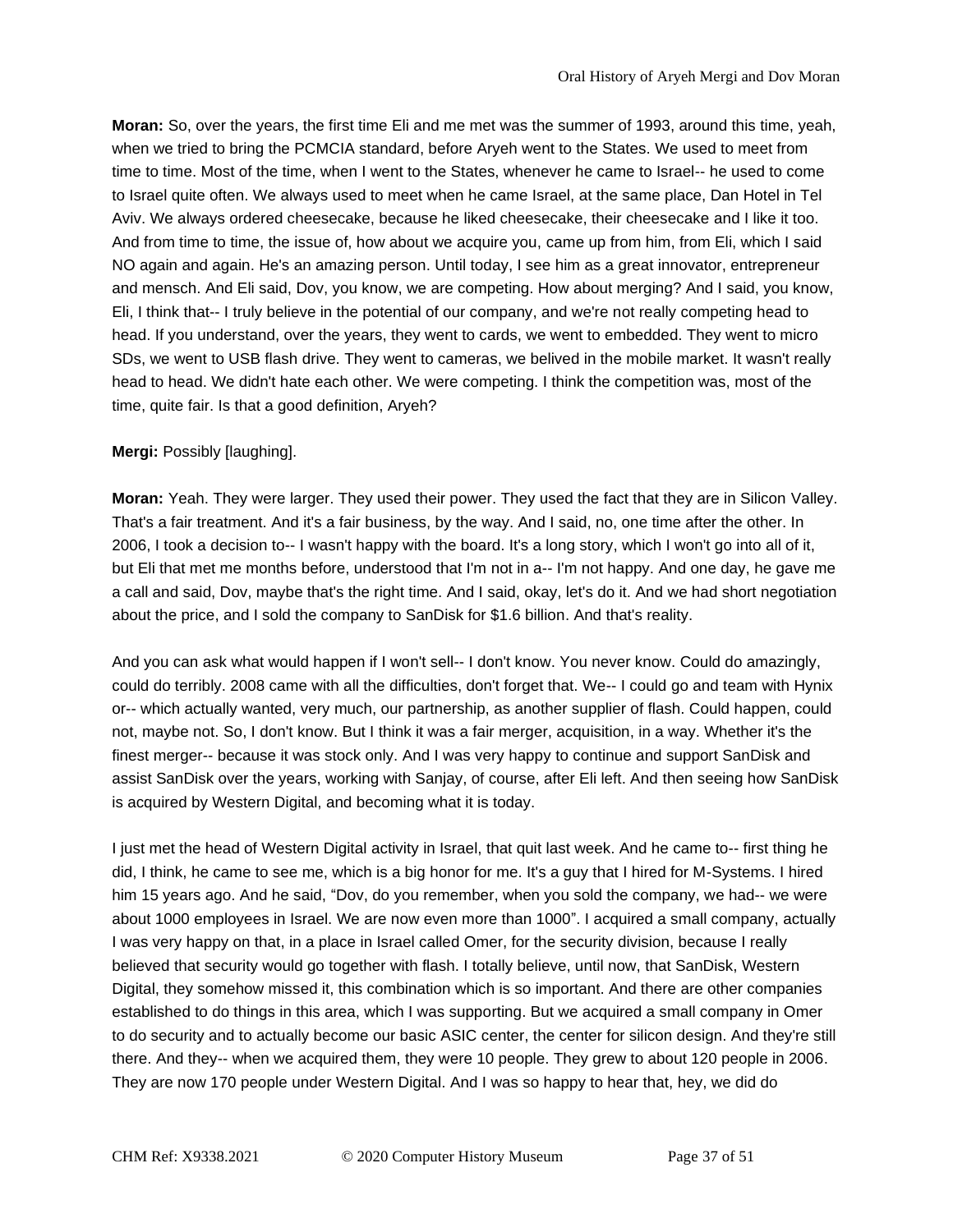something in the field. It's still there, it's still running, it's still working, it still does great stuff. I'm very proud for that. Omer is nearby Beer Sheva. Having there a hi-tech facility is so important for my country.

**Fairbairn:** So, Aryeh, we haven't given you much chance to talk a lot here. Tell me how-- what roles you played in the very beginning. It sounded like you did a lot of the early innovation, but then it sounds like you switched more to like strategic planning, business development, that kind of thing. Tell me, if that's not right, tell me how your role evolved in the company, from 1990 to 2006.

**Mergi:** I think that after 1993, after that we did the IPO--

**Moran:** Oh, initially, you were the VP of Technology.

**Mergi:** Yeah, initially, I ran technology in the company. And handled all the technology side of the company. And then, in 1993, I moved to the US to do the PCMCIA effort, and in a way, it was also our kick-off for the partnership with Maxtor and our selling of products in the US. And then, when I came back to Israel, we didn't have good sales organization. That wasn't successful enough. And then, Dov told me, you know, you understand the product best. Take sales on your responsibility. Sales and marketing. And this is what I did until about 2001, when we moved to a division structure as Dov described. And at that time, I took on the role of business development, and did things like Nokia and the acquisition of this company that we did, and so on.

**Fairbairn:** What year did you return from the US? You had been there, working on the PCMCIA and other things, but when did you return?

**Mergi:** It was '93 and '94. Between '93 and '94.

**Fairbairn:** So you were in the US for a year or so?

**Mergi:** Yeah, I think more than a year, yeah.

**Fairbairn:** And then you came back, and Dov asked you to take on-- develop the sales organization to a much more--

**Mergi:** Yeah, yeah. And of course, you know, both Dov and me were very involved in the product, and all major product initiatives were areas that we were very involved on and worked on. And, you know, one key one that we didn't discuss yet was like the X4 technology, which was like the first QLC flash in the market. And you asked about, you know, SanDisk and what drove the acquisition, and I think that, as Dov said, there was like discussion from time to time, again and again, but I think that what happened in 2006 is that Eli started feeling really threatened on a few things that we came out with. One of them was this X4 technology, the QLC technology that was able to store four bits per cell, and was really revolutionary in flash. And the other one is the product that Dov described, the mega SIM that was a big threat to the SD cards in mobile phones. And I think that acquiring us, for Eli, was beyond getting the system knowledge,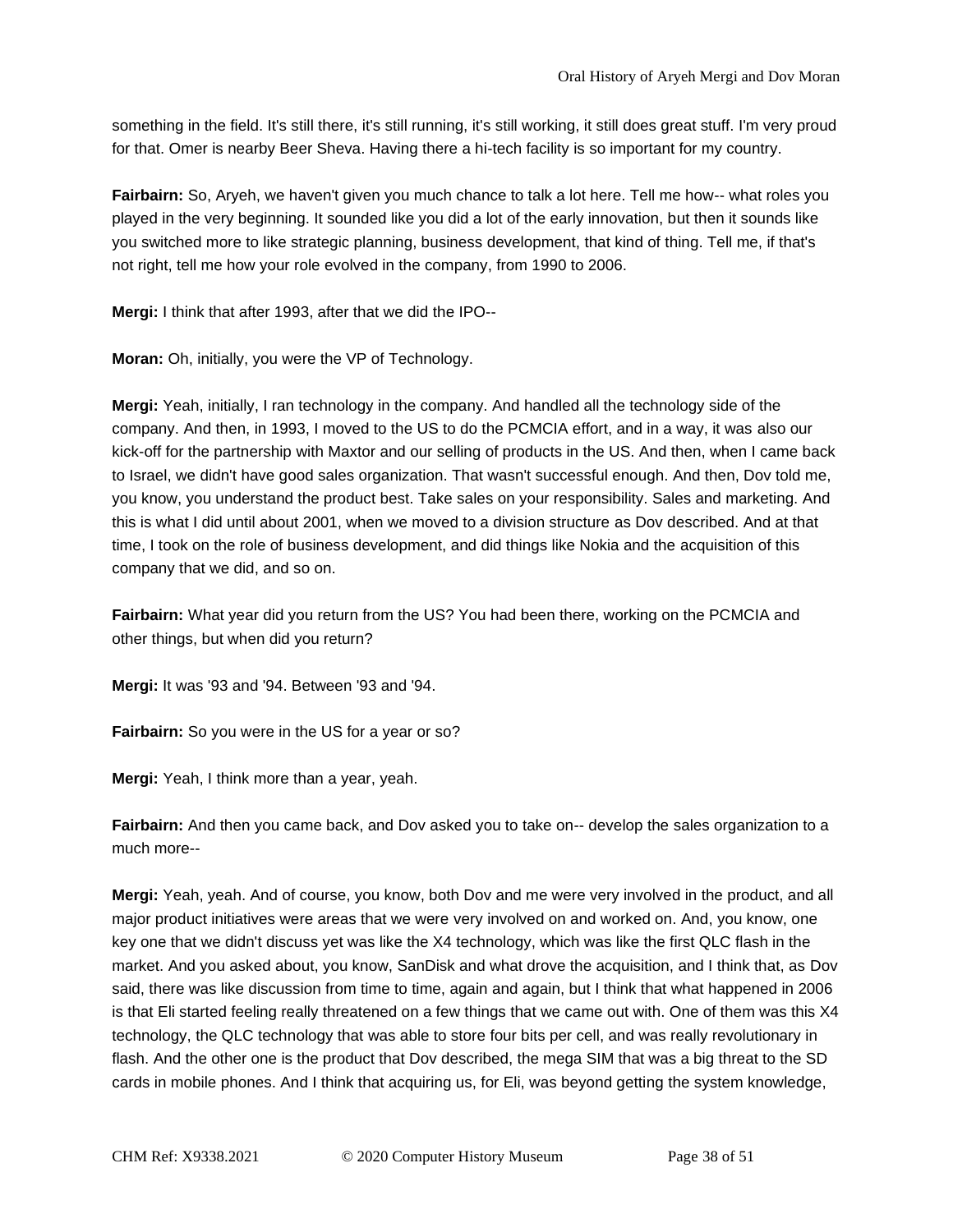which was like really complementary to what he did in getting, you know, revenues of \$1 billion. I think it was also getting the technology that we had, that was really threatening for the next cycle. And Dov--

**Moran:** Eliminating competition.

**Mergi:** Yeah, eliminating competition, in a way. And Dov says, you know, he doesn't know what would have happened, but you know, between us, we both think that we were-- we could become like significantly bigger. Who knows.

**Fairbairn:** You said that you had come up with a four bit per cell idea. You were not a component developer, but you came up with the fundamental architecture for developing that? Is that correct?

**Mergi:** Yeah, that's a really good question, and I think that you are touching exactly the right point. Because a few years before, Intel, in parallel, I think, to SanDisk and Toshiba, came with the MLC technology, which stored two bits per cell. And the implementation of two bits were done inside the device. Two bits is actually four levels. And they succeeded to do four levels with the device technology, we call this. And when we looked-- and we said, okay, what can you do more on the systems side? And we said, well, we can do more. And we tried to look, okay, what will be the right goal? And we said that the goal will be like to do 16 levels, which is four bits. And actually, Dov brought, I think Amir Ban initially, and then Menachem, and that he mentioned, to run this activity. And Menachem, which is really a really good manager, with his feet on the ground, said, you know, you cannot do this, right? It's impossible. But Dov and I think, told him, yes, but try this direction and this direction and this direction. And he's really a good manager and a good engineer. And he worked with different teams, developed really the key system technologies that enabled moving to 16 levels, which is four bits.

**Moran:** We actually worked with Toshiba. So the idea was, hey, we are not flash guys, but we are system guys. And truly, to do a four bit per cell, you need to understand the system, you know? You need to understand not just the error correction and detection, but how to really manage the silicon, yeah, many, many issues addressed, you know, number of write cycles, and number of read cycles and spares. We did actually build the system around to enable the X4. X4, as it exists-- then it became the X3 of SanDisk, actually. They use it to--

**Mergi:** Today, the market is in QLC, which means--

**Moran:** QLC, actually, yeah, that's--

**Mergi:** That's four bits.

**Moran:** One of the dominating technologies in flash.

**Berg:** Could you talk a little bit more about that systems side of it? Because I don't think there's a lot of understanding in the marketplace about that. So, what is it about the systems side that was sort of key for the development of QLC?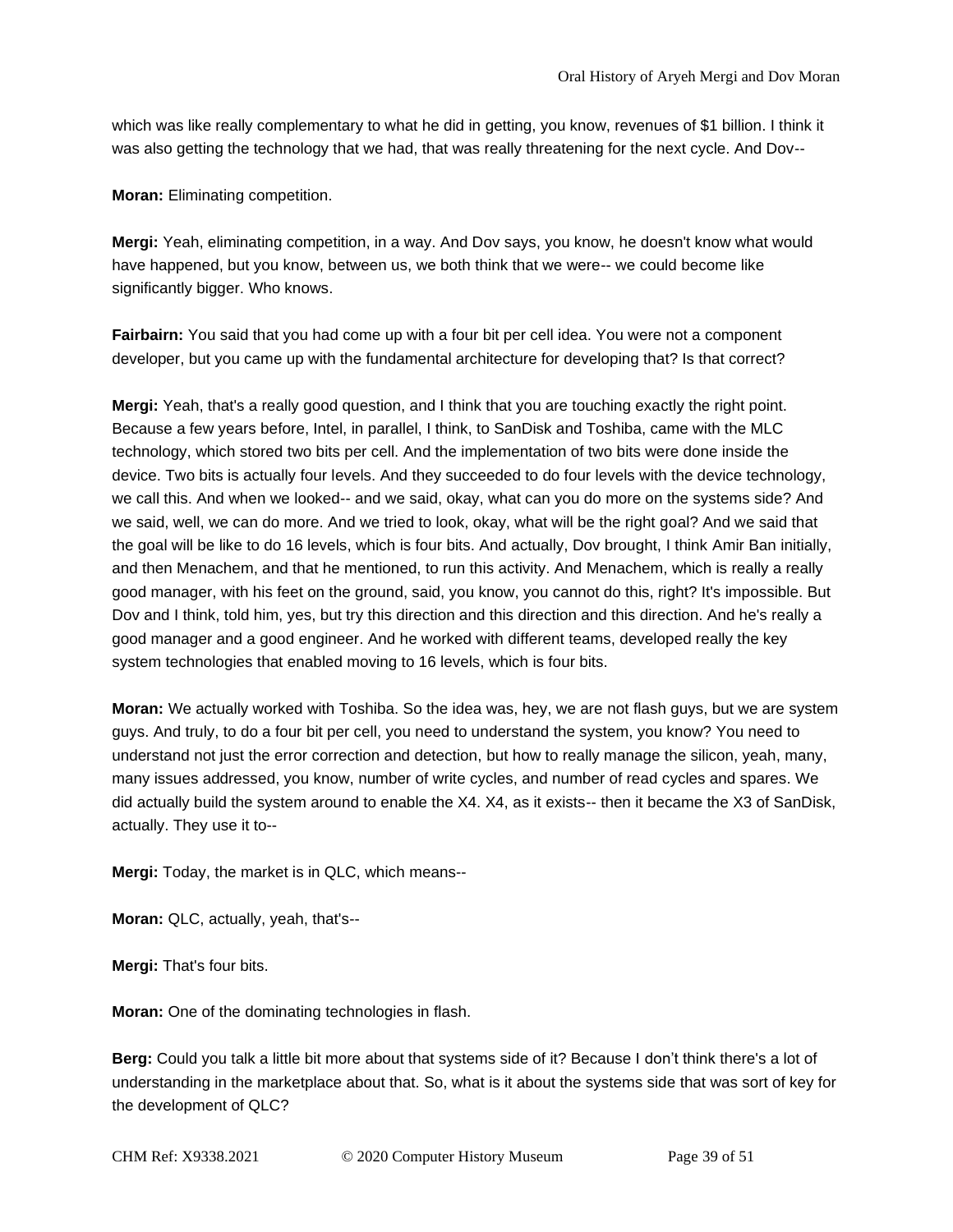**Mergi:** Well, first, you needed significantly more advanced error detection and correction codes. You know, the error detection and correction code that were used until that time were very basic error detection and correction code. And we developed, together with the scientist from the university, an error detection and correction code that were tailored to the error patterns that 16 levels of flash imposed on the system. And then, there was a drift in the voltage that was different in different blocks of the flash. So we developed the technology to do on a block level type of referencing. And it was dynamic in real time, that you needed. And we had many different such technologies that some of them were done in the controller, and some of them were developed together with Toshiba, inside the device.

**Moran:** The biggest breakthrough was understanding that you should not just implement a regular, strong, let's say, error detection and correction code. Because there are codes in the market, but actually, the nature of the mistakes are going to be very different. They might be very similar to-- so you have to actually look at the specific characteristic of the flash, and to develop a specific code, error detection code, that fits what's really happening in reality in the flash. This was a big breakthrough on doing this four-bits per cell.

**Fairbairn:** So how long did that process take, to develop the four-level capability?

**Mergi:** More than three years, right?

**Moran:** More than five years. We practically began the development some time in 2001. And when we actually sold the company, we had samples working in 2006. And SanDisk, for their-- whatever directions and reasons, they said, let's not do X4, let's go and do X3. And they implemented it, actually, implemented the technology on the X3. And several years later, that became the X4. QLC.

**Berg:** So was this dynamic per block? So it would be a different scheme, basically, per block, within the NAND flash?

# **Mergi:** Yeah.

**Moran:** Yeah, you can-- it's even-- not just it's block-- or it's actually blocks in-- yeah. The nature of the errors-- you have-- if the level, let's say, is 7 out of 16 levels, 7 will go to 8 or will go to 6, it will not go from 7 to 10. But if you look at it on the analog way and not on the digital way, zero ones, then the nature of the error detection correction would be very, very different, much more suitable. If you take anything on the digital level, then it's, you know, random bits that are changing their situations, but not if you look at it at the analog levels. I'm trying to give you insights into the code, but it's-- clearly, this is very complicated.

**Berg:** So how many patents were built up on this technology that SanDisk ended up acquiring?

**Moran:** I really don't know, because I don't remember-- don't forget, I left the company before-- we both left the company before it became a product. But we filed for many patents. We filed-- I would estimate that for X4 by itself--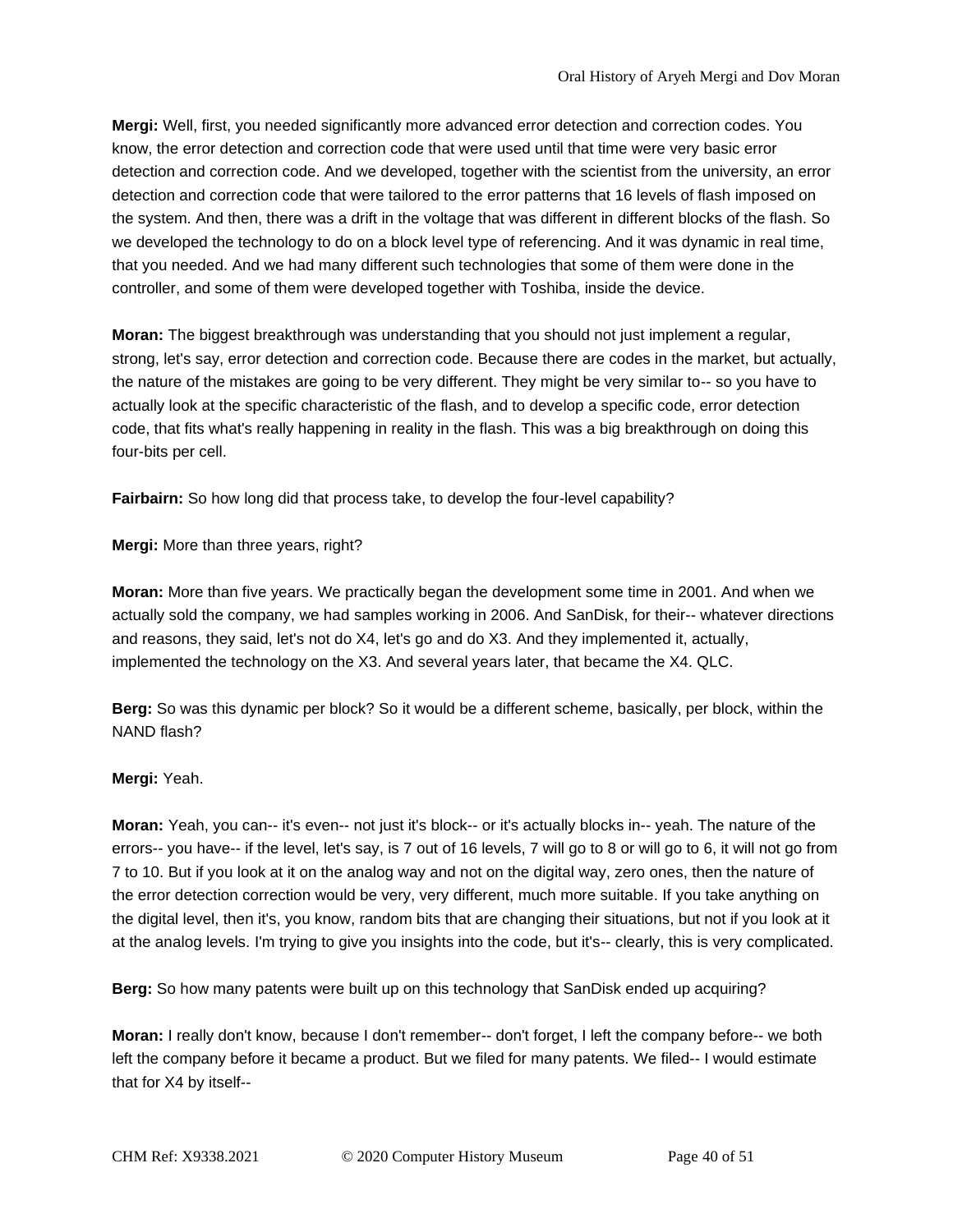**Mergi:** Maybe 20.

**Moran:** 10 to 20, I would figure out, that's the number, yeah.

**Berg:** It was quite aggressive, to go for four bits when the world was only working on two bits per cell.

**Moran:** We were aggressive. We were so stupid. We were aggressive -- sometimes it worked well, sometimes it didn't work well.

**Fairbairn:** So, have we missed any major developments, products, with M-Systems? Or can we move on to the post-M-System period?

**Moran:** We can move, yeah, go ahead.

**Fairbairn:** Let me start with Aryeh. So, the acquisition is arranged. Tell me what direction you took, and did you stay with the company, and if not, what were your next steps?

**Mergi:** Yeah. Well, I left immediately after the acquisition, and I took a year off to rest, you know, after close to 20 years working around the clock on the company. And then, about a year after, I met a guy from a different company that came to me and wanted to consult about building a flash for data centers. And this is a project that we started looking at the M-Systems, but we didn't arrive to doing it, because it was too early for flash, and because of many other reasons.

But I liked the guy, and we decided to cofound, together, a company around this. The company was called XtremIO. And the concept for XtremIO was to develop a flash for data centers as the main flash array, not just the cache-ing layer for data storage, which is what they did until then. We call this all flash array, and actually generated a whole market for this. The company ended up being acquired by EMC and becoming most of EMC flash-based data center's development. And it was very successful story. There are a few thousands of employees in this division now in Israel, and it is still running EMC, now Dell EMC, data center flash.

**Berg:** What year was that acquisition?

**Mergi:** It was in 2012, I think, something like that.

**Fairbairn:** So, what is the current size of those products now? What units do they sell them in?

**Mergi:** What the density is?

**Fairbairn:** Yeah.

**Mergi:** It's hundreds of terabytes. There are some-- in some cases, you can stack a few units and get to petabytes.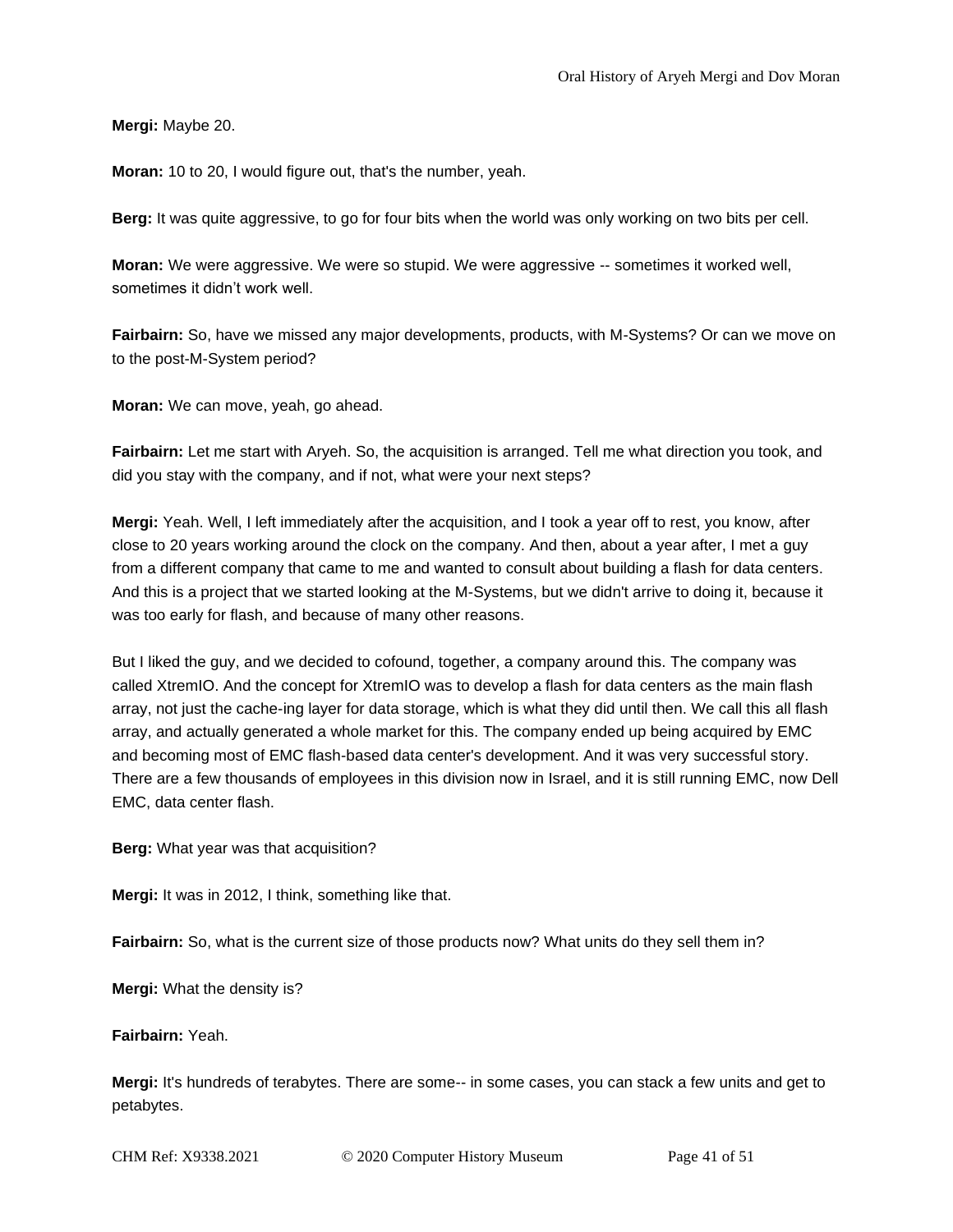**Fairbairn:** A single unit, what is the smallest unit, so to speak?

**Mergi:** I think in a single unit, you can get one petabyte, or something like that.

**Fairbairn:** Okay.

**Berg:** So that would be like in a 1U, or up to 3U--

**Mergi:** Yeah, normally 3U.

**Berg:** 3U? Yeah, yeah. So, I'm sure a lot of the cloud infrastructure that we all use, unbeknownst to us, is based on this technology.

**Mergi:** I think, major area of it. I think the flash in data center developed in two directions. One is the centralized storage, big storage systems like the ones that EMC did. And the other one is distributed, which was, you know, maybe pioneered by Google, and then more advanced by Amazon and by other players. So, there are like two directions that it took, and this is maybe half of the market. But many of the technologies that were implemented inside are of course relevant to the whole market.

**Fairbairn:** What was the major breakthrough or insight or technology that allowed you to capture that market?

**Mergi:** Well, we went first with an application that stored a lot of virtual machine, which is what-- The infrastructure of data centers is built on this, and Amazon and others. And if you look internally on those virtual machine, there is a lot of duplication inside. So we developed a very strong and unique deduplication technology that was tailored to work with flash. So this was one part of this that made a big difference for us.

Another part was that we did a significant parallelism of SSDs, in order to significantly increase their performance. Write performance was an issue. But we had significantly better performance than hard disks at the time, and we had significantly better reliability. So we could get to cost that was very similar to hard disks in many, many applications. So, very, very fast, I think, in two years after the acquisition, the company got close to \$1 billion of revenues, just from this one product. And today, flash is, I think, more than hard disks in data centers in revenue numbers.

**Fairbairn:** So, how large was the company when you sold it to EMC?

**Mergi:** We were at the prototype stage. We weren't selling, actually. So we had zero sales. But all the big players at the time, IBM, NetApp, Dell, were competing on buying the company, because we had like these ten prototype units that we gave to customers. And all the customers came to them-- came back to them, and told them, that's what we want. EMC was an investor in the company, and they told us that if what we do works, then this is really changes all their business. So, this actually caused them to acquire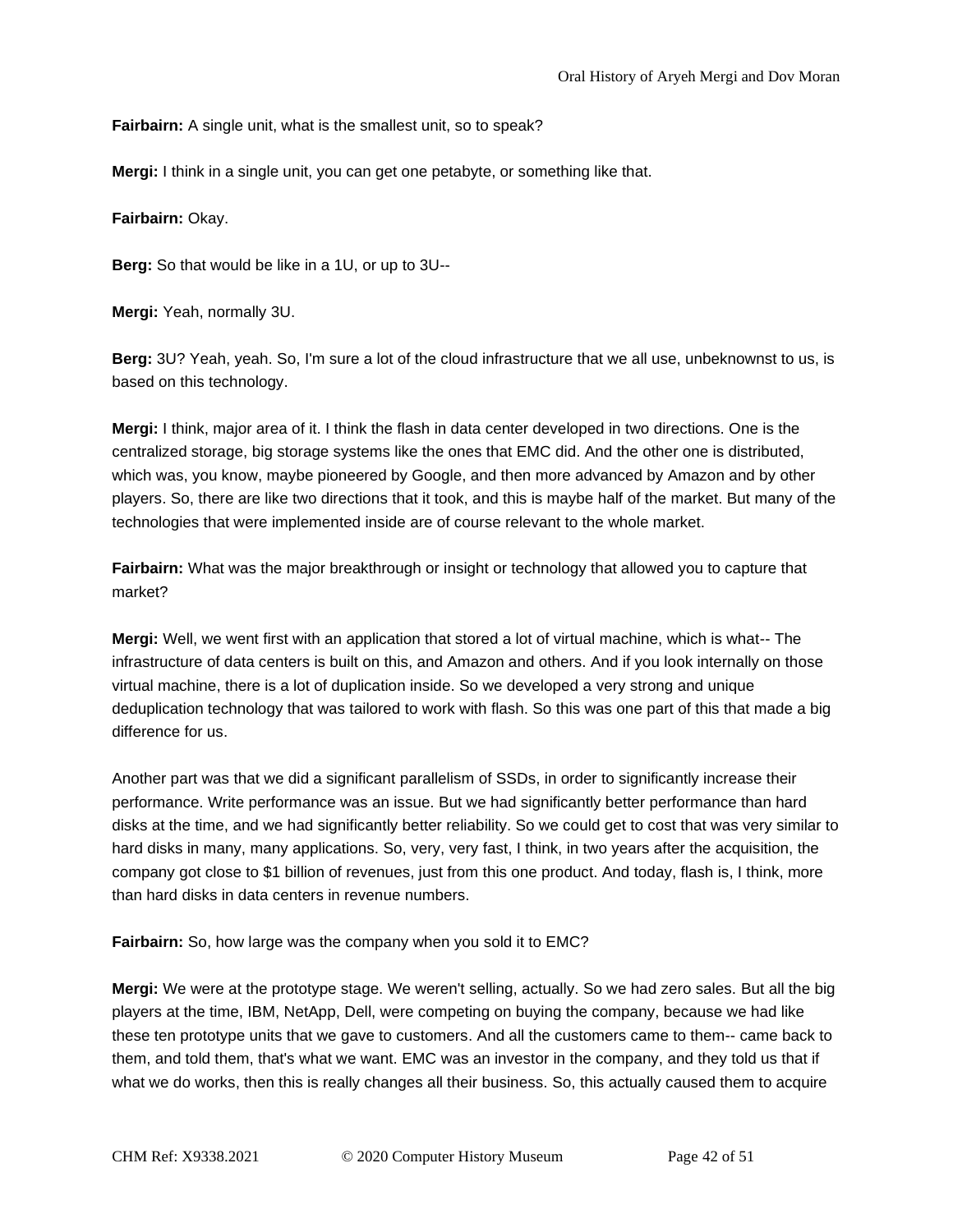the company. It was really a large amount to a company that does-- that has no revenues. It was, I think, about \$450 million, with zero revenues, practically.

**Fairbairn:** Well, it's always nice when you have people competing, that makes all the difference in the world.

**Mergi:** I agree, I agree.

**Berg:** I assume there was a big patent collection that went along with that acquisition?

**Mergi:** Yeah, definitely. Definitely.

**Fairbairn:** So that took you to 2012, is that correct?

**Mergi:** That's right, that's right.

**Fairbairn:** So, fill in the 2012 to 2020 period.

**Mergi:** Okay, so as you probably heard, you know, we are computer people. So, I went on and founded companies in different areas, still following what's happening in storage, and looking at-- looking for the next big thing. And actually, I didn't saw anything until about 2017, where I met two guys that ran Samsung flash activities in Israel. Samsung has an advanced flash technology center here in Israel. And they came with the idea that-- from the perspective of time-- I can phrase it in perspective, when you look at the demand in flash and on densities and on performance, they grew so much that you couldn't deliver this with the way the flash works together today. And that worked until now. And actually, if you look how flash worked until now, it actually emulated disk drives.

But flash now is much bigger than disk drive. Why emulate disk drive? So they came with the idea of developing-- restructuring the storage stack in a way that will fit better the applications, and will work better with flash. And this was around the key value data store concept idea, which is the way that modern file system and databases already work. When you look at the storage stack, it has many redundancies that are built just because of this block interface.

And we are actually developing, in the company, what we call a data processing unit, DPU, which actually take this whole storage stack that is built on-- with files and blocks below, and FTL below. Any of them are doing the same things in a redundant way and collapsing this to one layer that just does really, really fast key value store, currently getting performance numbers that are 50 to 100 times better than what you can get with current flash devices with the current storage stack. And our belief is that this is the way that flash will be used in the future, and this will enable significantly faster and lower-cost storage systems for data centers and beyond.

**Berg:** And that company of course is Pliops P-l-i-o-p-s.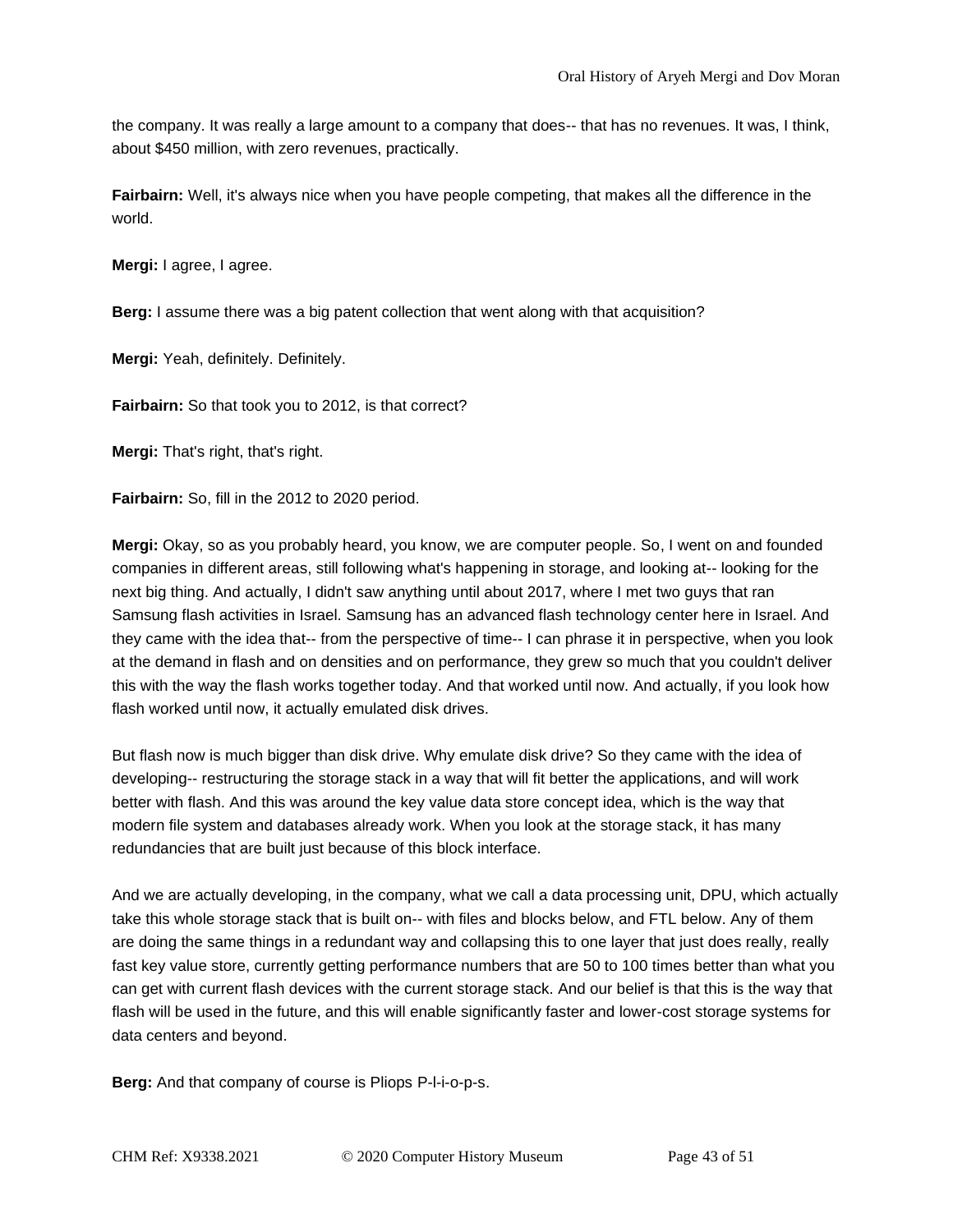**Mergi:** And the company is called Pliops, right. Thanks.

**Berg:** Yeah, you bet. And you folks are going to be a major—have a major place in our upcoming Virtual Flash Memory Summit in October. So, I see you on the program, and we'll be very happy to have you as part of the program this coming October.

**Mergi:** We too, we are looking forward to this.

**Fairbairn:** Okay. Dov? The sale happened in 2006. Take us from here to there.

**Moran:** Okay, so, first, I was requested by SanDisk to stay six months and help as the manager, and I actually helped to reorganize the whole combined company, which they took half of the-- halfway-- they went halfway my recommendation. But still I worked very hard to help reorganize and went to all the customers, helped to do the transition from M-Systems to SanDisk. Six months.

After six months, the last day of my contract. I called my guys, I said, at noon, I said, guys, I'm allowing myself to leave today early, because I didn't leave even one day earlier until now, at these six months. I worked really like crazy in Santa Clara, in Israel, in Tokyo, in Seoul, in Taipei, Hong Kong. I traveled almost every second week. So I said, this is the first time I'm allowing myself to actually leave at noontime. And I brought with me wine, we drank wine and said, cheers, "If you have any problem, I'm always available for you". I am available to them - this is till today. And I left the company. I went about-- I crossed the street, I went about 100 meters to the right, entered the building-- this was my new company that I established this day, Modu, with the concept of doing modular phones, which was a great concept but it didn't actually succeed. So, I established Modu. Modular phones concept. And, at the same time, Eli asked me to become the chairman of Tower Semiconductor. Modu, I had this idea of modular phones- iPhone came to the market, 2008, it was very difficult to raise money. I raised money from the wrong investors, made many mistakes on the way. And finally, at the end of 2010, I actually had to terminate the company. I sold the patents and the technology to Google, not for a lot. We could actually do much better job in selling. But this was the first time in my life that I sold company assets. And on the other side, was the Tower side. I came to Tower while Tower was in-- I would say even deeply, into bankruptcy, with a loan of \$400 million they could not return, negative gross margin. You know, everything was bad there. And then-- with the management, of course, with the CEO, Russell, he's an amazing CEO, I succeed to do a turnaround.

So, when I left the company, after two-and-a-half years as a chairman, Tower was back on its feet and working well and actually moving to profitability. We did an acquisition of Jazz, which was an amazing acquisition. You know, while-- on one side, I say-- I remember going to the banks. They had to approve everything, because we had a huge loan to debt. And there was a bank Vice President that said, I'm not approving you to buy or acquire Jazz. Because, guys, you are the guys without a leg. And these guys, they don't have both hands. They are in terrible situation as well. Combining you and them will never create a good marathon runner. Forget about it. I had to bypass him

**Mergi:** To go to the CEO of the bank.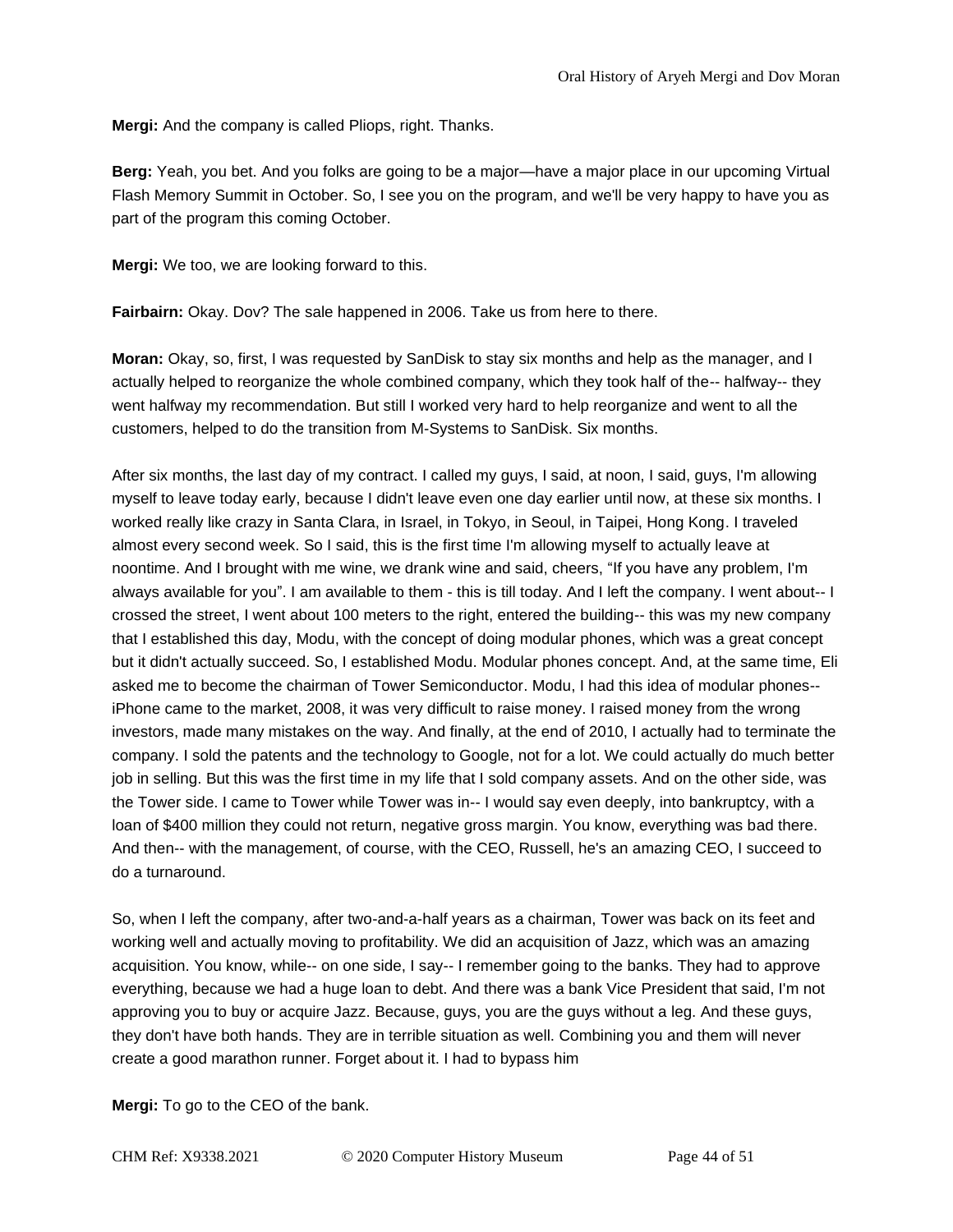**Moran:** I had to actually find my way to the CEO of the bank to get the approval to finalize this deal and did it and was an important part of saving Tower. I'm very proud that we succeeded, and the company, Tower, is a great place. Still working, value of several billions of dollars. Later, I established a few other companies. I began to invest in companies. And some of my companies still exist, doing okay. One way or not, some of them failed. That's part of life. Every success comes with failures.

So I began to invest, and I find that I enjoy very much the investment side. And about five years ago, I took a decision to move to the other side. From the entrepreneurship into the investment. It is a Grove Ventures, a very unique fund. Israeli companies only, early stage, deep technology. Deep technology is semiconductor, its cloud infrastructure, core AI, Science. We do not shy away from highly complicated stuff. And the concept in the fund is that we are not just investing, but we are truly putting our efforts and knowledge and know-how in. When I invest in a company, I tell the CEO, "listen, I'm your business development guy. Use me. I am here for you."

And I'll travel with them, wherever required, and help them make contracts. By the way, with some of them, with Tower as a Fab partner-- so back to my relations with Tower. And we are doing at the fund very, very well. I'm very happy with what I'm doing. I am a very lucky guy. I really do, for a living, what really I enjoy to do more than anything else in my life, seeing amazing entrepreneurs, seeing amazing technology, you know, it's wonderful. Couldn't be better than that.

**Fairbairn:** So, we're not only interested in the technology story, but we're also interested in the ecosystems story of startups and entrepreneurs and venture capitalists. And so, you've had this opportunity to start a company in Israel when it sounds like there was very little in terms of ecosystem investors, whatever. And so, tell me not how your companies have changed, but how the investment entrepreneurial ecosystem has evolved in Israel. And right now, you have your own venture firm. What other venture firms are there? Tell me about that ecosystem story.

**Moran:** So, I'll tell my belief about the Israeli ecosystem. I believe that there is a lot of amazing entrepreneurship in Israel. By the way, let me fix something which is important to understand. It's not that in Israel there are smarter people. Actually, I can give you the proof that this is incorrect. But there are- the proportion of entrepreneurs in Israel is much larger than anywhere else in the world. And there is explanation to that, as well. So, many entrepreneurs. But actually, until 1993, there were almost no VCs in the country. There was one VC, very small, great guys, Dan Tolkowsky, still alive at the age of 99, I believe. He was the first one. But there —were no others, no culture of investing in startups. The high tech in Israel until 1993 was mostly military stuff, one large company called Scitex that failed, actually. In '93, the government actually, by establishing a program called Initiative that was sort of a safety net for VCs, gave a very positive-- a very important push to the industry of VCs.

And then, about ten VCs were established in 1993. And this was the beginning of the bloom-- blooming period of the Israeli high tech, because hey, here comes money. You can actually get money from investors, come with ideas, and in very short time, Israel became number one in the world until today in number of entrepreneurs and initiatives, startups, in high tech in proportion to the population, of course, of the country.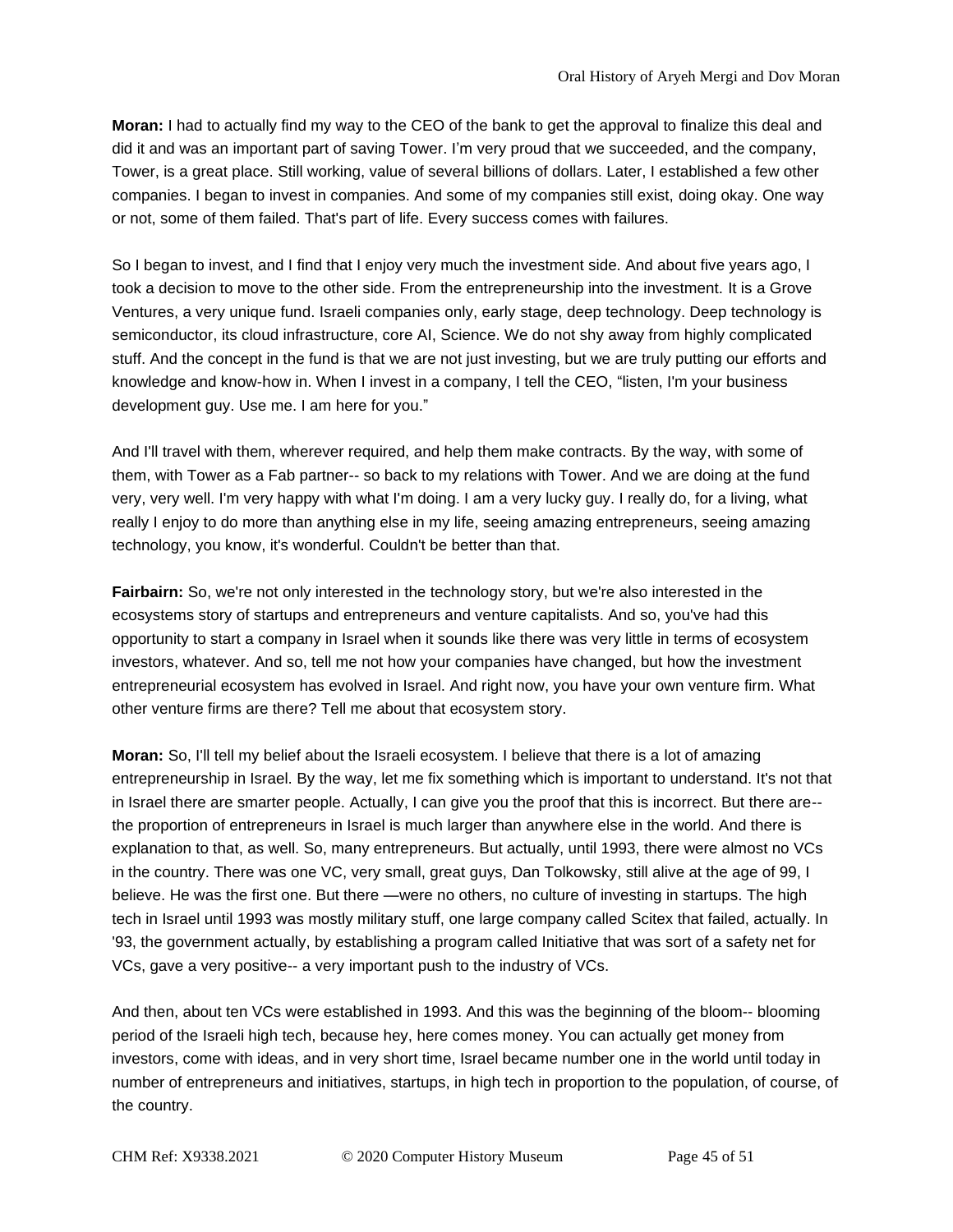So, it's amazing place, a lot of innovation, a lot of entrepreneurs, bold moves. We are doing well, because we're not just Americans. We look at the American market, we look at the Chinese market, European market. We are not good in building large companies, so companies are acquired. And when I established M-Systems, if someone would tell me that I will be acquired for \$10 million, I would say, no, come on. You're fulling of it. Impossible. When I went public, and people would tell me, hey, you should reach \$100 million, there were no Israeli companies at the value of \$100 million. We crossed it quite fast. Then, we were acquired for \$1.6 billion, and people said, wow. This was, I believe, the third or fourth largest acquisition of any company in Israel, ever. \$1.6 billion. Today, you see Mellanox, last year, \$7.8 billion. Mobileye-- I was, by the way, coincidentally the mentor of the Mobileye guys. In a way, they claim I was the mentor. I was-- my job was much less significant, they are very smart by themselves. I helped them somehow. But this was \$15 billion acquisition. So, we do see the ecosystems growing. With many more initiatives, amazing guys, amazing technologies. And I do hope that the government of the country won't succeed to spoil this inherent strength.

## **Mergi:** Harm--

**Moran:** To harm this, and in Israel, we continue to be a great country for technology and entrepreneurship.

**Fairbairn:** Now, for the venture firms, are they mainly homegrown? Or are there US venture firms that established offices there?

**Moran:** There are many VCs in the country. Almost all of them are Israelis. There are some, you know, branches of American VCs. We do have here-- we used to have Sequoia here, we do have Benchmark--

**Mergi:** Lightspeed, Bessemer--

**Moran:** Lightspeed, Bessemer, that's right, these are the largest. But almost all of the VCs are Israelis, and you have to be Israeli to invest in Israel. Otherwise, you won't really understand Israelis-- the nature of guys-- you need to really talk with the people face to face, be very active in what's going on in the army, intelligence, navy, who works with who. So, I think that to invest in Israel you have to be Israeli.

**Mergi:** Yeah, but, in a way, the ecosystems was developed that together with the significant growth with Israeli funds, there is a big entrance of the bigger US venture firms and corporate VCs from all over the world, you know, from Germany and from Japan and from China.

**Moran:** Great activity. Intel is here, Microsoft are here, Qualcomm CVC, which is very active in Israel, great guys as well. I can mention Norwest Partners, by the way, it's amazing partners of us in Israel. Yeah, it's amazing place. It's amazing place. Again, we just hope that stupid governments won't actually kill the world and damaging the countries.

**Fairbairn:** Let me ask one other dimension of that. In Silicon Valley, one of the reasons people give for its success is the idea that failure is not a red mark but rather, but rather one step on the path to success.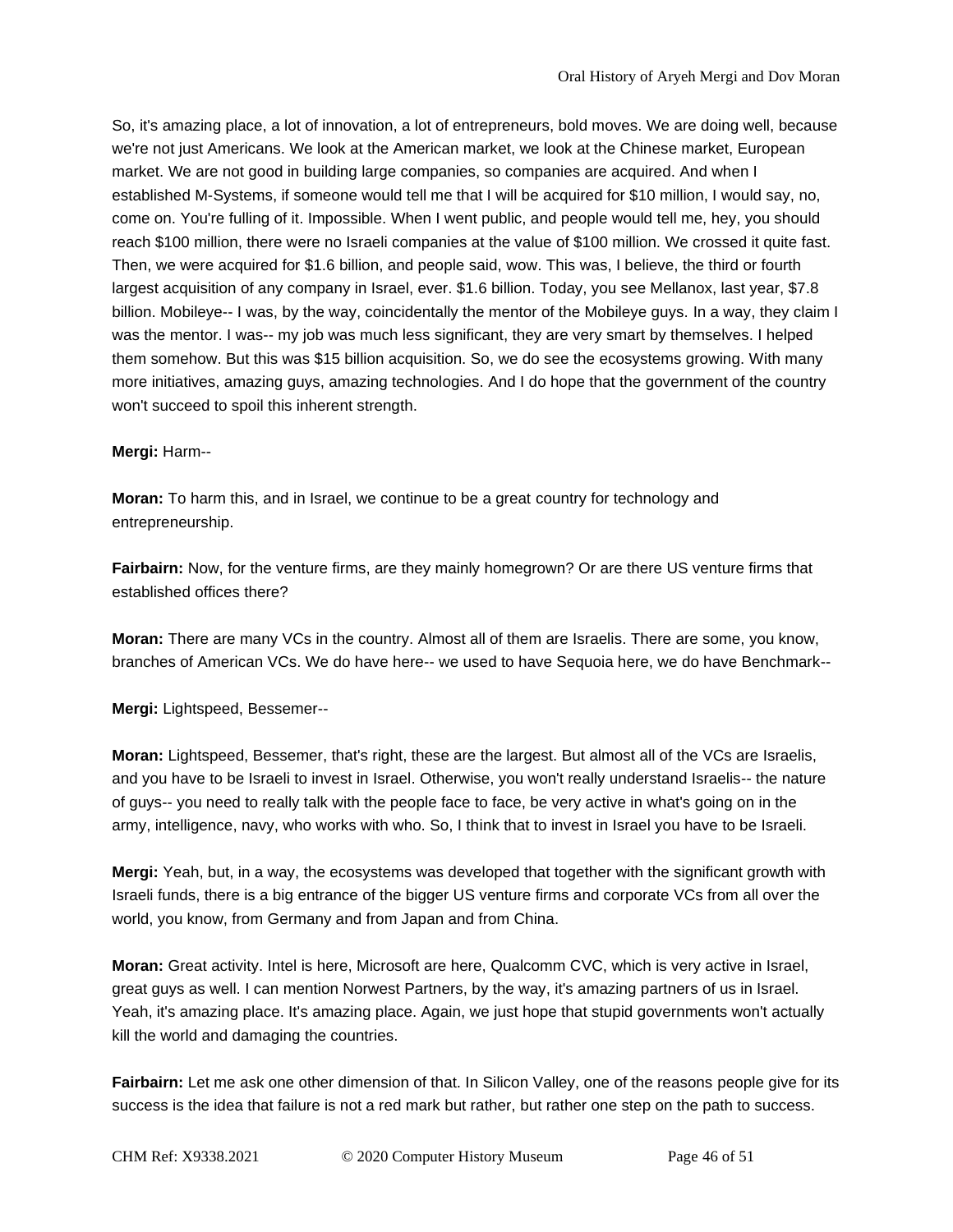And even, just culturally, around town, you know, everybody understands that failure is part of the process. Is that same culture alive and well in Israel?

**Moran:** Absolutely, yes.

**Mergi:** In a way, no. Now, yes. But you know, in the beginning--

**Moran:** Yeah, not in the beginning.

**Mergi:** We were not like-- we couldn't--

**Moran:** By the way, even--

**Mergi:** Meet on failure.

**Moran:** Even now, some people say-- by the way, I did see, five years ago, when I went to raise money for the fund-- and by the way, Aryeh is invested in the fund. I mentioned Roni Kornitz, he invested in the fund, many other friends are. But when I went to raise money for Grove, I still met stupid money managers in Israel that said, "hey, you failed at Modu. We're not going to invest in your fund".

**Mergi:** That's the Israeli investors.

**Moran:** Israeli, yeah, that's right. But there are some like that and some that begin to understand entrepreneurship. But they-- clearly, in Israel, you know that if you want to succeed, you have to face disappointment, you have to face failures. My claim, when I talk about myself, I did an overview in front of my investors, in our latest LP meeting. And I said, guys, I did everything you can dream. I had a very long list of things I've done in high tech and business. Establishing companies, raising money privately, publicly, converts, B2B, B2C, IP claims, suits-- I was sued, I sued others, and I said, that's the list. Actually, such a long list that if you find anything that could be done in high tech that I haven't done, I'll give you \$100 bill at lunch time. No one could come and take this \$100 bills.

And then I said, from all this long list, do you know what's really is the most important one? You know what's the most important one that allows me to stand here, handle you money wisely, do whatever I'm doing as investor successfully? Failures. I failed so many times. You look at my back, it's full of scars. I failed many, many times. Even at M-Systems, we did have many failures. We lost this battle of the cards. We learned. Okay, this didn't work for us. Let's do embedded. Let's push there. We find our advantages, doing the mobile DiskOnChip or the USB flash drive, later on. So, failures are important. Failures are part of the way to succeed. And, by the way, if I take it back to Eli's story, which I just watched, few days ago, clearly, he had failures. Maybe he is talking less about them, but the fact is that Eli understood his failures, and every time he failed he fixed things, he improved, he found the right ways in order to create his amazing success story. Failures are a part of the story.

**Fairbairn:** Absolutely, absolutely. So, Aryeh, did Dov invest in any of your new ventures, after 2006?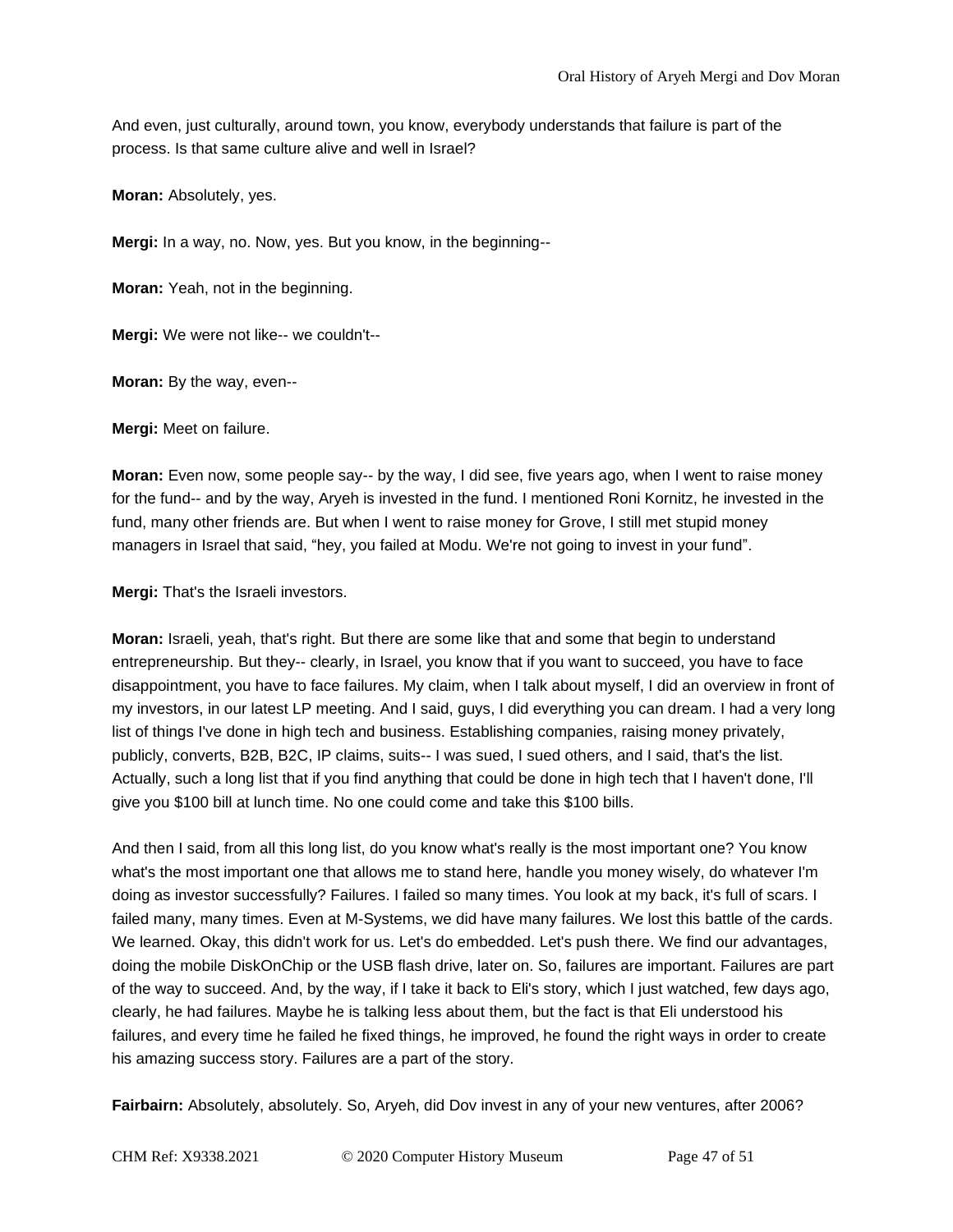**Mergi:** No, but-- oh, yeah.

**Moran:** We do have one joint investment, yeah.

**Mergi:** We have one joint investment, that's right.

**Moran:** We did okay. Went public.

**Mergi:** Went public, right.

**Fairbairn:** So, Dov, you have a number of artifacts in front of you. Have we seen them all? Have you told the story of each one?

**Moran:** I-- believe me, but I think that the Zoom is-- let me see, great camera, but it's not actually allowing Zoom. So I do have a-- this is the first--

**Fairbairn:** Yeah, it doesn't show up, it just-- yeah, that-- back farther, farther.

**Moran:** If I go back, maybe this will do it.

**Fairbairn:** It keeps focused on Aryeh.

**Moran:** Aryeh, you are too nice. But it's a DiskOnChip-- I brought these components. Here, these are the mobile DiskOnChip. It's small components.

**Fairbairn:** Oh, yeah.

**Moran:** Take them out-- if I take them out, hey, take a look, this is-- I think this is eight megabyte, eight megabyte DiskOnChip. The component that we put into the Nokia 9000. I wrote my entire book about failures. This is \$1,000, this was best failure-- so talking about entrepreneurship, this is the DiskOnKey, the first DiskOnKey, which I sold-- yeah. I'm not great in keeping all this history, whatever, combined what we have here.

**Fairbairn:** Brian, do you have some questions before we wrap up?

**Berg:** Yeah, I do have a couple things. One comment about one of the companies that was purchased earlier this year in Israel, Mellanox, it was purchased by NVIDIA. And that's really, that's a very interesting acquisition, because Mellanox, which, by the way, has been a regular participant in our Flash Memory Summit for a number of years. They provide basically the infrastructure for tying together a backplane as well as, you know-- it's used a lot of data centers. So, it's very high-speed communication scheme that they've got. And so that was the reason that NVIDIA bought Mellanox. And, in fact, instead of Mellanox, this year, we're going to have them under the name of NVIDIA as a big part of our Flash Memory Summit. But one of the things that's interesting-- in fact, it's Jensen Huang, the CEO of NVIDIA, he gave a kitchen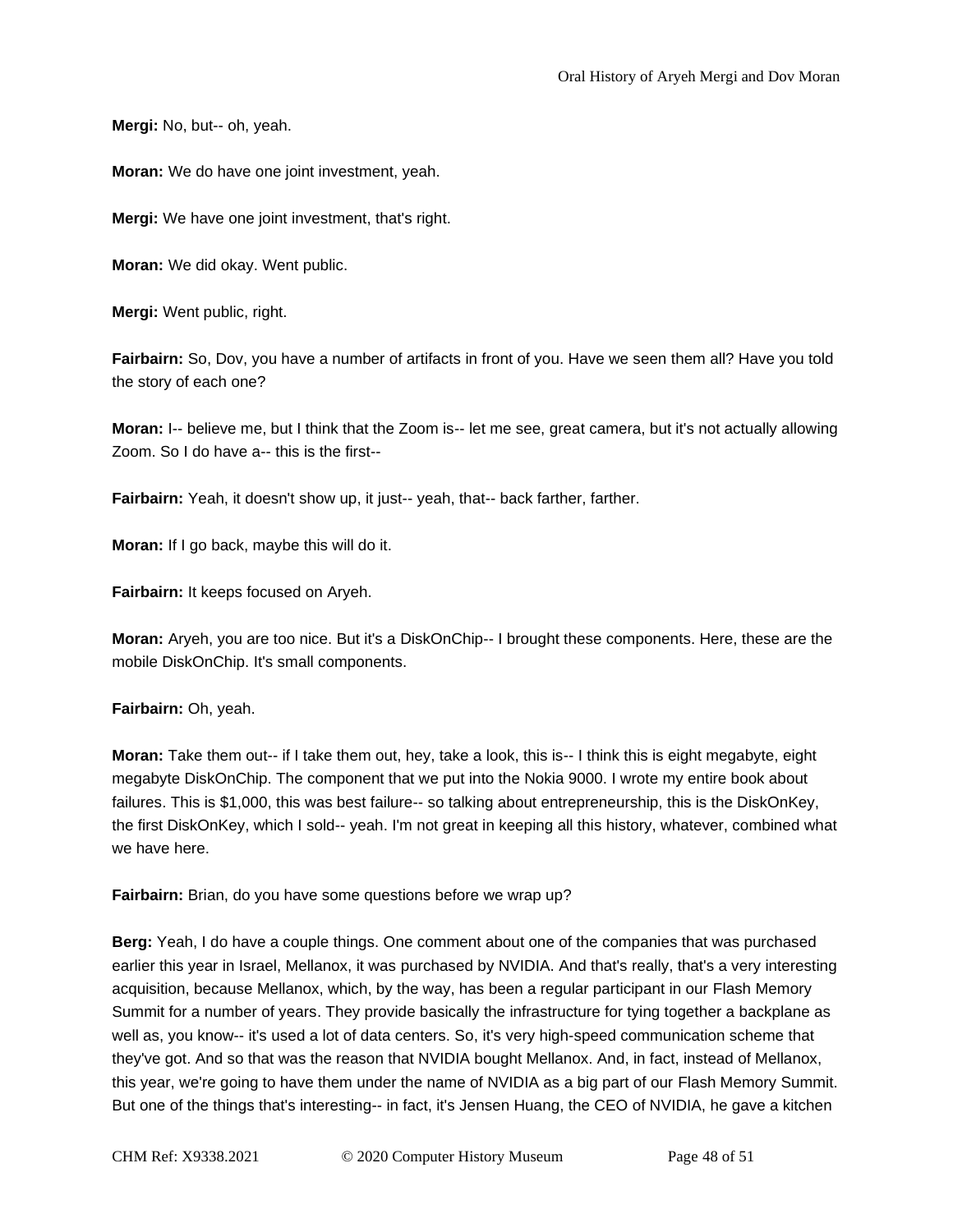talk, literally from his kitchen, because of the fact that the NVIDIA conference had to go virtual this year. One of the things he talked about was what's happening with the data center. He's calling the data center a single storage device. And the reason for that is by virtue of the Mellanox technology that they've now purchased. So, the NVIDIA GPUs need so much memory, and can do processing so quickly, they need lots and lots of memory, and they want it to look like it's all directly accessibly memory, as opposed to a storage device. So I just want to underscore the importance of that Mellanox purchase for the future of NVIDIA, which of course is one of our biggest success stories in Silicon Valley.

**Moran:** I think, generally, in Israel-- Israel is small country. And if you look at my history, M-Systems- navy, great guys, M-Systems, Tower, Modu, Comigo, all the companies I invest in now. I think there is no one in Israel which I don't-- which doesn't know me or that I don't know him or know somebody who knows him. Now, from M-Systems, many, many-- or Modu, many, many guys went and opened their own companies or became part of managements. For example, if you talk about Mellanox, the CIO of Mellanox, which is quite an important guy to the organization, he's the guy who worked for me at M-Systems and was the CIO of M-Systems. Udi Weinstein, Great guy. So almost every Israeli company that you will talk about, I know the guys. I know people who work there, I'm related, in a way, to them. That's great. And, of course, the CEO of Mellanox by the way, which is about 500 meters from here, from this place, is a friend. We talk a lot. I try to help him. He tries to help me.

**Berg:** A couple other points I wanted to raise. The similarities, Dov, in your background and Eli's background. You, fortunately, made it out of the Holocaust. Eli was fortunate enough to have his family emigrate to Palestine from Poland, although he did lose some family members. But he emigrated to Palestine in 1933. So you both have that similarity of the background in Poland, and the horrors of the Holocaust and impact at that time. So, I'm sure that there is a very deep relationship you established just implicit in that fact. So, I just wanted to bring that up. Also, the whole reason that we're having this conversation today in this oral history is the fact that the two of you were the Lifetime Achievement Award winners in 2018 at our Flash Memory Summit. And so, I'm very happy that-- working with Jim Handy. He's the one who brought up that we should recognize M-Systems. And the more we looked into it, the more we realized that of all the innovations that you've done over the years, basically made Intel flash usable for data before Intel itself did. You brought the USB flash drive, embedded flash systems, flash for the cell phone, and QLC flash before anybody was really, realistically thinking about even three-level cells. So, those are the things that we recognized you for, and I'm so happy we did, because as this conversation has shown today, there are so many fascinating things in your guys' background that a lot of people in the world really don't know. But fortunately, a lot have been informed by way of that recognition in 2018, and I hope they'll listen to this oral history, as well.

**Fairbairn:** Okay. Dov and Aryeh, is there anything that you feel that we've missed? Any important milestones or products or developments that we should have touched on?

**Moran:** I'm fine. You did much more than-- you actually got from us much more than what I planned to tell. And generally, I'm very happy to have this opportunity.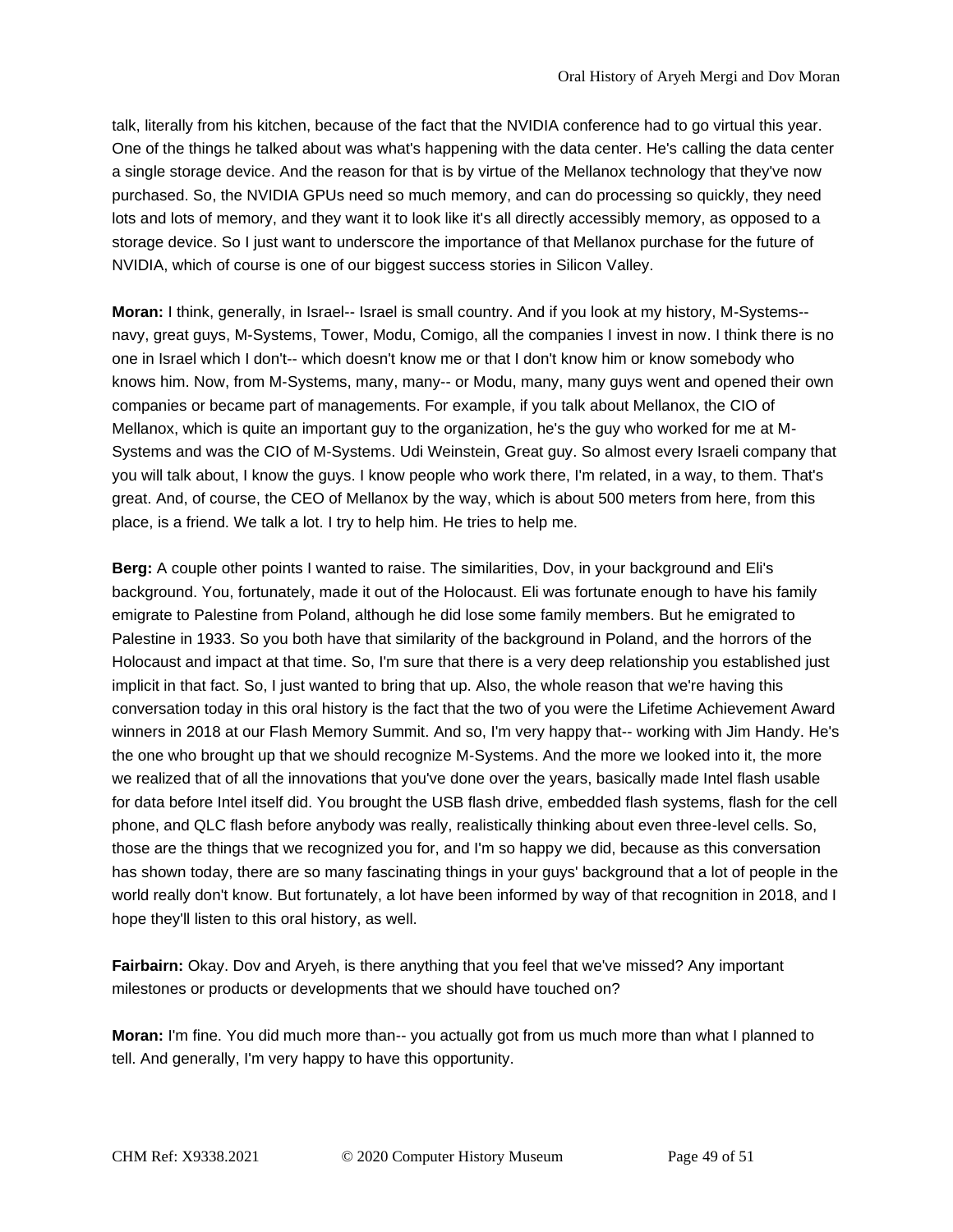**Mergi:** Yeah, it was really a pleasure, and interesting. I think that we didn't do such a conversation, so it was an opportunity for both of us to look back at the history as well.

**Moran:** That's right.

**Fairbairn:** Yes, we sometimes find that two people that have known each other for quite some time learn new things by being brought together in this oral history format. Just for your interest, we had such a conversation between Gordon Moore and Arthur Rock, you know, the founder and funder of Intel. In the process of that conversation, Gordon discovered some things about-- oh, you, Arthur Rock, wrote the business plan. I thought Bob Noyce had written the business plan. So, yes, we enjoy bringing entrepreneurs together to have a little self-discovery along the path. So, thank you very much. We very much appreciate your time and devotion to this.

**Moran:** One question. You're going probably to edit it, because this was very, very long. So you probably squeeze it to an hour, or something like that?

**Fairbairn:** No, no, we will transcribe the whole thing in text form, and we will do the preliminary edit and then share with you, ask you to do any final corrections or whatever, but it will be published in its full format. No editing or whatever.

**Moran:** I don't think that anybody's going to look for something which took how much time? How much is it?

**Fairbairn:** Three hours.

**Moran:** Three hours.

**Fairbairn:** But that's okay. The story is the story, and if it takes three hours, it takes three hours. I think it's a very worthwhile investment on all parts.

**Moran:** I do have to say, one day, one day, my grandchild, you know, will ask himself, oh, I heard about this grandfather. Let me learn about him. Hey, this will be great.

**Fairbairn:** Exactly.

**Moran:** Thank you very, very much. Really, pleasure.

**Berg:** Thank you.

**Moran:** A lot. Bye-bye, bye-bye--

**Mergi:** Thank you, Doug, thank you, Brian. Bye-bye.